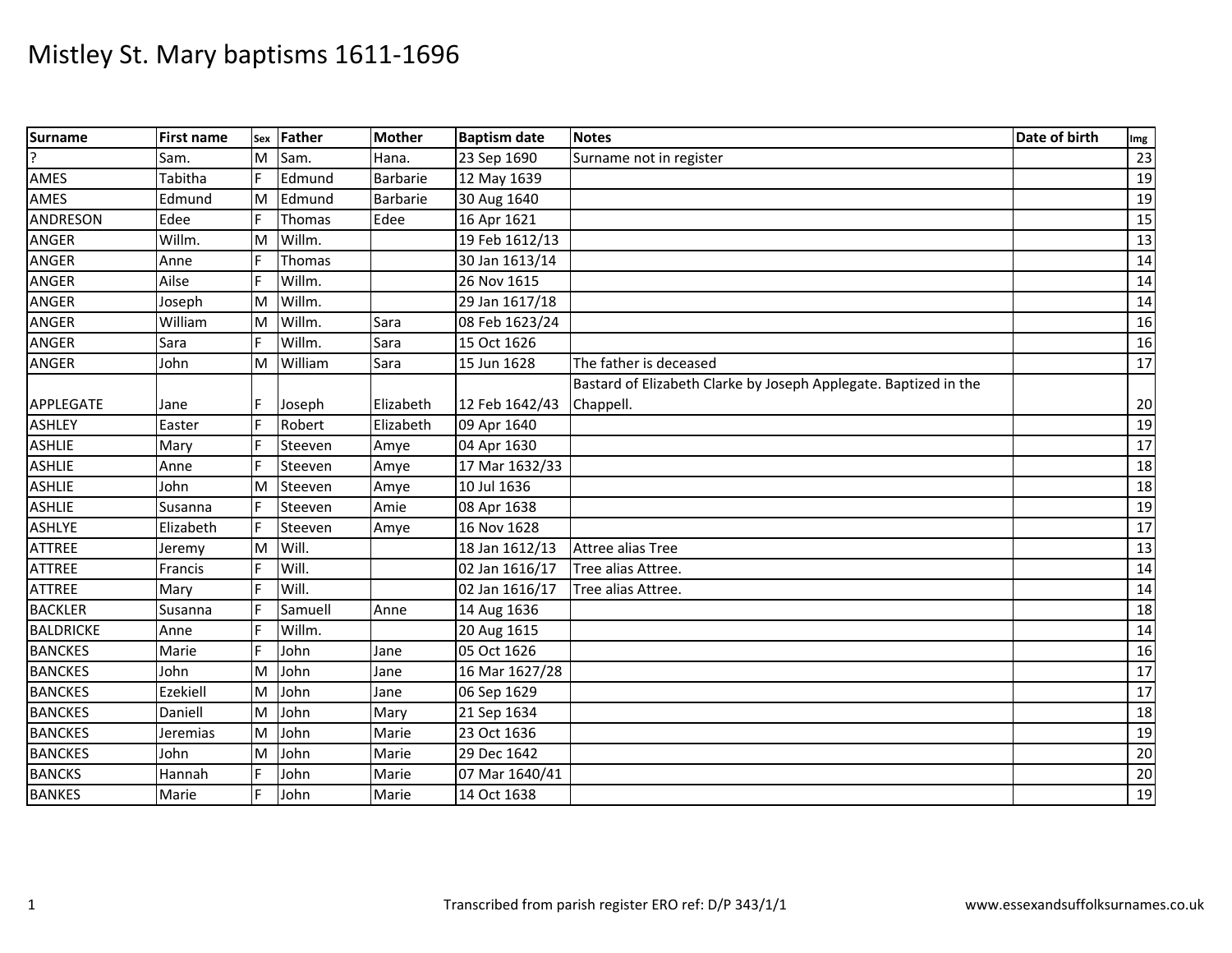| <b>Surname</b>    | <b>First name</b> | Sex | Father  | <b>Mother</b> | <b>Baptism date</b> | <b>Notes</b>                             | Date of birth | Img |
|-------------------|-------------------|-----|---------|---------------|---------------------|------------------------------------------|---------------|-----|
| <b>BARNARD</b>    | Marie             |     | Albane  | Hanna         | 28 Oct 1638         | Baptised at the Chappell. Abode: Lawford |               | 19  |
| <b>BARNISH</b>    | Anne              | E   | Joseph  | Anne          | 10 Feb 1621/22      |                                          |               | 15  |
| <b>BAULDREY</b>   | Robt.             | M   | Willm.  | Gillian       | 14 Jun 1618         |                                          |               | 15  |
| <b>BAULDREY</b>   | William           | lм  | Willm.  | Margarett     | 17 Feb 1621/22      |                                          |               | 15  |
| <b>BAULDRICKE</b> | Rose              |     | Willm.  |               | 26 Dec 1612         |                                          |               | 13  |
| <b>BAULDRYCK</b>  | Bartholmew        | Iм  | William |               | 03 Apr 1614         |                                          |               | 14  |
| <b>BEALE</b>      | Elizabeth         |     | Rob.    |               | 11 Feb 1612/13      |                                          |               | 13  |
| <b>BEALE</b>      | Mary              |     | Robt.   |               | 02 Aug 1615         |                                          |               | 14  |
| <b>BEALE</b>      | Mary              |     | William | Rose          | 04 Sep 1625         |                                          |               | 16  |
| <b>BEALE</b>      | Robert            | M   | John    | Frauncis      | 10 Dec 1627         |                                          |               | 16  |
| <b>BEALE</b>      | Mary              |     | Willm.  | Rose          | 08 Jun 1628         |                                          |               | 17  |
| <b>BEALE</b>      | Susan             |     | William | Rose          | 18 Apr 1630         |                                          |               | 17  |
| <b>BEALE</b>      | Thomas            | ΙM  | William | Rose          | 24 Feb 1632/33      |                                          |               | 18  |
| <b>BECKWITHE</b>  | Elizabeth         | IF  | Thomas  | Phebe         | 06 Jan 1624/25      | Baptised on Twelfe-Daie                  |               | 16  |
| <b>BEMMIS</b>     | Kezia             |     | Edmund  | Elizabeth     | 16 Oct 1642         |                                          |               | 20  |
| <b>BENEFEILD</b>  | Francis           |     | Richard | Elizabeth     | 09 Apr 1648         |                                          |               | 21  |
| <b>BENEFIELD</b>  | Richard           | M   | Richard | Elizabeth     | 01 Jan 1642/43      |                                          |               | 20  |
| <b>BENET</b>      | Mary              |     | William | Lidia         |                     |                                          | 23 Jun 1667   | 23  |
| <b>BENET</b>      | Elizabeth         |     | William | Lidia         |                     |                                          | 28 Apr 1676   | 23  |
| <b>BENNS</b>      | John              | M   | Thomas  |               | 10 Apr 1615         |                                          |               | 14  |
| <b>BIDES</b>      | Sara              |     | William | Sara          | 05 Nov 1637         |                                          |               | 19  |
| <b>BIRD</b>       | Robt.             | M   | Robt.   |               | 28 Mar 1613         |                                          |               | 13  |
| <b>BISHOP</b>     | John              | M   |         | Sarah         | 19 Nov 1617         | <b>Bastard</b>                           |               | 14  |
| <b>BISHOP</b>     | Jane              |     | Oliver  | Jane          | 04 Oct 1618         |                                          |               | 15  |
| <b>BISHOP</b>     | Elizabeth         |     | Oliver  | Jane          | 13 Feb 1619/20      | At Mysley                                |               | 15  |
| <b>BISHOP</b>     | Henrie            | M   | Henrie  | Abigaill      | 15 Aug 1624         |                                          |               | 16  |
| <b>BISHOP</b>     | John              | M   | Oliver  | Jane          | 13 Jul 1626         |                                          |               | 16  |
| <b>BISHOP</b>     | Abram             | M   | Abram   | Elizabeth     | 24 May 1682         |                                          | 24 May 1682   | 23  |
| <b>BISHOP</b>     | William           | M   | Abram   | Elizabeth     | 24 Apr 1687         |                                          | 24 Apr 1687   | 23  |
| <b>BISHOPP</b>    | Joane             |     | Oliver  |               | 23 Aug 1612         |                                          |               | 13  |
| <b>BISHOPP</b>    | Susan             |     | Oliver  | Jane          | 04 Aug 1622         |                                          |               | 15  |
| <b>BISHOPP</b>    | <b>Bridgett</b>   | F   | Henrie  | Abigaile      | 22 Sep 1622         |                                          |               | 15  |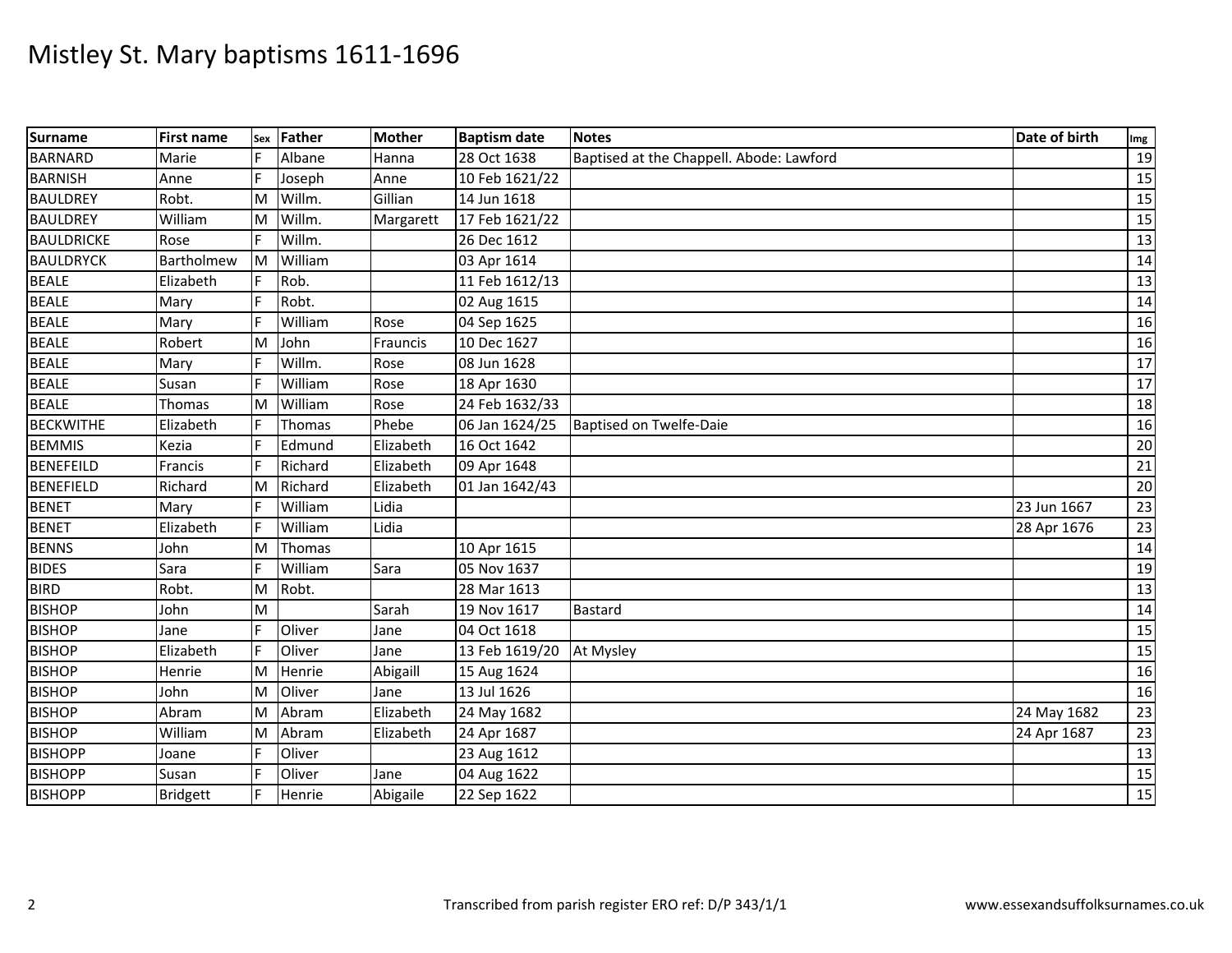| Surname          | <b>First name</b> | Sex | Father  | <b>Mother</b> | <b>Baptism date</b> | <b>Notes</b>            | Date of birth | Img             |
|------------------|-------------------|-----|---------|---------------|---------------------|-------------------------|---------------|-----------------|
| <b>BISHOPP</b>   | Mary              | F   | Richard | Thamisen      | 19 Jan 1633/34      |                         |               | 18              |
| <b>BLOSSE</b>    | John              | M   | John    | Anne          | 17 Jul 1642         |                         |               | 20              |
| <b>BLUMFEILD</b> | John              | M   | Henry   |               | 15 Jan 1614/15      |                         |               | 14              |
| <b>BLUMFEILD</b> | Anna              | F   | Henry   |               | 12 May 1616         |                         |               | 14              |
| <b>BLUMFEILD</b> | Elizabeth         | F   | Henry   |               | 19 Feb 1617/18      |                         |               | 14              |
| <b>BOISE</b>     | Thomas            | M   | Thomas  | Susan         | 01 Dec 1641         |                         |               | 20              |
| <b>BOISE</b>     | Elizabeth         |     | Thomas  | Susan         | 10 Sep 1643         |                         |               | 20              |
| <b>BORAM</b>     | Will.             | M   | John    | Mary          | 08 Apr 1690         |                         |               | 23              |
| <b>BORAM</b>     | Jane              | F   | John    | Mary          |                     | Day of month not given. | Oct 1693      | 23              |
| <b>BORETON</b>   | John              | M   | Tho.    | Anne          | 14 Nov 1688         |                         |               | 22              |
| <b>BOSTOCKE</b>  | Rachell           |     | Rich.   |               | 11 Aug 1611         |                         |               | 13              |
| <b>BOSTOCKE</b>  | Elizabeth         | F   | Rich.   |               | 08 Jan 1613/14      |                         |               | 14              |
| <b>BOSTOCKE</b>  | Richard           | M   | Richard |               | 10 Mar 1615/16      |                         |               | 14              |
| <b>BOSTON</b>    | Johanna           | F   | John    | Johanna       | 11 Mar 1618/19      |                         |               | 15              |
| <b>BOSTON</b>    | John              | M   | John    | Ellen         | 15 Apr 1621         |                         |               | 15              |
| <b>BOSTON</b>    | John              | M   | John    | Ellen         | 17 Aug 1623         |                         |               | 16              |
| <b>BOSTON</b>    | Thomas            | M   | Richard | Judith        | 10 Apr 1625         |                         |               | 16              |
| <b>BOSTON</b>    | Henrie            | M   | John    | Ellen         | 29 Jan 1625/26      |                         |               | 16              |
| <b>BOSTON</b>    | Robert            | M   | Richard | Judith        | 18 Mar 1626/27      |                         |               | 16              |
| <b>BOSTON</b>    | Richard           | M   | Richard | Anne          | 10 Jul 1636         |                         |               | 18              |
| <b>BOSTON</b>    | Anne              | F   | Richard | Anne          | 10 Dec 1637         |                         |               | 19              |
| <b>BOSTON</b>    | Anne              | F   | Richard | Anne          | 29 Mar 1640         |                         |               | 19              |
| <b>BOSTON</b>    | Marie             |     | Richard | Anne          | 30 Jan 1641/42      |                         |               | $\overline{20}$ |
| <b>BOULE</b>     | John              | M   | John    | Margarite     | 19 Dec 1624         |                         |               | 16              |
| <b>BOUTEL</b>    | Katherin          | F   | Frances |               | 03 Apr 1615         |                         |               | 14              |
| <b>BRANCH</b>    | Anne              |     | Ralffe  | Anne          | 04 Sep 1631         |                         |               | 17              |
| <b>BRANCH</b>    | Joane             |     | Ralpfe  | Anne          | 04 Aug 1633         |                         |               | 18              |
| <b>BRAND</b>     | John              | M   | John    |               | 05 May 1611         |                         |               | 13              |
| <b>BRANHAM</b>   | Elizabeth         | F   | Thomas  | Elizabeth     | 18 Apr 1619         | At ye chappell          |               | 15              |
| <b>BRIGHT</b>    | Francis           | M   | Tho.    |               | 31 Mar 1611         |                         |               | 13              |
| <b>BRIGHT</b>    | Elizabeth         |     | Tho.    |               | 12 Oct 1615         |                         |               | 14              |
| <b>BRIGHT</b>    | Dorothy           | F   | Thomas  | Sara          | 01 Aug 1619         | At ye chappell          |               | $\overline{15}$ |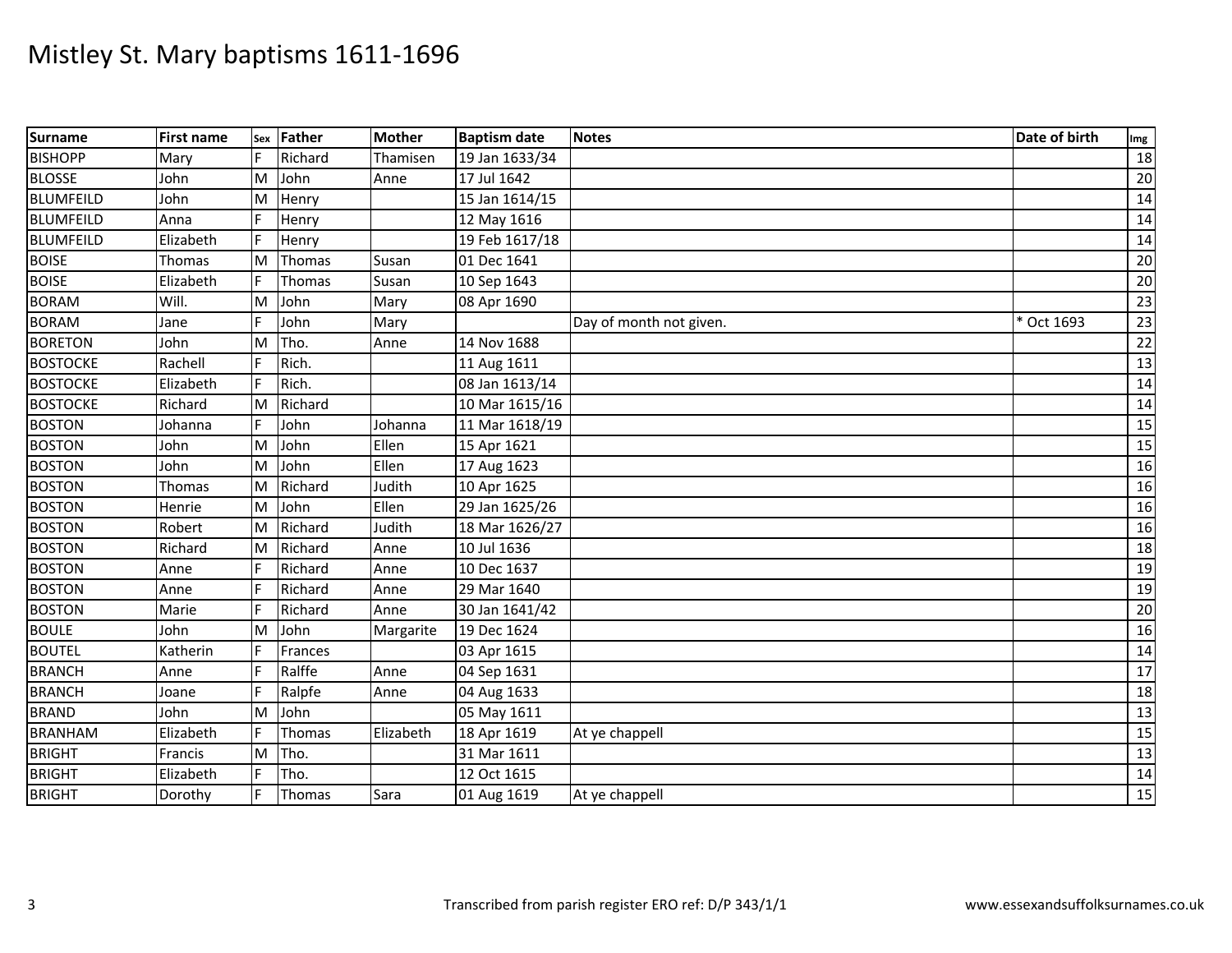| <b>Surname</b> | <b>First name</b> | Sex | Father  | <b>Mother</b>   | <b>Baptism date</b> | <b>Notes</b>                        | Date of birth | Img             |
|----------------|-------------------|-----|---------|-----------------|---------------------|-------------------------------------|---------------|-----------------|
| <b>BRIGHT</b>  | Marie             |     | Thomas  | Sara            | 09 Sep 1621         |                                     |               | 15              |
| <b>BRIGHT</b>  | Jeremie           | M   | Thomas  | Sara            | 06 Feb 1624/25      |                                     |               | 16              |
| <b>BRIGHT</b>  | Sara              |     | Thomas  | Sara            | 06 Feb 1624/25      |                                     |               | 16              |
| <b>BRIGHT</b>  | Richard           | M   | Thomas  | Sara            | 27 Jul 1628         |                                     |               | 17              |
| <b>BRIGHT</b>  | John              | M   | John    | Mary            | 23 Aug 1629         | Stone alias Bright                  |               | 17              |
| <b>BRIGHT</b>  | <b>Thomas</b>     | M   | Francis | Judith          | 08 Feb 1634/35      | At Manitree                         |               | 18              |
| <b>BROOKE</b>  | John              | M   | John    | Elizabeth       | 26 Aug 1642         |                                     |               | 20              |
| <b>BROWNE</b>  | Mary              |     | Willm.  |                 | 23 Sep 1613         |                                     |               | 14              |
| <b>BROWNE</b>  | John              | M   | Richard |                 | 31 Aug 1617         |                                     |               | 14              |
| <b>BROWNE</b>  | Anna              |     | Henry   | Mary            | 18 Apr 1624         |                                     |               | 16              |
| <b>BROWNE</b>  | John              | M   | Richard | Susan           | 08 Jul 1624         | At the chappell                     |               | 16              |
| <b>BROWNE</b>  | Anthony           | M   | Henry   | Marie           | 28 Jan 1626/27      |                                     |               | 16              |
| <b>BROWNE</b>  | Henrie            | M   | Henry   | Mary            | 04 Apr 1630         |                                     |               | $\overline{17}$ |
| <b>BROWNE</b>  | Elizabeth         | F   | Edward  | Elizabeth       | 12 Sep 1630         |                                     |               | 17              |
| <b>BROWNE</b>  | Henrye            | M   | Henrye  | Mary            | 29 Jul 1632         |                                     |               | 17              |
| <b>BROWNE</b>  | Mary              |     | Edward  | Elizabeth       | 06 Oct 1633         |                                     |               | $\overline{18}$ |
| <b>BROWNE</b>  | <b>Thomas</b>     | M   | Henrie  | Mary            | 24 Aug 1634         |                                     |               | 18              |
| <b>BROWNE</b>  | Samuell           | M   | Samuell | Elizabeth       | 03 Jan 1635/36      |                                     |               | 18              |
| <b>BROWNE</b>  | John              | ΙM  | Edward  | Elizabeth       | 14 Feb 1635/36      |                                     |               | 18              |
| <b>BROWNE</b>  | Elizabeth         |     | Samuell | Elizabeth       | 19 Mar 1639/40      |                                     |               | 19              |
| <b>BROWNE</b>  | Susanna           |     | Edward  | Elizab.         | 18 Apr 1641         |                                     |               | 20              |
| <b>BROWNE</b>  | Susan             |     |         |                 | * * 1647            | No parents or date in the register. |               | 21              |
| <b>BULL</b>    | Elizabeth         | F   | Thomas  | Elizabeth       | 31 Mar 1623         |                                     |               | 16              |
| <b>BULL</b>    | Thomas            | ΙM  | Thomas  | Elizabeth       | 17 Feb 1627/28      |                                     |               | 16              |
| <b>BULL</b>    | Elizabeth         |     | Robert  | Anne            | 18 Jun 1637         |                                     |               | 19              |
| <b>BULL</b>    | Robert            | M   | Robert  | Anne            | 24 Feb 1638/39      |                                     |               | 19              |
| <b>BULL</b>    | Francis           |     | John    | Francis         | 29 Mar 1640         |                                     |               | 19              |
| <b>BURNISH</b> | Elizabeth         |     | Joseph  | Anne            | 05 Nov 1619         |                                     |               | 15              |
| <b>BURNISH</b> | Prudence          |     | Joseph  | Anne            | 16 Oct 1626         |                                     |               | 16              |
| <b>BURNISH</b> | Joseph            | M   | Joseph  | <b>Bridget</b>  | 13 Sep 1638         | <b>Baptised at Manitree</b>         |               | 19              |
| <b>BURNISH</b> | John              | M   | Joseph  | <b>Bridgitt</b> | 03 Sep 1640         |                                     |               | 19              |
| <b>BURNISH</b> | Joshua            | M   | Joseph  | <b>Bridgett</b> | 24 Nov 1642         |                                     |               | 20              |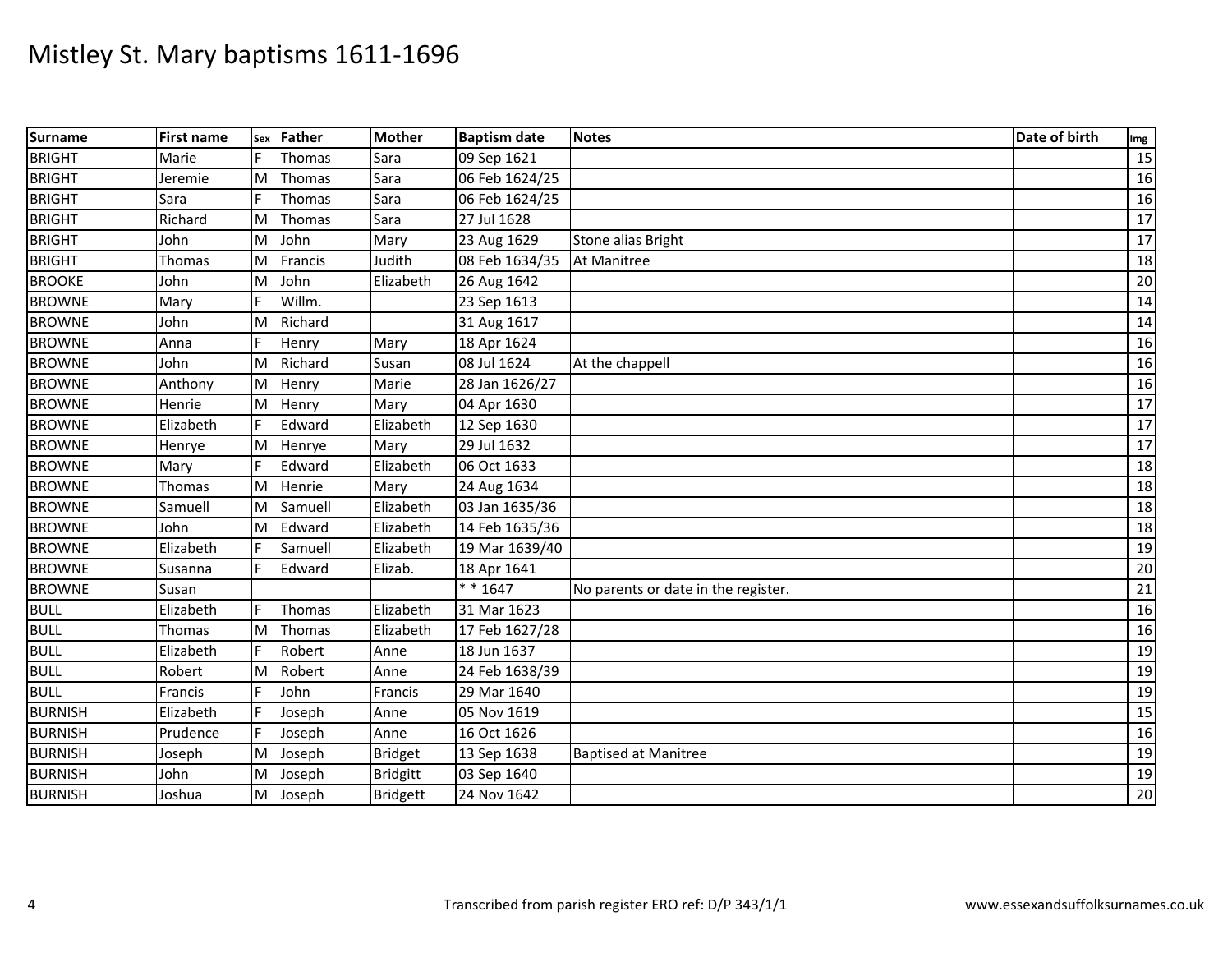| <b>Surname</b>   | <b>First name</b> |    | sex Father | <b>Mother</b> | <b>Baptism date</b> | <b>Notes</b> | Date of birth  | Img             |
|------------------|-------------------|----|------------|---------------|---------------------|--------------|----------------|-----------------|
| <b>BURTON</b>    | Abigaile          |    | Samuell    |               | 01 Jan 1611/12      |              |                | 13              |
| <b>BUSH</b>      | Margaret          |    | Joseph     | Mary          | 30 Nov 1689         |              |                | 22              |
| <b>BUSH</b>      | Mary              |    | Joseph     | Mary          | 24 Jul 1686         |              |                | 23              |
| <b>BUSH</b>      | Elizabeth         |    | Joseph     | Mary          | 26 Oct 1687         |              |                | 23              |
| <b>BYWELL</b>    | Mary              |    | Adam       | Joane         | 01 May 1625         |              |                | 16              |
| CANHAM           | Elizabeth         | F  | Joh        |               | 06 Jul 1614         |              |                | 14              |
| CANHAM           | Willm.            | M  | John       |               | 15 Aug 1615         |              |                | 14              |
| CANHAM           | Elizabeth         |    | John       | Alice         | 20 Jul 1632         |              |                | 17              |
| <b>CANHAM</b>    | Anna              |    | John       | Alice         | 02 Mar 1633/34      |              |                | 18              |
| CANNHAM          | Margery           |    | John       |               | 20 Feb 1616/17      |              |                | 14              |
| CARD             | John              | M  | Isaack     | Anne          | 21 Oct 1642         |              |                | $\overline{20}$ |
| CARRE            | Susan             |    | Thomas     | Susan         | 06 Aug 1626         |              |                | 16              |
| <b>CARTER</b>    | Robart            | M  | Henry      |               | 17 Oct 1612         |              |                | $\overline{13}$ |
| <b>CARTER</b>    | Johe?             | M  | Samuel     | Susan         | 28 Dec 1689         |              |                | 23              |
| <b>CARTER</b>    | John              | M  | Sam.       | Susanna       | 28 Dec 1689         |              |                | 23              |
| <b>CARTER</b>    | Abigall           |    | Samuell    | Susanna       |                     |              | 30 Nov 1691    | 23              |
| <b>CARTER</b>    | Mary              |    | Sam.       | Susanna       |                     |              | 02 Jul 1693    | 23              |
| <b>CARTER</b>    | Thomas            | M  | Sam.       | Susanna       |                     |              | 31 Aug 1684    | 23              |
| <b>CARTER</b>    | Mary              |    | Sam.       | Susanna       |                     |              | 15 Mar 1695/96 | 23              |
| <b>CHARNOLL</b>  | Jane              |    | John       | Margret       | 12 Nov 1618         |              |                | 15              |
| <b>CHARNOLL</b>  | Anne              |    | John       | Anne          | 24 Jul 1631         |              |                | $\overline{17}$ |
| <b>CHEANEY</b>   | Marye             |    | John       | Amye          | 24 Jul 1625         |              |                | 16              |
| <b>CHEANEY</b>   | Martha            |    | John       | Amie          | 16 Nov 1626         |              |                | 16              |
| <b>CHEANEY</b>   | John              | M  | John       | Amie          | 17 Apr 1628         |              |                | 17              |
| <b>CHEAPE</b>    | Sara              |    | Oliver     |               | 29 May 1613         |              |                | 13              |
| <b>CHEESE</b>    | Susan             |    | Edward     | Margarite     | 06 Aug 1626         |              |                | 16              |
| <b>CHEESE</b>    | Judith            |    | Edward     | Margarite     | 30 Mar 1628         |              |                | 17              |
| <b>CHEESE</b>    | Edward            | M  | Edward     | Margarite     | 25 Oct 1629         |              |                | 17              |
| <b>CHEESE</b>    | Elizabeth         | F. | Edward     | Margarite     | 23 Jun 1633         |              |                | 18              |
| <b>CHRISTMAS</b> | Robert            | M  | John       | Frances       | 21 Oct 1688         |              | 12 Jan 1687/88 | 22              |
| <b>CHRISTMAS</b> | Eliz.             |    | John       | Frances       | 25 Nov 1689         |              |                | 22              |
| <b>CLARCKE</b>   | Darby             |    | Edmund     |               | 12 Dec 1612         |              |                | 13              |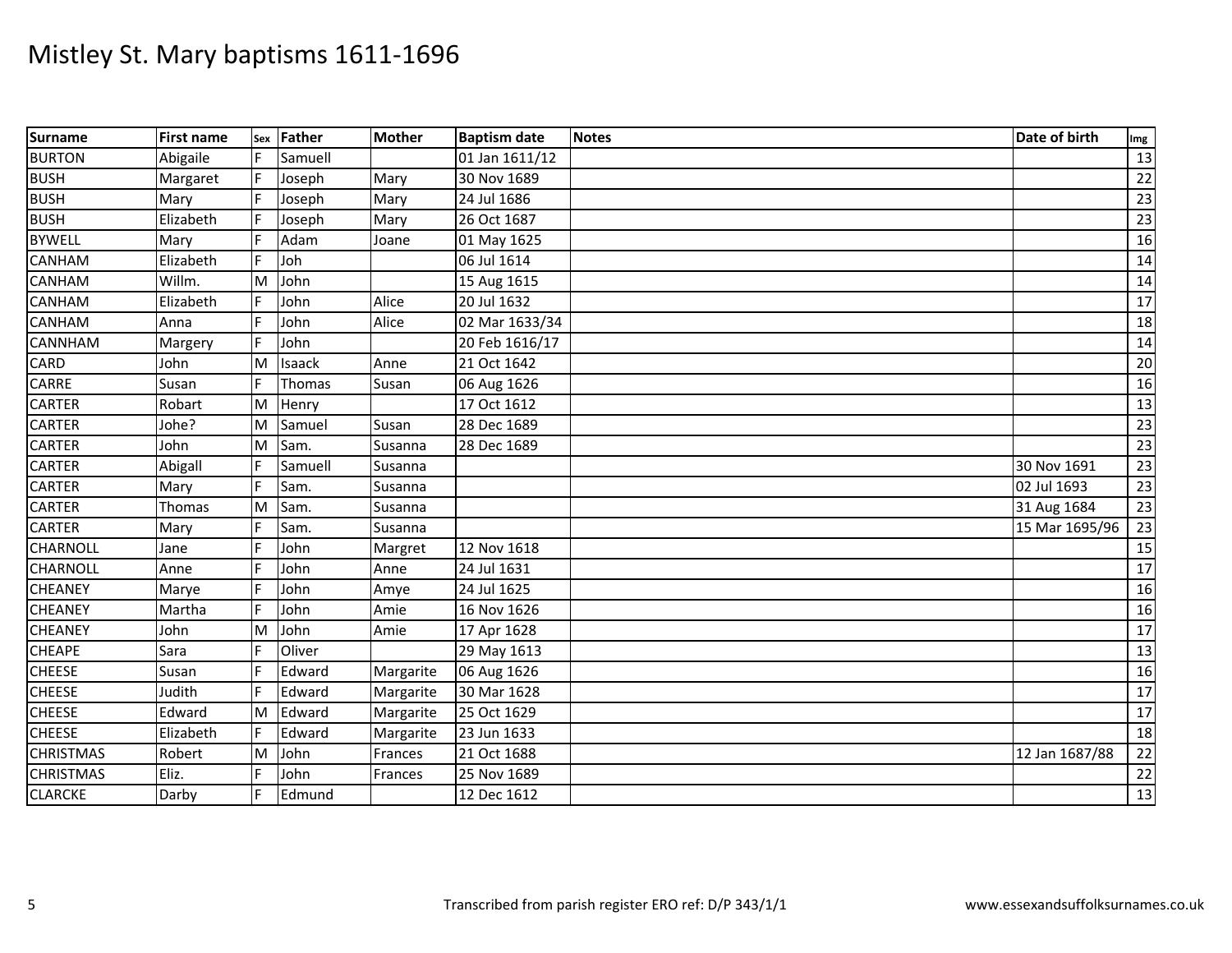| <b>Surname</b> | <b>First name</b> | Sex | Father          | <b>Mother</b> | <b>Baptism date</b> | <b>Notes</b>                                                     | Date of birth | Img             |
|----------------|-------------------|-----|-----------------|---------------|---------------------|------------------------------------------------------------------|---------------|-----------------|
| <b>CLARCKE</b> | Anne              |     | Daniell         | Anne          | 06 Oct 1639         |                                                                  |               | 19              |
| <b>CLARCKE</b> | Dorcas            | F   | Daniell         | Anne          | 18 Sep 1642         |                                                                  |               | $20\,$          |
| <b>CLARKE</b>  | Daniell           | ΙM  | Daniel          | Anne          | 23 Apr 1637         |                                                                  |               | 19              |
| <b>CLARKE</b>  | Nicholas          | M   | Daniell         | Anne          | 11 Oct 1638         |                                                                  |               | 19              |
| <b>CLARKE</b>  | Marie             | F   | Daniel          | Anne          | 25 Apr 1641         |                                                                  |               | 20              |
|                |                   |     |                 |               |                     | Bastard of Elizabeth Clarke by Joseph Applegate. Baptized in the |               |                 |
| <b>CLARKE</b>  | Jane              |     | Joseph          | Elizabeth     | 12 Feb 1642/43      | Chappell.                                                        |               | 20              |
| <b>CLASBY</b>  | James             | M   | John            | Rebecca       | 11 May 1690         |                                                                  |               | 23              |
| <b>CLASBY</b>  | Jo.               | M   | Jo.             | Rebecca       | 12 Sep 1682         |                                                                  |               | 23              |
| <b>CLEARKE</b> | Nicholas          | M   | Robert          | Sara          | 24 Sep 1628         |                                                                  |               | 17              |
| <b>CLEARKE</b> | Anne              |     | Daniell         | Anne          | 05 Apr 1635         |                                                                  |               | 18              |
| <b>COALE</b>   | Elizabeth         |     | Nicholas        |               | 14 Nov 1613         |                                                                  |               | 14              |
| <b>COLE</b>    | Nathaniel         | M   | Nat.            | Elizabeth     | 15 Dec 1650         |                                                                  |               | 21              |
| <b>COMMAN</b>  | Izaack            | M   | Izaacke         | Anne          | 17 Mar 1632/33      |                                                                  |               | 18              |
| <b>COMMAN</b>  | Anne              | F   | Isaack          | Anne          | 22 Feb 1634/35      |                                                                  |               | 18              |
| <b>COMMEN</b>  | Isaack            | M   | Isaack          | Anne          | 20 May 1629         |                                                                  |               | 17              |
| <b>COMMEN</b>  | John              | M   | Isaack          | Anne          | 09 May 1630         |                                                                  |               | 17              |
| <b>CONVEN</b>  | Susan             | F   | <b>Nicholas</b> | Susan         | 26 Dec 1621         |                                                                  |               | $\overline{15}$ |
| <b>CONVIN</b>  | Edward            | M   | Mich.           |               | 25 Jan 1611/12      |                                                                  |               | 13              |
| <b>CONVIN</b>  | Francis           |     | <b>Nicholas</b> |               | 25 Apr 1615         |                                                                  |               | 14              |
| <b>CONVIN</b>  | Ann               |     | <b>Nicolas</b>  |               | 17 Feb 1617/18      |                                                                  |               | 14              |
| <b>CONVYN</b>  | Nicholas          | M   | <b>Nicholas</b> | Susan         | 22 Nov 1625         |                                                                  |               | 16              |
| <b>COOKE</b>   | John              | M   | John            |               | 18 Aug 1611         |                                                                  |               | 13              |
| COOKE          | Margerite         |     | James           |               | 03 Sep 1612         |                                                                  |               | 13              |
| <b>COOKE</b>   | Frances           |     | George          |               | 07 Sep 1613         |                                                                  |               | 14              |
| <b>COOKE</b>   | Free-gift         | E   | James           | Rebecca       | 22 Oct 1620         | At the chappell                                                  |               | 15              |
| <b>COOKE</b>   | James             | M   | James           | Rebecca       | 12 May 1622         |                                                                  |               | 15              |
| <b>COOKE</b>   | Anna              |     | William         | Annis         | 20 Oct 1622         |                                                                  |               | 16              |
| <b>COOKE</b>   | Joane             |     | James           | Rebecca       | 28 Feb 1623/24      |                                                                  |               | 16              |
| <b>COOKE</b>   | Phillip           | M   | William         | Annis         | 19 Dec 1624         |                                                                  |               | 16              |
| <b>COOKE</b>   | William           | M   | William         | Annis         | 11 Feb 1626/27      |                                                                  |               | 16              |
| COOKE          | Mary              | F   | William         | Annis         | 10 May 1629         |                                                                  |               | $17\,$          |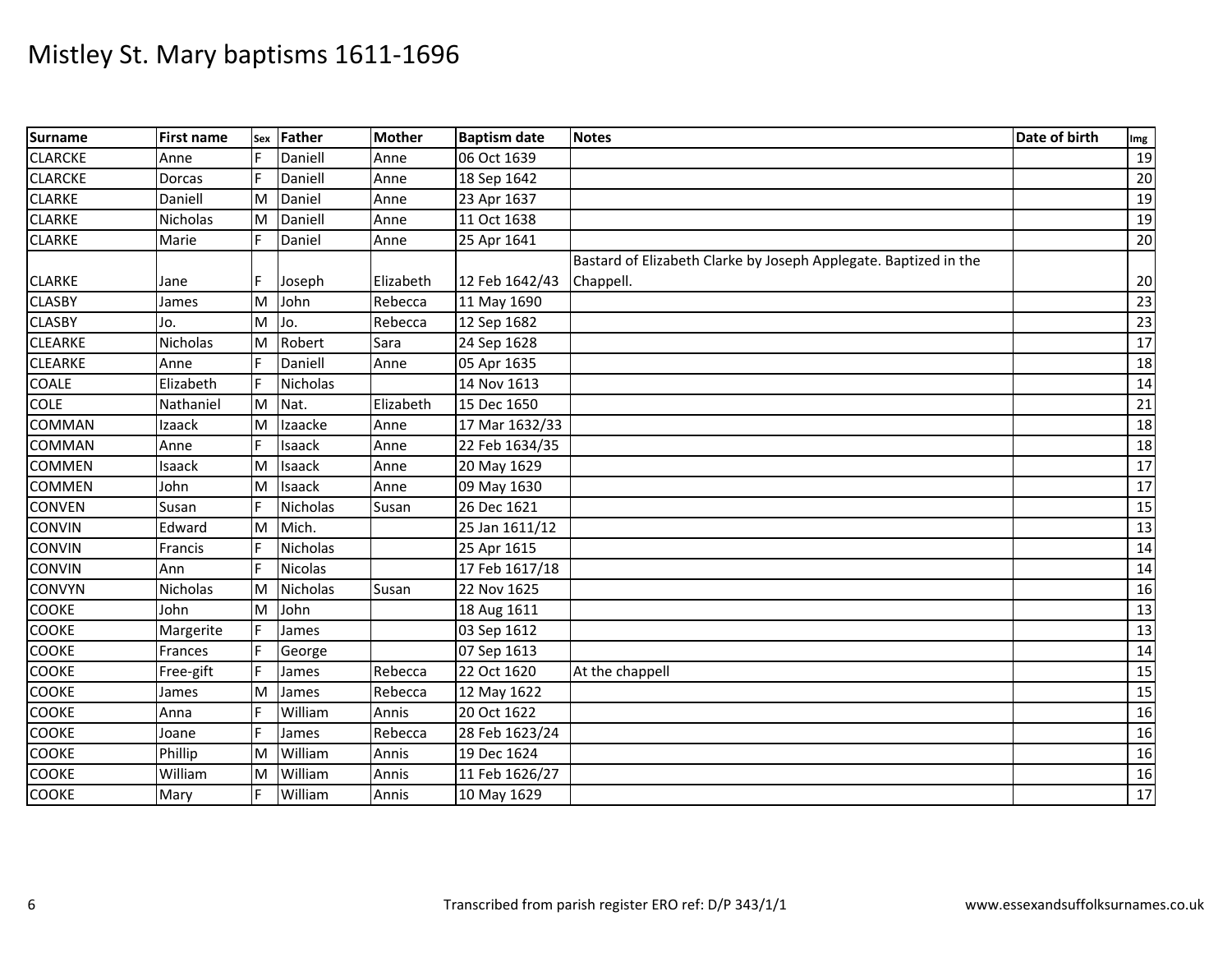| <b>Surname</b> | <b>First name</b> | <b>Sex</b> | Father          | <b>Mother</b>   | <b>Baptism date</b> | <b>Notes</b>                                                 | Date of birth | Img             |
|----------------|-------------------|------------|-----------------|-----------------|---------------------|--------------------------------------------------------------|---------------|-----------------|
| <b>COOKE</b>   | Susan             |            | William         | Annis           | 19 Sep 1630         |                                                              |               | 17              |
| COOKE          | Jane              |            | William         | Annis           | 14 Sep 1634         |                                                              |               | 18              |
| COOKE          | John              | M          | William         | Annis           | 08 Oct 1637         |                                                              |               | 19              |
| <b>COOPER</b>  | Samuel            | M          | Frances         | <b>Bridgett</b> | 08 Mar 1628/29      |                                                              |               | 17              |
| <b>COOPER</b>  | John              | M          | John            | Thamar          | 14 Oct 1642         |                                                              |               | $\overline{20}$ |
| <b>DAGNET</b>  | Anne              | F          | John            | Elizabeth       | 29 Aug 1630         |                                                              |               | 17              |
| <b>DALLANT</b> | John              | M          | John            | Anne            | 15 Jan 1631/32      |                                                              |               | 17              |
| <b>DALLANT</b> | Samuel            | M          | John            | Anne            | 20 Oct 1633         |                                                              |               | 18              |
| <b>DALLANT</b> | Joseph            | M          | John            | Anne            | 19 Apr 1635         |                                                              |               | 18              |
| <b>DALLANT</b> | Susanna           | F          | John            | Anne            |                     | 10 Mar 1638/39 The father is deceased. Baptised at Manitree. |               | 19              |
| <b>DAMSELL</b> | Thomas            | M          | Thomas          | Rachell         | 06 Jan 1632/33      |                                                              |               | 18              |
| <b>DANIELL</b> | Robt.             | M          | Phennell        |                 | 08 Jan 1613/14      | Robt & Grace, son and daughter of                            |               | 14              |
| <b>DANIELL</b> | Grace             | IF.        | Phennell        |                 | 08 Jan 1613/14      | Robt & Grace, son and daughter of                            |               | 14              |
| <b>DANIELL</b> | Peter             | M          | Phennell        | Abigail         | 01 Jul 1618         |                                                              |               | 15              |
| <b>DARBIE</b>  | John              | M          | John            | Elizabeth       | 09 Dec 1632         |                                                              |               | 18              |
| <b>DARBIE</b>  | Elizabeth         |            | John            | Elizabeth       | 25 Jan 1634/35      |                                                              |               | 18              |
| <b>DARBIE</b>  | Mary              |            | John            | Elizabeth       | 15 Jan 1636/37      |                                                              |               | 19              |
| <b>DARBIE</b>  | Susan             |            | John            | Elizabeth       | 19 Jan 1639/40      |                                                              |               | 19              |
| <b>DAVISON</b> | Elizabeth         |            | <b>Nicholas</b> | Elizabeth       | 10 Oct 1641         |                                                              |               | 20              |
| <b>DAVISON</b> | Nicholas          | M          | Nicholas        | Elizabeth       | 09 Oct 1642         |                                                              |               | 20              |
| <b>DEANE</b>   | Amie              |            | Edmund          | Margerie        | 24 Jul 1636         | Abode: Lawford                                               |               | 18              |
| <b>DEBNAM</b>  | Thamesin          |            | Andrew          |                 | 22 Jun 1617         |                                                              |               | 14              |
| <b>DEBNAM</b>  | Elizabeth         |            | Joseph          | Alise           | 08 Jul 1618         |                                                              |               | 15              |
| <b>DEBNAM</b>  | Andrew            | M          | Andrew          | Katherin        | 07 Oct 1619         | At ye chappell                                               |               | 15              |
| <b>DEBNAM</b>  | Sara              |            | Joseph          | Sara            | 11 Dec 1622         |                                                              |               | 16              |
| <b>DEBNAM</b>  | Elizabeth         |            | Joseph          | Sara            | 10 Nov 1624         |                                                              |               | 16              |
| <b>DEBNAM</b>  | Thomasin          |            | Andrew          | Katherine       | 03 Jun 1627         |                                                              |               | 16              |
| <b>DIX</b>     | Margeret          |            | Edward          |                 | 11 May 1617         |                                                              |               | 14              |
| <b>DIX</b>     | William           | M          | Edward          | Margarite       | 16 Nov 1623         |                                                              |               | 16              |
| <b>DIX</b>     | Elizabeth         |            | Edward          | Margarite       | 16 Jul 1626         |                                                              |               | 16              |
| <b>DIXON</b>   | Margarite         |            | Edward          | Margarite       | 25 Jan 1628/29      |                                                              |               | 17              |
| <b>DOW</b>     | Anthony           | M          | Anthonie        | Elizabeth       | 13 Jul 1628         |                                                              |               | $\overline{17}$ |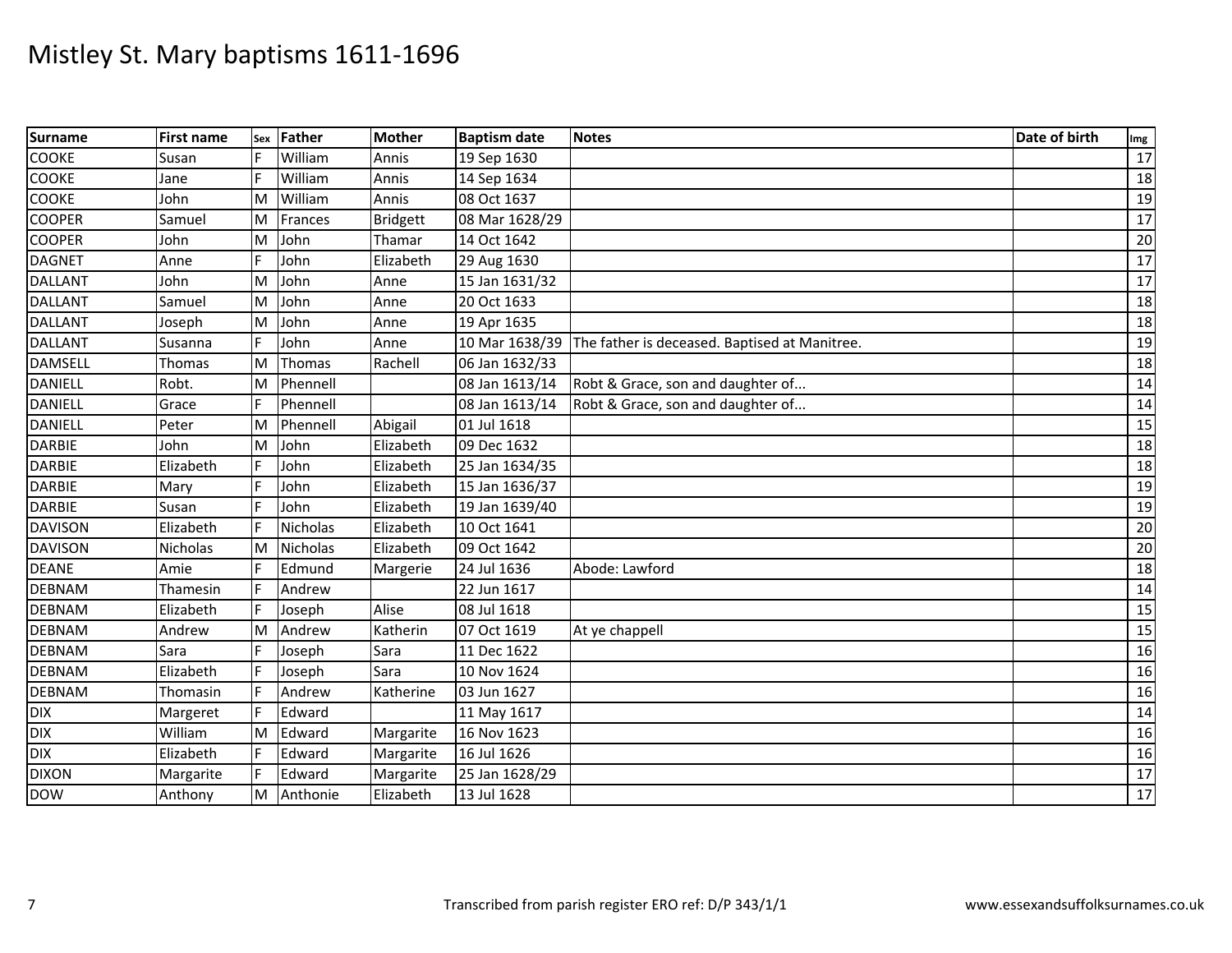| Surname         | <b>First name</b> | Sex | Father  | <b>Mother</b> | <b>Baptism date</b> | <b>Notes</b>                                                      | Date of birth | Img             |
|-----------------|-------------------|-----|---------|---------------|---------------------|-------------------------------------------------------------------|---------------|-----------------|
| <b>DRURIE</b>   | Marah             |     |         | Elizabeth     | 26 Dec 1619         | <b>Bastard</b>                                                    |               | 15              |
| <b>DUFFIN</b>   | John              | M   | Richard | Susan         | 29 Jul 1647         |                                                                   |               | 21              |
| <b>DUFFIN</b>   | Susan             |     | Richard | Susan         | 12 Mar 1650/51      |                                                                   |               | 21              |
| <b>DURRANT</b>  | Thomas            | M   | John    | Elizabeth     | 21 Aug 1642         |                                                                   |               | 20              |
|                 |                   |     |         |               |                     | Baptised on March ye 28th day being Easter Day, at ye chappell of |               |                 |
| <b>DYX</b>      | Edward            | M   | Edward  | Margarite     | 28 Mar 1619         | Manningtree, ye first yt ever was baptised there.                 |               | 15              |
| <b>EASTEE</b>   | Rachel            |     | John    | Mary          |                     |                                                                   | 21 Jun 1667   | 23              |
| <b>EASTEE</b>   | Mary              | F   | John    | Mary          |                     |                                                                   | 21 Sep 1670   | 23              |
| <b>EDWARDES</b> | Richard           | M   | Richard | Susan         | 19 Jul 1640         |                                                                   |               | 19              |
| <b>EDWARDS</b>  | Susan             |     | Richard | Susan         | 04 Jul 1641         |                                                                   |               | 20              |
| <b>EDWARDS</b>  | Richard           | M   | Richard | Elizabeth     | 09 Feb 1642/43      |                                                                   |               | 20              |
| <b>EDWARDS</b>  | Free-gift         |     | Richard | Susan         | 02 Jul 1643         |                                                                   |               | $\overline{20}$ |
| <b>EDWARDS</b>  | Mary              | F   | Richard | Susan         | 24 Jun 1646         | With 1647 entries                                                 |               | 21              |
| <b>EDWARDS</b>  | Frances           | M   | Richard | Susan         | 27 Feb 1647/48      |                                                                   |               | 21              |
| <b>EDWARDS</b>  | William           | M   | Richard | Susan         | 10 Nov 1649         |                                                                   |               | 21              |
| <b>ESTALL</b>   | Jeremy            | M   | Richard |               | 26 Jul 1611         | <b>Estall alias Tyll</b>                                          |               | 13              |
| <b>ESTALL</b>   | Thomas            | M   | Richard |               | 21 Jan 1615/16      | <b>Estall alias Till</b>                                          |               | 14              |
| <b>ESTALL</b>   | Vincent           | M   | Richard | Anne          | 20 Jul 1619         | At ye chappell                                                    |               | 15              |
| <b>ESTALL</b>   | William           | M   | Henry   | Ursuly        | 03 May 1627         | <b>Estall alias Till</b>                                          |               | 16              |
| <b>ESTALL</b>   | Henry             | M   | Henry   | Ursulye       | 16 Jan 1628/29      |                                                                   |               | 17              |
| <b>ESTALL</b>   | Mary              | F   | Henry   | Ursulye       | 20 Mar 1630/31      |                                                                   |               | 17              |
| <b>ESTALL</b>   | Elizabeth         |     | Henry   | Ursulie       | 26 Feb 1633/34      | Elizabeth & Dorcas, twins of                                      |               | 18              |
| <b>ESTALL</b>   | Dorcas            |     | Henry   | Ursulie       | 26 Feb 1633/34      | Elizabeth & Dorcas, twins of                                      |               | 18              |
| <b>ESTALL</b>   | Frauncis          |     | George  | Frauncis      | 24 Aug 1634         |                                                                   |               | 18              |
| <b>ESTALL</b>   | John              | M   | John    | Joane         | 12 Oct 1634         | At the Chappell                                                   |               | 18              |
| <b>ESTALL</b>   | John              | M   | Henry   | Ursulie       | 11 Sep 1636         |                                                                   |               | 19              |
| <b>ESTALL</b>   | John              | M   | George  | Francis       | 22 Jan 1636/37      | <b>Estall alias Till</b>                                          |               | 19              |
| <b>ESTALL</b>   | John              | M   | John    | Joane         | 05 Feb 1636/37      | <b>Estall alias Till</b>                                          |               | 19              |
| <b>ESTALL</b>   | Susanna           |     | Henrie  | Ursulie       | 13 May 1638         |                                                                   |               | 19              |
| <b>ESTALL</b>   | Marie             |     | George  | Francis       | 26 Jan 1639/40      | <b>Estall alias Till</b>                                          |               | 19              |
| <b>ESTALL</b>   | Susanna           | F   | John    | Jane          | 18 Oct 1640         | <b>Estall alias Till</b>                                          |               | 19              |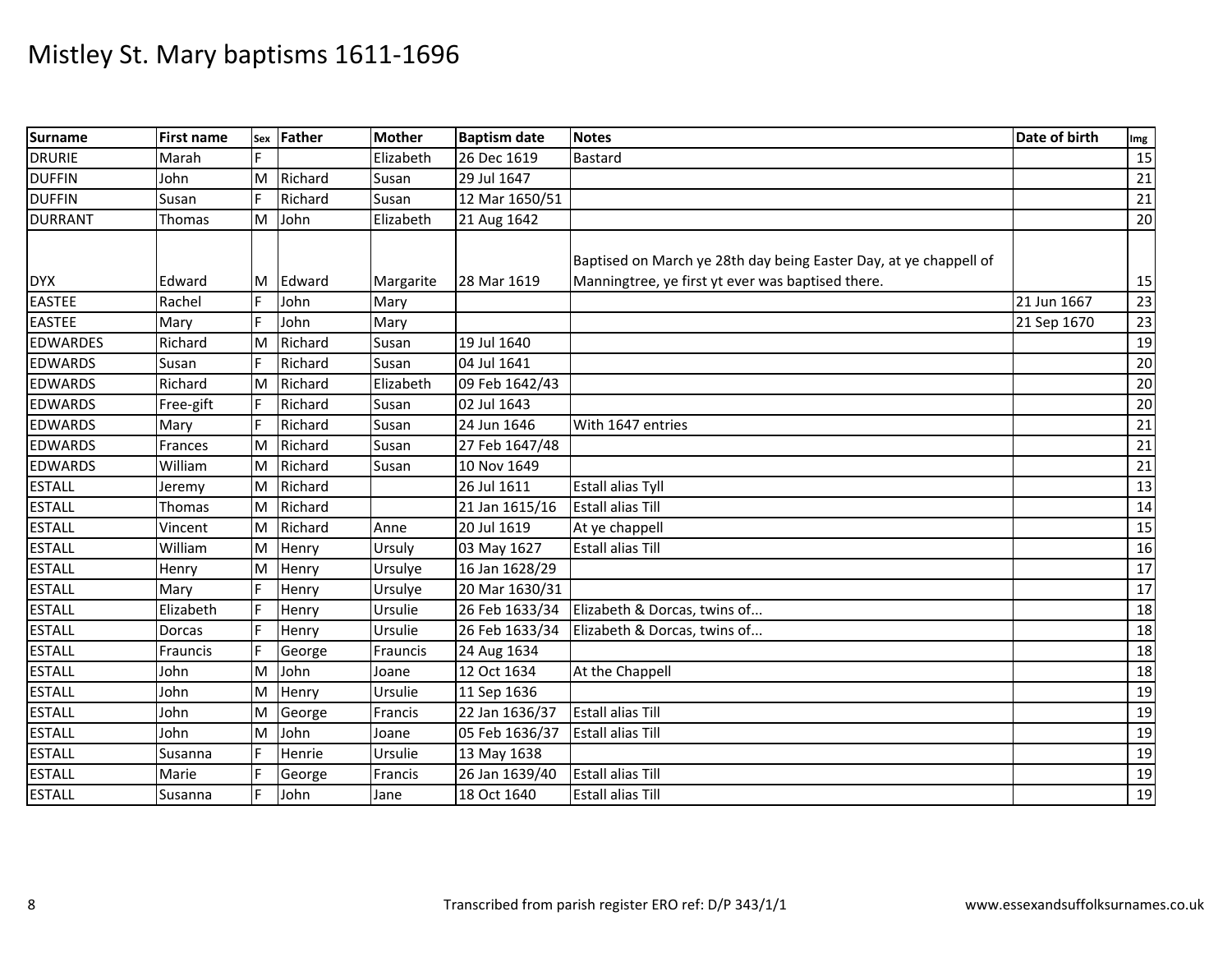| <b>Surname</b>    | <b>First name</b> |    | sex Father | <b>Mother</b> | <b>Baptism date</b> | <b>Notes</b>                                                  | Date of birth | Img             |
|-------------------|-------------------|----|------------|---------------|---------------------|---------------------------------------------------------------|---------------|-----------------|
| <b>ESTALL</b>     | Thomas            | ΙM | Henrie     | Ursulie       | 10 Jan 1640/41      |                                                               |               | 19              |
| <b>ESTALL</b>     | Samuell           | M  | John       | Joane         | 02 Oct 1642         | <b>Estall alias Till</b>                                      |               | 20              |
| <b>ESTALL</b>     | George            | M  | George     | Francis       | 09 Oct 1642         | <b>Estall alias Till</b>                                      |               | 20              |
| <b>ESTALL</b>     | John              | M  | Vincent    | Margery       | 22 Jun 1649         |                                                               |               | 21              |
| <b>ESTEY</b>      | Abigaile          | F. | James      | Abigaile      | 01 Aug 1630         |                                                               |               | 17              |
| <b>ESTEY</b>      | James             | M  | James      | Abigail       | 22 Apr 1633         |                                                               |               | 18              |
| <b>ESTEY</b>      | John              | M  | James      | Rachell       | 04 Jun 1637         |                                                               |               | 19              |
| <b>ESTEY</b>      | John              | M  | James      | Rachell       | 17 Feb 1638/39      |                                                               |               | 19              |
| <b>ESTEY</b>      | Rachel            | F  | James      | Rachel        | 23 Jan 1641/42      |                                                               |               | 20              |
| <b>ESTEY</b>      | Rachel            |    | James      | Rachel        | 19 Mar 1642/43      |                                                               |               | 20              |
| <b>ESTHALL</b>    | Mary              |    | Richard    |               | 02 Feb 1613/14      |                                                               |               | 14              |
| <b>EVERED</b>     | John              | M  | John       | Margarite     | 07 Sep 1623         |                                                               |               | 16              |
| <b>FALL</b>       | Marie             | F  | Mathew     | Joane         | 27 Feb 1642/43      |                                                               |               | 20              |
| <b>FALL</b>       | Mathew            | ΙM | Mathew     | Joan          | 01 May 1646         |                                                               |               | 20              |
| <b>FARRINGTON</b> | Anna              | F  | Robert     | Francis       | 03 Sep 1643         |                                                               |               | 20              |
| <b>FAYRE</b>      | Marah             |    |            | Ester         | 26 Jul 1618         | <b>Bastard</b>                                                |               | 15              |
| <b>FELGATE</b>    | Rhoda             | F. | Eleazar    |               | 29 Oct 1611         |                                                               |               | 13              |
|                   |                   |    |            |               |                     | Father's name spelt Mosto' - does the inverted comma mean the |               |                 |
| <b>FISHER</b>     | Thomas            | M  | Mosto'     | Joane         | 03 Apr 1631         | name has been abbreviated? From Moston?                       |               | 17              |
| <b>FLETCHER</b>   | John              | M  | Willm.     |               | 06 Oct 1611         |                                                               |               | 13              |
| <b>FOAKES</b>     | Nathaniell        | M  | Thomas     | Elizabeth     | 24 Jan 1621/22      |                                                               |               | 15              |
| <b>FOWELL</b>     | William           | ΙM | William    |               | 20 May 1621         |                                                               |               | 15              |
| <b>FOX</b>        | Sara              | F  | John       | Sara          | 19 Jan 1636/37      |                                                               |               | 19              |
| <b>FOX</b>        | Sara              |    | John       | Sara          | 03 Jun 1638         | Another so name, ye former being dead.                        |               | 19              |
| <b>FRANCES</b>    | Hanna             |    | Thomas     | Mary          | 19 Aug 1621         |                                                               |               | 15              |
| <b>FRANCES</b>    | Thomas            | M  | John       | Anne          | 11 Feb 1637/38      |                                                               |               | 19              |
| <b>FRANCIS</b>    | Thamesin          | F  | John       | Anne          | 01 Aug 1630         |                                                               |               | 17              |
|                   |                   |    |            |               |                     |                                                               |               |                 |
| <b>FRANCIS</b>    | Mary              |    | Edward     | Anne          | 17 Sep 1634         | Daughter of Mr. Edward Francis and his wife Anne. Strangers.  |               | 18              |
| <b>FRANKLIN</b>   | Elizab.           | F  | Gabriel    | Mary          | 28 Oct 1688         |                                                               |               | $22\,$          |
| <b>FRANNCES</b>   | Franck            | M  | Robert     | Franck        | 04 Jul 1620         |                                                               |               | 15              |
| <b>FRAUNCES</b>   | John              | M  | John       | Anne          | 08 Mar 1632/33      |                                                               |               | $\overline{18}$ |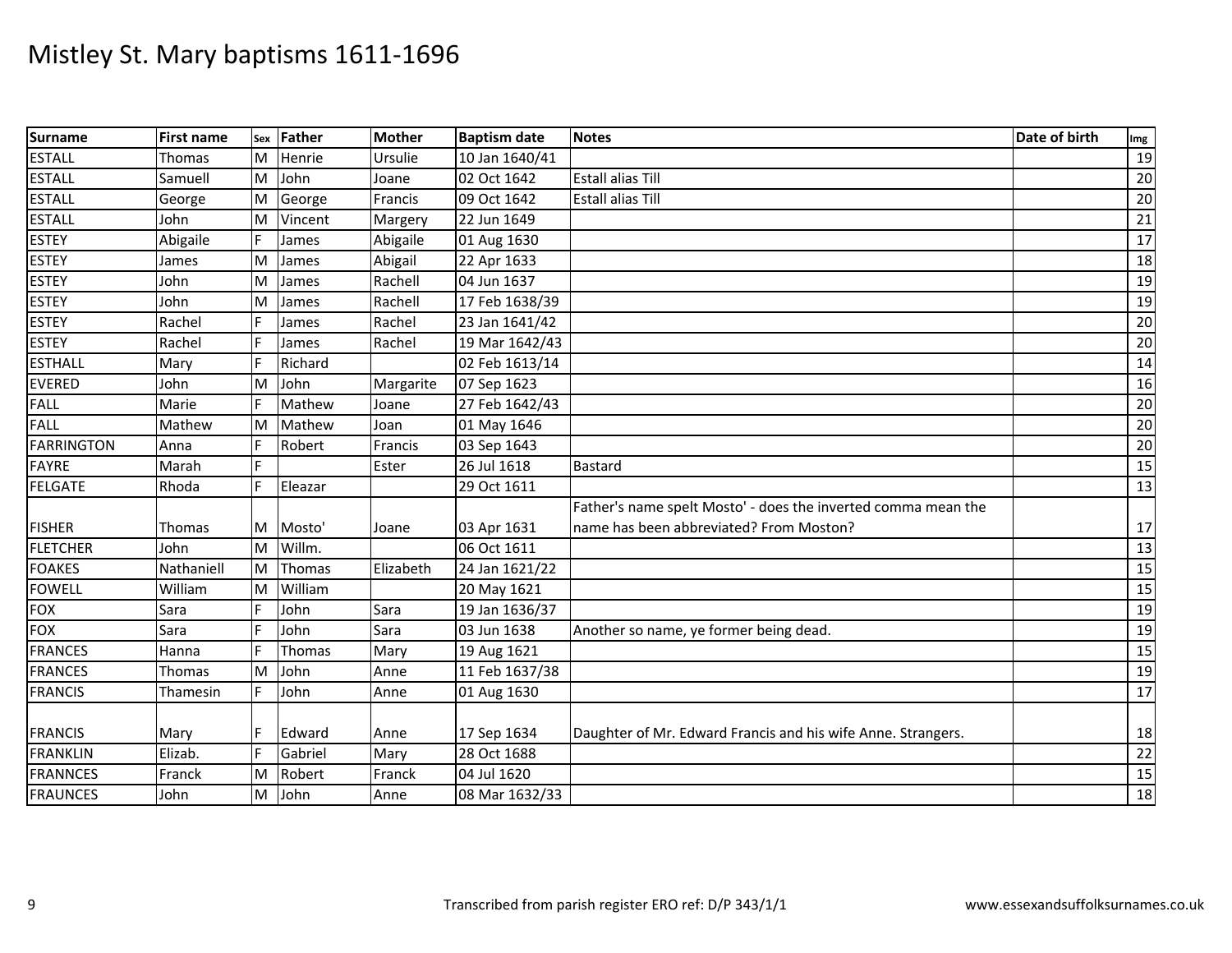| <b>Surname</b>   | <b>First name</b> |    | Sex Father | <b>Mother</b> | <b>Baptism date</b> | <b>Notes</b>                                          | Date of birth | Img |
|------------------|-------------------|----|------------|---------------|---------------------|-------------------------------------------------------|---------------|-----|
| <b>FURNESSE</b>  | John              | M  | Henrie     | Alice         | 09 May 1641         |                                                       |               | 20  |
| <b>FURNESSE</b>  | Hannah            |    | Henrie     | Alice         | 08 Jan 1642/43      |                                                       |               | 20  |
| <b>GAME</b>      | Abraham           | ΙM | Abraham    | Marie         | 15 Sep 1622         |                                                       |               | 15  |
| <b>GAME</b>      | Mary              | F  | Abraham    | Marie         | 09 Jan 1624/25      |                                                       |               | 16  |
| <b>GAME</b>      | John              | ΙM | Abraham    | Mary          | 14 Dec 1628         |                                                       |               | 17  |
| <b>GLASCOCK</b>  | George            | M  | George     |               | 02 Apr 1621         |                                                       |               | 15  |
| <b>GLASCOCK</b>  | Thomas            | ΙM | Richard    | Grace         | 31 May 1629         |                                                       |               | 17  |
| <b>GLASCOCKE</b> | Mathew            | M  | Richard    | Grace         | 17 Mar 1624/25      |                                                       |               | 16  |
| <b>GLASCOCKE</b> | John              | M  | Richard    | Grace         | 20 Feb 1630/31      |                                                       |               | 17  |
| <b>GLASCOCKE</b> | William           | M  | Richard    | Grace         | 08 Jan 1636/37      |                                                       |               | 19  |
| <b>GLASCOCKE</b> | Martha            |    | Richard    | Grace         | 26 Jan 1639/40      |                                                       |               | 19  |
| <b>GLASCOCKE</b> | Anne              |    | Richard    | Grace         | 03 Apr 1642         |                                                       |               | 20  |
| <b>GOFFE</b>     | Susan             | F  | John       | Emitostes     | 25 Nov 1633         | Abode: Lawford                                        |               | 18  |
| <b>GOFFE</b>     | John              | M  | John       | Emitostes     |                     | 20 Mar 1635/36   Baptised at Manitree. Abode: Lawford |               | 18  |
| <b>GOODALE</b>   | Mary              | F  | John       | Martha        | 20 Jun 1649         |                                                       |               | 21  |
| <b>GOODWIN</b>   | John              | M  | Edward     | Elizabeth     | 01 Nov 1622         |                                                       |               | 16  |
| <b>GOODWIN</b>   | Elizabeth         |    | Edward     | Elizabeth     | 11 Apr 1624         |                                                       |               | 16  |
| GOODWIN          | Anne              | F. | Edward     | Elizabeth     | 24 Jul 1625         |                                                       |               | 16  |
| <b>GREENE</b>    | <b>Thomas</b>     | M  | Robert     | Frances       | 03 Aug 1634         |                                                       |               | 18  |
| <b>GREENE</b>    | Richard           | ΙM | Robert     | Frances       | 29 May 1636         |                                                       |               | 18  |
| <b>GREENFELD</b> | Phoebe            |    | Edward     | Auderey       | 08 Apr 1621         |                                                       |               | 15  |
| GREENFIELD       | Robert            | ΙM | Edward     | Audrey        | 09 Jan 1619/20      | At the chappell                                       |               | 15  |
| <b>GREGORIE</b>  | Freegift          | F  | Edward     | Alice         | 01 Oct 1632         |                                                       |               | 17  |
| <b>GRICE</b>     | Robart            | ΙM | Edmund     |               | 20 Oct 1611         |                                                       |               | 13  |
| <b>GRICE</b>     | Willm.            | M  | Edmund     |               | 19 Sep 1613         |                                                       |               | 14  |
| <b>GRICE</b>     | Elizabeth         | F. | Edm.       |               | 29 Jun 1615         |                                                       |               | 14  |
| <b>GRICE</b>     | Sara              |    | Edmund     | Elizabeth     | 17 Apr 1625         |                                                       |               | 16  |
| <b>GRICE</b>     | Edmund            | M  | Edmund     | Elizabeth     | 24 Feb 1627/28      |                                                       |               | 16  |
| <b>GRICE</b>     | Elizabeth         |    | William    | Jane          | 15 Nov 1635         |                                                       |               | 18  |
| <b>GRICE</b>     | William           | M  | William    | Jane          | 12 Mar 1636/37      |                                                       |               | 19  |
| <b>GRICE</b>     | Marie             | F  | William    | Jane          | 14 May 1640         |                                                       |               | 19  |
| <b>GRICE</b>     | Thomas            | M  | Edmund     | Mary          | 21 Mar 1640/41      |                                                       |               | 20  |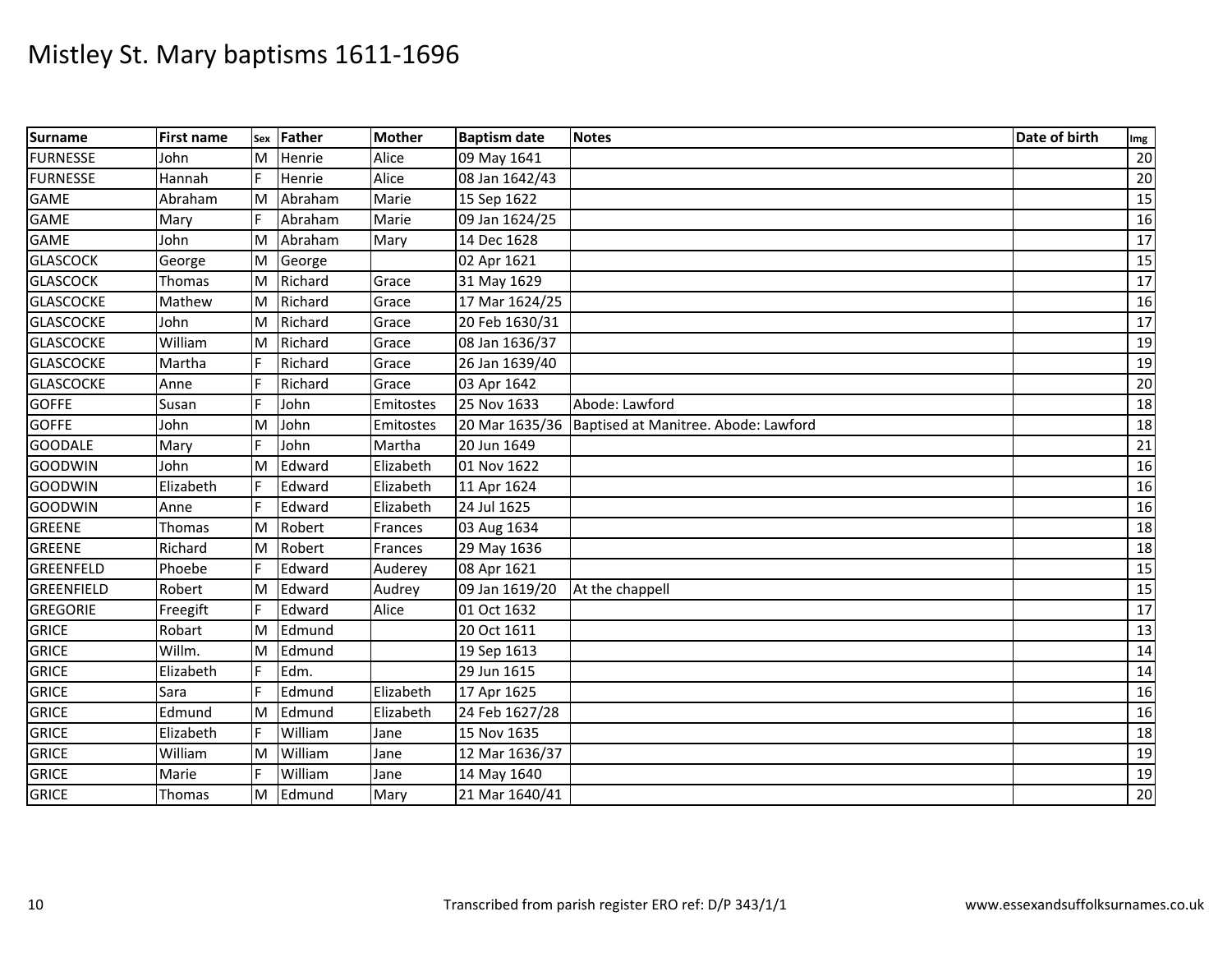| <b>Surname</b>   | <b>First name</b> | Sex | Father  | <b>Mother</b> | <b>Baptism date</b> | <b>Notes</b>                                                     | Date of birth | Img             |
|------------------|-------------------|-----|---------|---------------|---------------------|------------------------------------------------------------------|---------------|-----------------|
| <b>GRIFFIN</b>   | Martha            |     | John    | Ann           | 25 Apr 1619         |                                                                  |               | 15              |
| <b>GRIFFIN</b>   | John              | M   | John    | Anne          | 09 Jun 1621         |                                                                  |               | 15              |
| <b>GRIFFYN</b>   | Ralphe            | M   | John    |               | 25 Apr 1615         |                                                                  |               | 14              |
| <b>GROANE</b>    | Thomas            | M   | Willm.  |               | 07 Sep 1612         |                                                                  |               | 13              |
| <b>GROANE</b>    | Robt.             | M   | Willm.  |               | 25 Sep 1614         |                                                                  |               | $\overline{14}$ |
| <b>GROANE</b>    | John              | M   | Willm.  |               | 24 Nov 1616         |                                                                  |               | 14              |
| <b>GROOME</b>    | John              | M   | John    |               | 16 Jan 1611/12      |                                                                  |               | 13              |
| <b>GROOME</b>    | Katherin          |     | John    |               | 26 Apr 1612         |                                                                  |               | 13              |
| <b>GROOME</b>    | Robert            | M   | Thomas  | Eden          | 16 May 1641         |                                                                  |               | 20              |
| <b>GRUB</b>      | Henry             | M   | William | Judith        | 12 Mar 1643/44      |                                                                  |               | 20              |
| <b>GRUB</b>      | William           | M   | William | Judith        | 10 Mar 1645/46      |                                                                  |               | 20              |
| <b>GRUB</b>      | John              | M   | William | Judith        | 14 Jun 1649         |                                                                  |               | 21              |
| <b>GRYCE</b>     | John              | M   | Edmund  | Elizabeth     | 12 Dec 1619         | At the chappell                                                  |               | 15              |
| <b>GUNTROPPE</b> | George            | M   | Leonard |               | 02 Feb 1612/13      |                                                                  |               | 13              |
| <b>HADLOCK</b>   | Elizabeth         | F   | John    | Joane         | 06 Aug 1620         | At the chappell                                                  |               | 15              |
| <b>HADLOCKE</b>  | Joseph            | M   | Robert  | Alice         | 11 Apr 1624         |                                                                  |               | 16              |
| <b>HADLOCKE</b>  | John              | M   | John    | Joane         | 11 Mar 1626/27      |                                                                  |               | 16              |
| <b>HADLOCKE</b>  | Susan             |     | John    | Joane         | 20 Jul 1628         |                                                                  |               | $\overline{17}$ |
| <b>HADLOCKE</b>  | John              | M   | John    | Joane         | 26 Sep 1630         |                                                                  |               | 17              |
| <b>HAIES</b>     | Samuell           | M   | Henrie  | Amie          | 04 Mar 1637/38      |                                                                  |               | $\overline{19}$ |
|                  |                   |     |         |               |                     | Marie Haies, daughter of John & Marie (deceased) was baptised at |               |                 |
| <b>HAIES</b>     | Marie             | F   | John    | Marie         | 25 Aug 1638         | her mother buriall, being a Satardaie.                           |               | 19              |
| <b>HAIES</b>     | Jeremie           | M   | Henrie  | Amie          | 07 Apr 1639         |                                                                  |               | 19              |
| <b>HAIES</b>     | Marie             |     | Henrie  | Amie          | 01 Jun 1642         |                                                                  |               | 20              |
| <b>HAIES</b>     | John              | M   | John    | Susan         | 28 Jun 1642         |                                                                  |               | 20              |
| <b>HAMMOND</b>   | Phillip           | M   | Phillip | Eedye         | 08 Aug 1630         |                                                                  |               | 17              |
| <b>HAMMOND</b>   | Martha            | F   | Phillip | Eedey         | 01 Jun 1634         |                                                                  |               | 18              |
| <b>HANTING</b>   | Sara              | E   | William | Sara          | 10 Sep 1626         |                                                                  |               | 16              |
| <b>HANTING</b>   | John              | M   | William | Sarah         | 16 Mar 1627/28      |                                                                  |               | 17              |
| <b>HANTING</b>   | William           | M   | William | Sara          | 06 Feb 1630/31      |                                                                  |               | 17              |
| <b>HANTING</b>   | Mary              | F   | William | Sara          | 05 Jan 1633/34      |                                                                  |               | 18              |
| <b>HANTING</b>   | Henrie            | M   | William | Sara          | 12 Jun 1636         |                                                                  |               | 18              |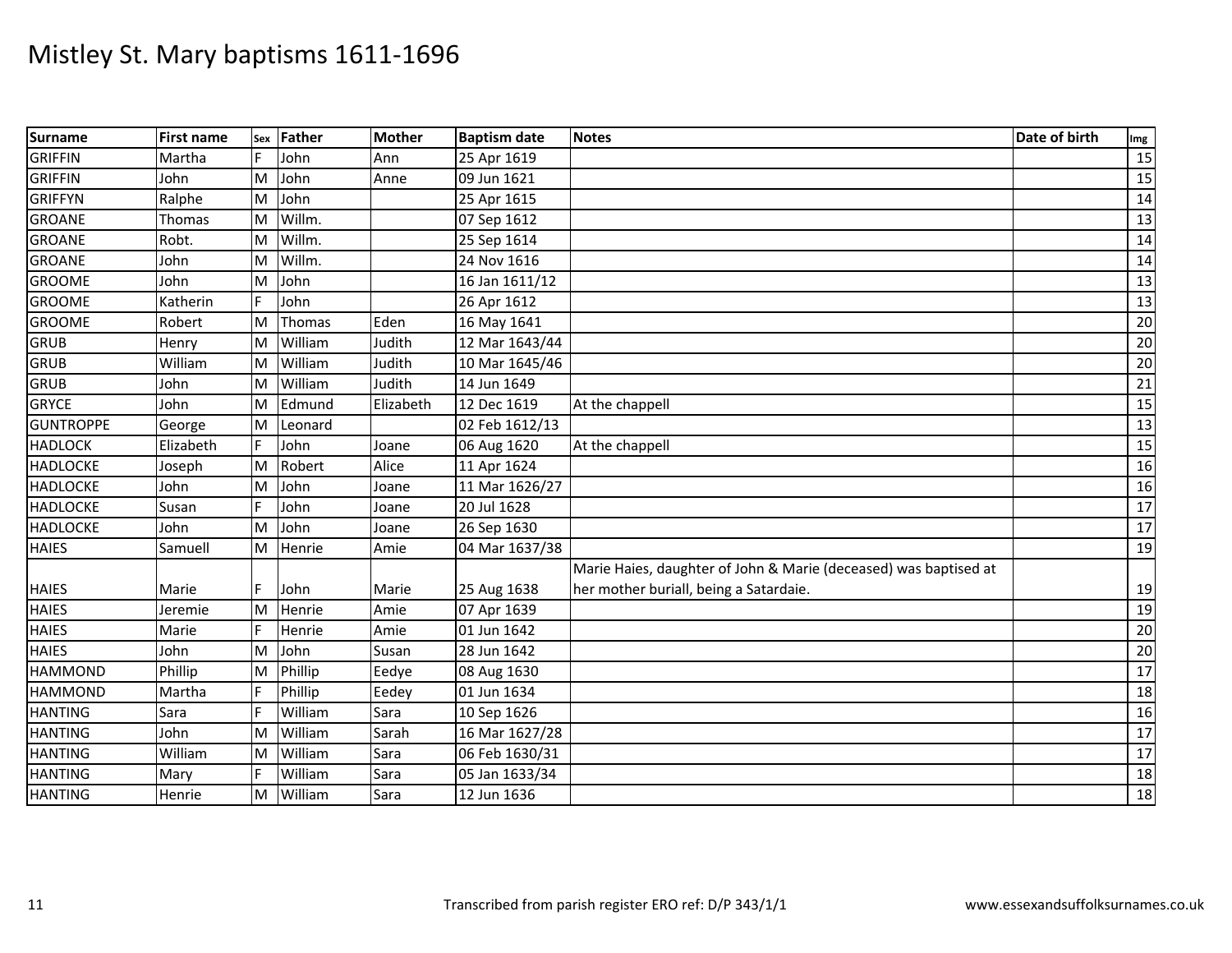| <b>Surname</b>    | <b>First name</b> | Sex | Father    | <b>Mother</b> | <b>Baptism date</b> | <b>Notes</b>                                                              | Date of birth | Img             |
|-------------------|-------------------|-----|-----------|---------------|---------------------|---------------------------------------------------------------------------|---------------|-----------------|
| <b>HANTING</b>    | Marie             |     | William   | Sara          | 19 May 1639         |                                                                           |               | 19              |
| <b>HANTING</b>    | Elizabeth         |     | William   | Sara          | 19 Oct 1642         |                                                                           |               | 20              |
| <b>HARDY</b>      | Anna              |     | Robt.     | Anne          | 26 Sep 1690         |                                                                           |               | 23              |
| <b>HARGRAVE</b>   | Jeremy            | M   | Jo.       |               | 08 Jan 1613/14      | Jeremy & Mary, son and daughter of                                        |               | 14              |
| <b>HARGRAVE</b>   | Mary              |     | Jo.       |               | 08 Jan 1613/14      | Jeremy & Mary, son and daughter of                                        |               | 14              |
| <b>HARTWELL</b>   | Sara              |     | John      |               | 17 Dec 1615         |                                                                           |               | 14              |
| <b>HATTON</b>     | Elizabeth         |     | Marmaduke | Francis       | 12 Feb 1636/37      |                                                                           |               | 19              |
| <b>HATTON</b>     | Francis           |     | Marmaduke | Francis       | 10 Dec 1638         |                                                                           |               | 19              |
| <b>HATTON</b>     | Abigaile          |     | Marmaduke | Francis       | 28 Nov 1641         |                                                                           |               | 20              |
| <b>HAYES</b>      | Daniell           | Iм  | Henry     | Amye          | 24 Sep 1630         |                                                                           |               | 17              |
| <b>HAYES</b>      | Jonathan          | M   | Henrye    | Amie          | 22 Nov 1632         |                                                                           |               | 18              |
| <b>HAYES</b>      | Susan             |     | Henrie    | Amye          | 29 Nov 1633         |                                                                           |               | 18              |
| <b>HAYES</b>      | Lydia             |     | Henry     | Amie          | 10 Jan 1635/36      |                                                                           |               | $\overline{18}$ |
| <b>HAYWARD</b>    | Elizabeth         |     | Joseph    | Elizabeth     | 21 Mar 1629/30      |                                                                           |               | 17              |
| <b>HAYWARD</b>    | Margarit          |     | John      | Margarit      | 09 Jun 1650         |                                                                           |               | 21              |
| <b>HEARNE</b>     | George            | M   | John      |               | 18 Oct 1615         |                                                                           |               | 14              |
| <b>HENDRILL</b>   | Martha            |     | Richard   | Martha        | 28 May 1643         |                                                                           |               | 20              |
| <b>HERNE</b>      | Thomas            | M   | Thomas    | Anne          | 24 Apr 1636         |                                                                           |               | 18              |
| <b>HERNE</b>      | John              | M   | Thomas    | Anne          | 20 May 1638         |                                                                           |               | 19              |
| <b>HERNE</b>      | William           | M   | Thomas    | Anne          | 25 Sep 1642         | Baptised at the Chappell thoughe of Lauford parish                        |               | 20              |
| <b>HEYWARD</b>    | John              | M   | Jeremie   | Anne          | 22 Jun 1623         |                                                                           |               | 16              |
| <b>HICKSON</b>    | Elizabeth         | IF  | Willm.    |               | 03 Dec 1617         |                                                                           |               | 14              |
| <b>HIGHAM</b>     | Joane             |     | John      | Joane         | 03 Apr 1625         |                                                                           |               | 16              |
| <b>HIGHNOONE</b>  | John              | M   | John      | Joane         | 16 Oct 1631         | Abode: Bradfield                                                          |               | 17              |
| <b>HOLBROOKE</b>  | John              | M   | Sam.      |               | 09 Jul 1615         |                                                                           |               | 14              |
| <b>HOLDBROOKE</b> | Samuell           | M   | Sam.      |               | 22 Mar 1617/18      |                                                                           |               | 14              |
| <b>HOLMES</b>     | John              | M   | John      |               | 11 Aug 1616         | Son of John Holmes junior                                                 |               | 14              |
| <b>HOLMES</b>     | Elizabeth         |     | John      | Anna          | 08 Oct 1618         | Daughter of John Holmes junior                                            |               | 15              |
| <b>HOLMES</b>     | Thomas            | M   | John      | Anne          | 30 Apr 1620         | At the chappell                                                           |               | 15              |
| <b>HOLMES</b>     | Marie             |     | John      | Anne          | 14 Apr 1622         | Daughter of John Holmes junior                                            |               | 15              |
| <b>HOLMES</b>     | Anne              |     | John      | Ann           | 09 Mar 1625/26      |                                                                           |               | 16              |
| <b>HOLMES</b>     | Joane             | F   | John      | Ann           |                     | 09 Mar 1625/26 A twin (twin sister of Anne baptised same day? Not clear). |               | 16              |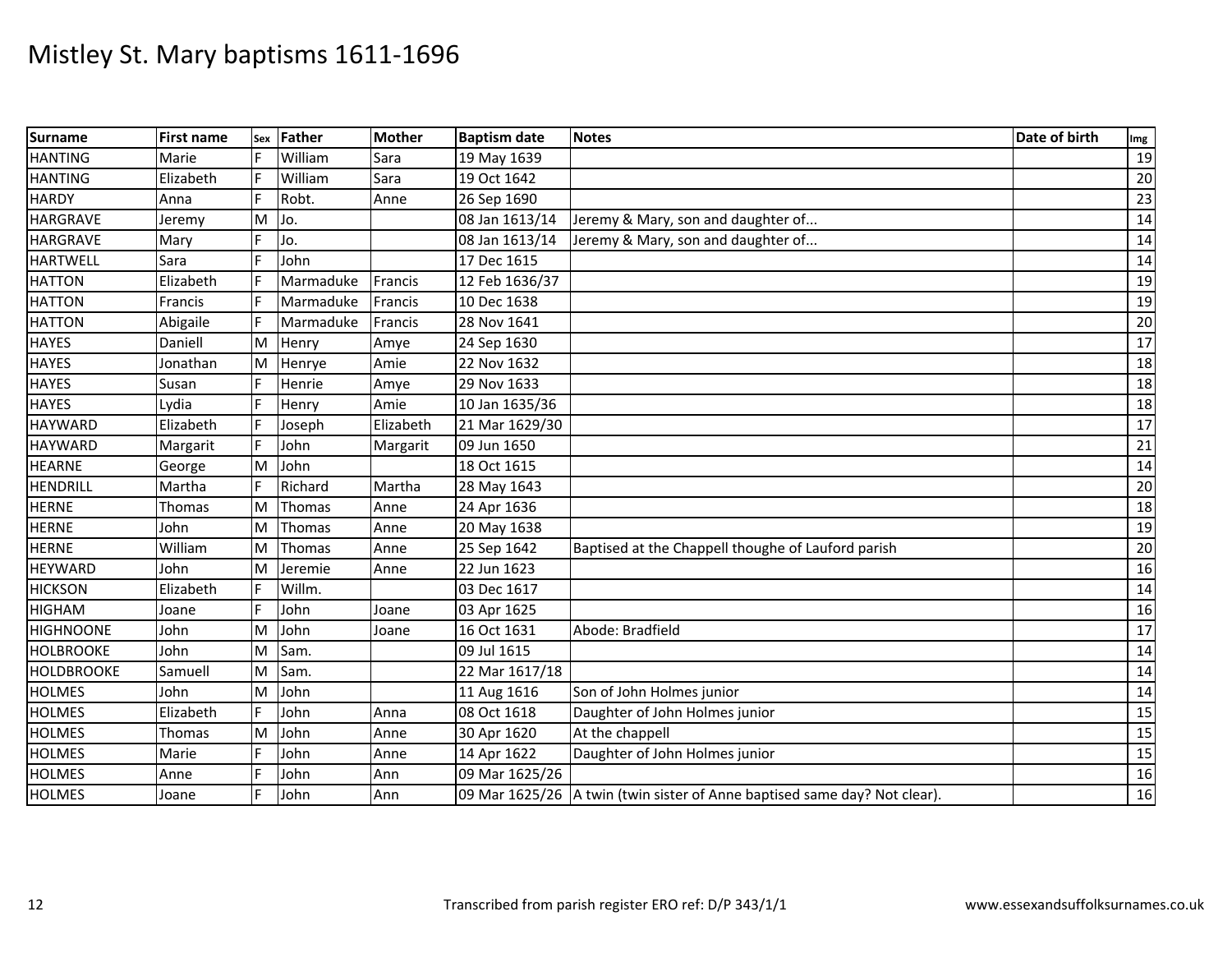| <b>Surname</b> | <b>First name</b> | Sex | Father   | <b>Mother</b>   | <b>Baptism date</b> | <b>Notes</b>                                 | Date of birth | Img  |
|----------------|-------------------|-----|----------|-----------------|---------------------|----------------------------------------------|---------------|------|
| <b>HOLMES</b>  | Sara              |     | John     | Anne            | 16 Mar 1627/28      |                                              |               | 17   |
| <b>HOLMES</b>  | Joseph            | M   | John     | Anne            | 19 Sep 1630         |                                              |               | 17   |
| <b>HOMES</b>   | Anne              |     | William  | Susan           | 06 Jul 1636         | The mother being buried ye same day          |               | 18   |
| <b>HORNBIE</b> | Jeremie           | M   | Jeremie  | Elizabeth       | 11 Apr 1630         |                                              |               | 17   |
| <b>HOWELL</b>  | Nathaniel         | M   | Humfrey  | Katherine       | 03 Nov 1633         |                                              |               | 18   |
| <b>HUGHER</b>  | Ruth              |     | George   | Ruth            | 15 May 1642         |                                              |               | 20   |
| <b>HURREN</b>  | Frauncis          | F   | Robert   | <b>Bridgett</b> | 14 Mar 1627/28      |                                              |               | 17   |
| <b>HURREN</b>  | Robert            | M   | Robert   | <b>Bridgitt</b> | 26 Sep 1630         |                                              |               | 17   |
| <b>HURREN</b>  | Aquila            | ΙM  | Robert   | <b>Bridget</b>  | 25 May 1634         |                                              |               | 18   |
| <b>HURREN</b>  | Priscilla         |     | Robert   | <b>Bridget</b>  | 25 May 1634         |                                              |               | 18   |
| <b>IDE</b>     | Elizabeth         | E   | Anthonie | Anne            | 23 Apr 1637         |                                              |               | 19   |
| <b>IDE</b>     | Antonie           | M   | Antonie  | Anne            | 24 Oct 1639         |                                              |               | 19   |
| JAIE           | Rebecca           | F   | William  | Elizabeth       | 13 Dec 1637         |                                              |               | 19   |
| <b>JAMES</b>   | Sarah             | E   | Jacob    | Mary            | 24 Oct 1688         |                                              |               | 22   |
| <b>JAYE</b>    | John              | M   | William  | Elizabeth       | 26 Oct 1629         |                                              |               | $17$ |
| JAYE           | Priscilla         |     | William  | Elizabeth       | 10 Dec 1632         |                                              |               | 18   |
| <b>JAYE</b>    | John              | M   | William  | Elizabeth       | 13 Sep 1636         |                                              |               | 19   |
| <b>JUDE</b>    | John              | M   | Daniell  | Elizabeth       | 09 Dec 1624         |                                              |               | 16   |
| <b>KEALER</b>  | Richard           | ΙM  | Edward   |                 | 16 Jul 1615         |                                              |               | 14   |
| KEEBLE         | Elizabeth         |     | Walter   | Amie            |                     | 21 Mar 1635/36 Baptised at Manitree Chappell |               | 18   |
| <b>KEECH</b>   | Richard           | M   | Richard  | Anne            | 21 Feb 1618/19      |                                              |               | 15   |
| <b>KIES</b>    | John              | M   | John     | Rachell         | 31 Jan 1629/30      |                                              |               | 17   |
| <b>KIES</b>    | Anna              | F   | John     | Rachell         | 20 Oct 1633         |                                              |               | 18   |
| <b>KIES</b>    | Elizabeth         | F   | John     | Rachell         | 31 Jan 1635/36      |                                              |               | 18   |
| <b>KIES</b>    | William           | M   | John     | Rachell         | 13 Aug 1637         |                                              |               | 19   |
| <b>KIES</b>    | Rachell           |     | John     | Marie           | 04 Feb 1640/41      |                                              |               | 19   |
| KIMBALL        | Elizabeth         |     | Henry    | Susan           | 01 Nov 1629         |                                              |               | 17   |
| KIMBALL        | Susan             |     | Henry    | Susan           | 27 May 1632         |                                              |               | $17$ |
| <b>KING</b>    | Anna              |     | Edmund   |                 | 30 Apr 1615         |                                              |               | 14   |
| <b>KING</b>    | Elizabeth         |     | Robert   | Elizabeth       | 23 Feb 1625/26      |                                              |               | 16   |
| <b>KING</b>    | Mary              | F   | Robt.    | Elizabeth       | 23 Oct 1627         |                                              |               | 16   |
| <b>KING</b>    | Robert            | M   | Robert   | Elizabeth       | 27 Sep 1629         |                                              |               | 17   |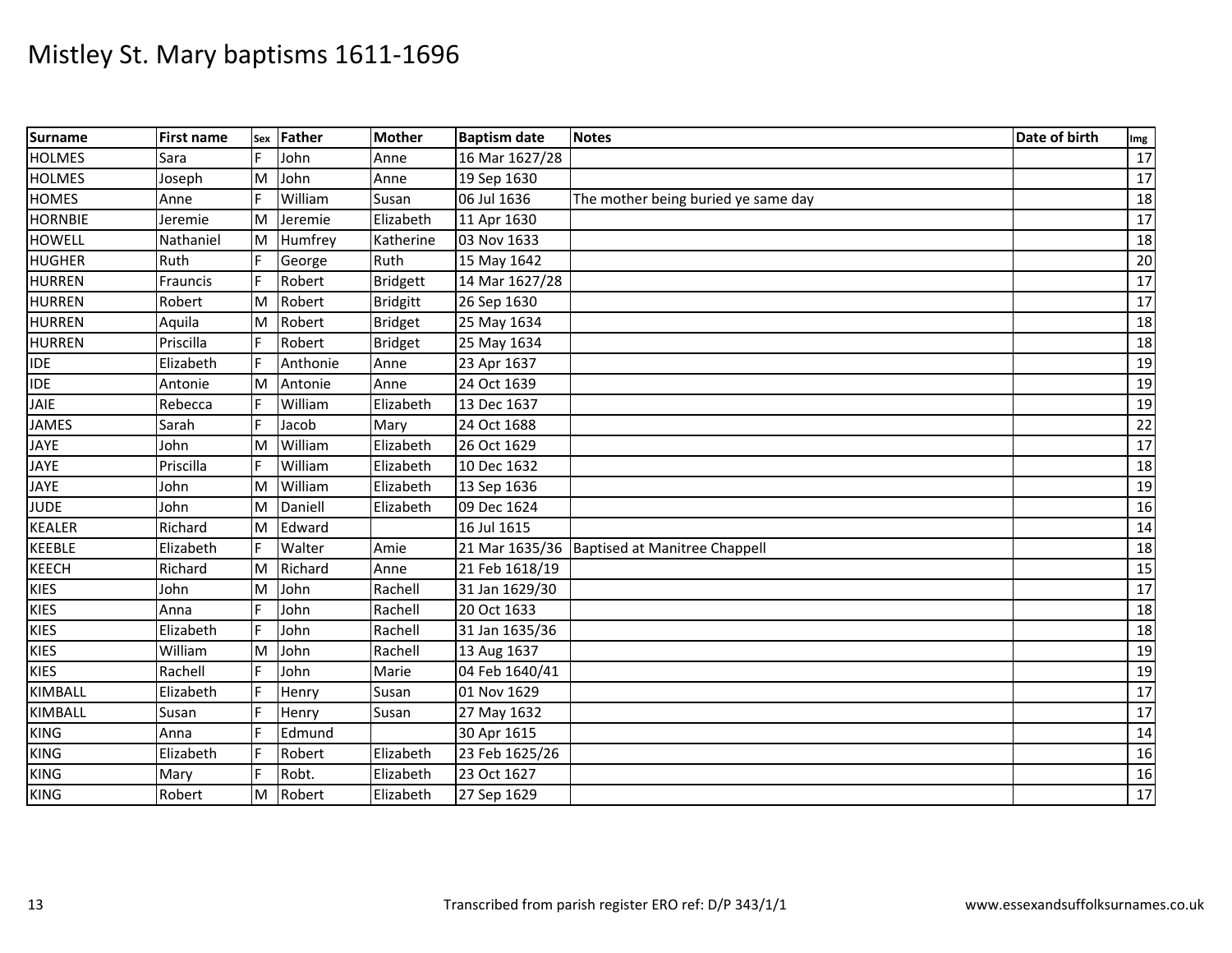| <b>Surname</b>  | <b>First name</b> |    | sex Father      | <b>Mother</b> | <b>Baptism date</b> | <b>Notes</b>                                         | Date of birth | Img             |
|-----------------|-------------------|----|-----------------|---------------|---------------------|------------------------------------------------------|---------------|-----------------|
| <b>KING</b>     | John              | M  | Robert          | Elizabeth     | 06 Jan 1632/33      |                                                      |               | 18              |
| <b>KIRCK</b>    | Robert            | Iм | Robt.           | Jane          | 16 Jun 1622         |                                                      |               | 15              |
| <b>KIRCKE</b>   | George            | M  | Robt.           |               |                     | 19 Mar 1612/13 George & Dorithy, son and daughter of |               | 13              |
| <b>KIRCKE</b>   | Dorithy           | F  | Robt.           |               |                     | 19 Mar 1612/13 George & Dorithy, son and daughter of |               | 13              |
| <b>KIRCKE</b>   | John              | M  | Robt.           |               | 26 Apr 1614         |                                                      |               | 14              |
| <b>KIRCKE</b>   | Anne              |    | Robt.           |               | 21 Jan 1615/16      |                                                      |               | 14              |
| <b>KIRKE</b>    | Elizabeth         |    | Robt.           | Jane          | 27 Jun 1619         | At ye chappell                                       |               | 15              |
| <b>KNIGHT</b>   | Priscilla         |    | John            |               | 10 Jun 1613         |                                                      |               | 14              |
| <b>KNIGHT</b>   | Aquila            |    | John            |               | 19 Mar 1614/15      |                                                      |               | 14              |
| <b>KNIGHT</b>   | Steephen          | M  | Jo.             |               | 26 Dec 1616         | On St Steevens Day                                   |               | 14              |
| <b>KNIGHT</b>   | Steeven           | M  | John            | Marie         | 13 Feb 1620/21      |                                                      |               | 15              |
| <b>KNIGHTS</b>  | Mary              |    | John            | Mary          | 26 Dec 1618         |                                                      |               | 15              |
| <b>KNIGHTS</b>  | John              | M  | John            | Marie         | 25 Aug 1622         |                                                      |               | $\overline{15}$ |
| <b>KNOWLYS</b>  | <b>Bryan Reve</b> | Iм | Thomas          | Elezebeth     | 06 Jan 1686/87      |                                                      |               | 22              |
| <b>KOMIS</b>    | Susan             |    | Will.           | Sus.          | 25 Nov 1688         |                                                      |               | 22              |
| <b>KYES</b>     | John              | M  | John            | Rachell       | 26 Oct 1628         |                                                      |               | 17              |
| LAMLYE          | Thomas            | M  | Anthony         | Elizabeth     | 31 Jul 1625         | Strangers                                            |               | 16              |
| <b>LAVENDER</b> | William           | M  | William         | Alice         | 02 Dec 1632         |                                                      |               | 18              |
| LAVENDER        | Samuell           | M  | William         | Alice         | 26 Oct 1634         |                                                      |               | 18              |
| LAVENDER        | Samuell           | M  | William         | Alice         | 02 Apr 1637         | The former sonne of this name also being dead.       |               | 19              |
| LAVENDER        | Richard           | M  | William         | Alice         | 28 Jun 1640         |                                                      |               | 19              |
| <b>LEECH</b>    | William           | M  | <b>Nicholas</b> | Elizabeth     | 21 Feb 1629/30      |                                                      |               | 17              |
| LEECH           | Thomas            | M  | Nicholas        | Elizabeth     | 31 Mar 1633         |                                                      |               | 18              |
| <b>LEECH</b>    | John              | M  | Reginold        | Hester        | 29 Sep 1633         |                                                      |               | 18              |
| LEECH           | John              | M  | William         | Mary          | 18 Apr 1636         |                                                      |               | 18              |
| <b>LEECH</b>    | Hester            |    | Reinold         | Hester        | 11 Sep 1636         |                                                      |               | 18              |
| LEECH           | Marye             |    | Nicholas        | Elizabeth     | 19 Mar 1636/37      |                                                      |               | 19              |
| <b>LEECH</b>    | Hester            |    | Reginold        | Hester        | 14 Jan 1637/38      |                                                      |               | 19              |
| LEECH           | Henrie            | M  | William         |               | 29 Jul 1638         |                                                      |               | 19              |
| <b>LEECH</b>    | Richard           | M  | Nicholas        | Elizabeth     | 07 Apr 1642         |                                                      |               | 20              |
| LEECH           | William           | M  | William         |               | 11 Sep 1660         |                                                      |               | 22              |
| <b>LIMMER</b>   | Elizabeth         |    | Dan.            | Sara          | 22 Oct 1684         |                                                      |               | $\overline{23}$ |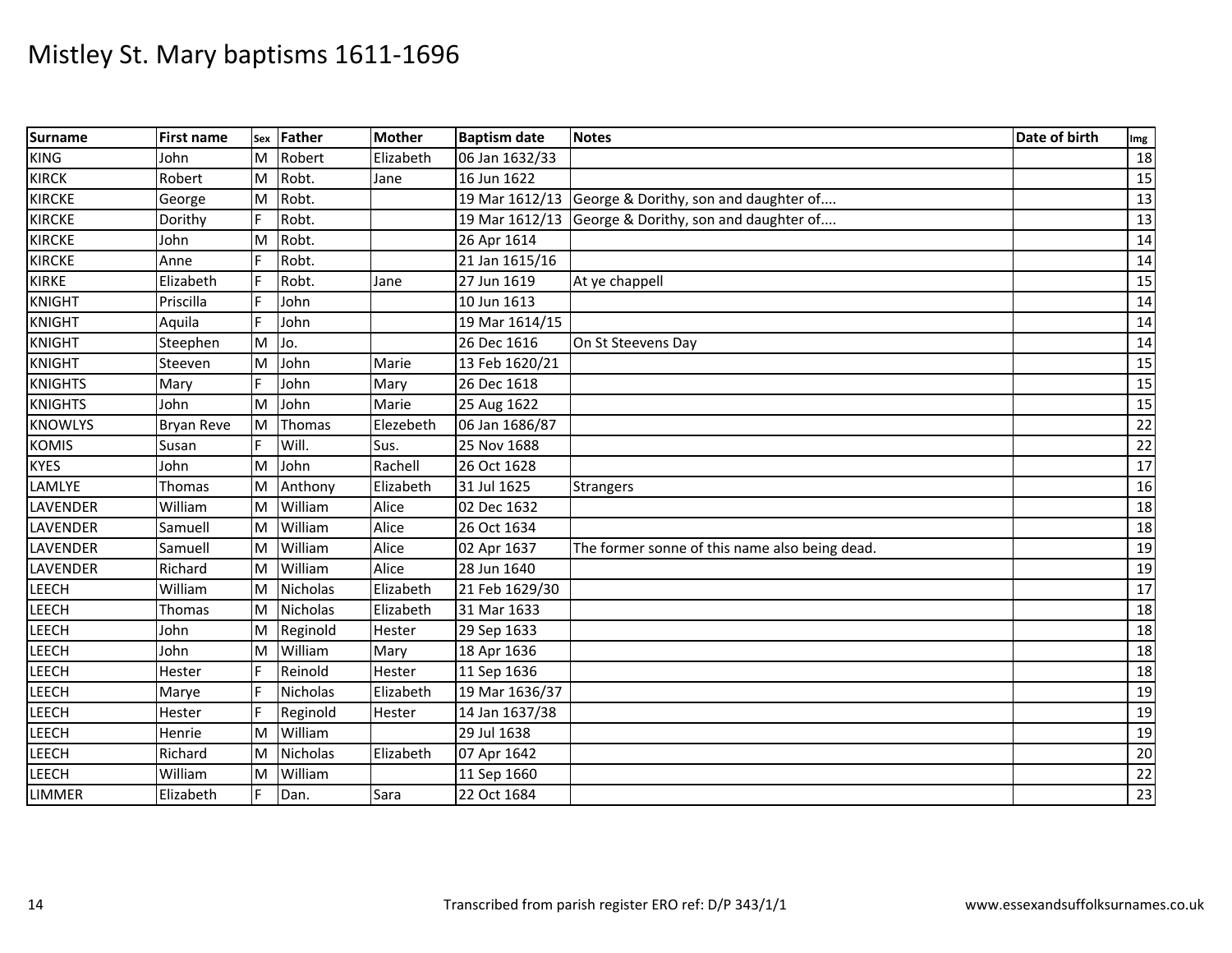| <b>Surname</b>  | <b>First name</b> | Sex | <b>Father</b> | <b>Mother</b> | <b>Baptism date</b> | <b>Notes</b>                               | Date of birth | Img             |
|-----------------|-------------------|-----|---------------|---------------|---------------------|--------------------------------------------|---------------|-----------------|
| <b>LIMMER</b>   | Mary              |     | Dan.          | Sara          | 10 Apr 1687         |                                            |               | 23              |
| LOE             | Jane              |     | John          |               | 27 Jun 1613         |                                            |               | 14              |
| LOE             | Mary              |     | John          |               | 24 Feb 1615/16      |                                            |               | 14              |
| LOE             | Phillip           | M   | John          | Martha        | 08 Sep 1622         |                                            |               | 15              |
| <b>LORRANCE</b> | John              | ΙM  | James         | Anna          | 25 Apr 1649         |                                            |               | 21              |
| LOUDE           | Joane             | F   | John          | Amie          | 26 Jun 1623         |                                            |               | 16              |
| LOUDE           | John              | M   | John          | Amie          | 14 Aug 1625         |                                            |               | 16              |
| LOUGH           | John              | M   | John          | Susan         | 27 Mar 1651         |                                            |               | 21              |
| LOW             | Tho.              | ΙM  | Jonathan      | Mary          | 23 Oct 1689         |                                            |               | 22              |
| LOW             | Anne              |     | John          | Anne          | 18 May 1690         |                                            |               | 23              |
| LOW             | Mary              |     | Jonathan      | Mary          | 23 Feb 1690/91      |                                            |               | 23              |
| LOW             | Susanna           |     | Jonathan      | Mary          | 04 Jan 1687/88      |                                            |               | 23              |
| LUWISE          | <b>Isaac</b>      | M   | Abram         | Tamasin       | 09 Dec 1689         |                                            |               | 22              |
| <b>LYMMER</b>   | Susana            |     | Dan.          | Sara          | 11 May 1690         |                                            |               | 23              |
| <b>MACHAM</b>   | Joane             |     |               | Joane         | 01 May 1625         | Bastard daughter of Joane Macham, deceased |               | 16              |
| <b>MACHAM</b>   | Anne              |     | John          | Mary          | 21 Sep 1628         |                                            |               | 17              |
| <b>MACHAM</b>   | Mary              |     | John          | Mary          | 12 May 1633         |                                            |               | 18              |
| <b>MACHAM</b>   | Elizabeth         |     | John          | Mary          | 08 May 1636         |                                            |               | 18              |
| <b>MACHAM</b>   | Joane             |     | John          | Mary          | 25 Feb 1637/38      |                                            |               | 19              |
| <b>MACKROW</b>  | Ann               |     | Willm.        |               | 01 Sep 1612         |                                            |               | 13              |
| <b>MACKROW</b>  | Jane              |     | Willm.        |               | 18 Oct 1615         |                                            |               | 14              |
| <b>MACKROW</b>  | Robert            | M   | Willm.        | Anne          | 22 Sep 1619         | At ye chappell                             |               | 15              |
| <b>MACKROW</b>  | Phillip           | M   | Willm.        | Anne          | 08 Apr 1621         |                                            |               | 15              |
| <b>MACKROW</b>  | Elizabeth         |     | William       | Anne          | 12 May 1622         |                                            |               | 15              |
| <b>MACKROW</b>  | Sara              |     | William       | Ann           | 30 Jan 1624/25      |                                            |               | 16              |
| <b>MACKROW</b>  | Susan             |     | William       | Anne          | 12 Nov 1626         |                                            |               | 16              |
| <b>MACKROW</b>  | Joseph            | M   | Willm.        | Anne          | 09 Dec 1627         |                                            |               | 16              |
| <b>MACKROW</b>  | Mary              |     | William       | Anne          | 05 Sep 1630         |                                            |               | 17              |
| <b>MACKROW</b>  | Priscilla         |     | William       | Anne          | 18 Sep 1631         |                                            |               | 17              |
| <b>MACKROW</b>  | Rebecca           |     | William       | Anne          | 12 Apr 1635         |                                            |               | 18              |
| <b>MACKROW</b>  | John              | M   | John          | Marie         | 28 Feb 1640/41      |                                            |               | $20\,$          |
| <b>MACKROW</b>  | Marie             | F.  | John          | Marie         | 31 Jul 1642         |                                            |               | $\overline{20}$ |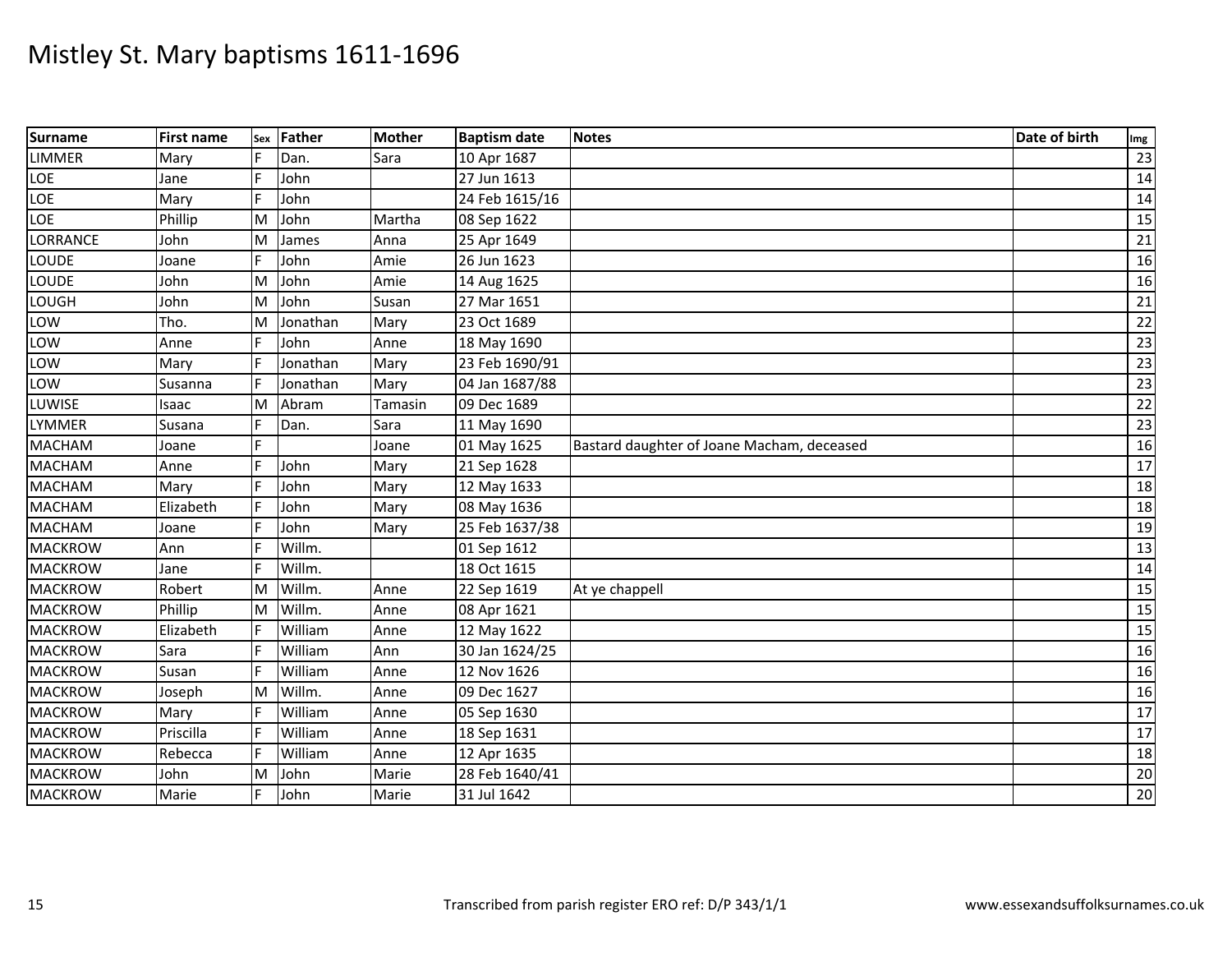| Surname          | <b>First name</b> | Sex | Father  | <b>Mother</b>   | <b>Baptism date</b> | <b>Notes</b>                            | Date of birth | Img |
|------------------|-------------------|-----|---------|-----------------|---------------------|-----------------------------------------|---------------|-----|
| <b>MACROW</b>    | Francis           |     |         | Jane            | 03 Jun 1638         | A bastard                               |               | 19  |
| <b>MAKROW</b>    | Willm.            | M   | Willm.  |                 | 13 Oct 1613         |                                         |               | 14  |
| <b>MALTWELL</b>  | Elizabeth         |     | John    | Margarite       | 30 Nov 1638         |                                         |               | 19  |
| <b>MALTWELL</b>  | Robert            | M   | John    | Margarite       | 03 Jan 1640/41      |                                         |               | 19  |
| <b>MAN</b>       | Ezechiell         | M   | John    |                 | 27 Sep 1612         |                                         |               | 13  |
| <b>MAN</b>       | Azariah           | M   | John    |                 | 29 Jan 1617/18      |                                         |               | 14  |
| <b>MAN</b>       | Thomas            | M   | Thomas  | Susan           | 01 Jul 1638         | Baptised at Manitree. Abode: Lawford    |               | 19  |
| <b>MANBIE</b>    | Rose              |     | Joseph  | Anne            | 14 Jul 1622         |                                         |               | 15  |
| <b>MANNING</b>   | Henry             | M   | Henry   |                 | 28 Mar 1616         |                                         |               | 14  |
| <b>MANSFIELD</b> | Anne              |     | Robert  | Elizabeth       | 08 Oct 1637         |                                         |               | 19  |
| <b>MAPLED</b>    | John              | M   | John    | Marie           | 16 Dec 1638         |                                         |               | 19  |
| <b>MAPLED</b>    | Marie             |     | John    | Marie           | 25 Oct 1640         | Baptised at ye Chappell. Abode: Lawford |               | 19  |
| <b>MARCH</b>     | William           | M   | Hughe   | Margerie        | 17 May 1630         |                                         |               | 17  |
| <b>MARCH</b>     | Mary              |     | Hughe   | Margery         | 11 Sep 1631         |                                         |               | 17  |
| <b>MARKALL</b>   | Francis           |     | John    |                 | 19 Oct 1617         |                                         |               | 14  |
| <b>MARKALL</b>   | Susan             |     | John    | Judith          | 07 Oct 1621         |                                         |               | 15  |
| <b>MARKES</b>    | John              | M   | John    | Marye           | 22 Aug 1630         |                                         |               | 17  |
| <b>MARTEN</b>    | Joane             |     | Willm.  | <b>Bridgett</b> | 29 Sep 1622         |                                         |               | 15  |
| <b>MARTIN</b>    | John              | M   | John    | Elizabeth       | 29 Oct 1637         |                                         |               | 19  |
| <b>MARTIN</b>    | Marie             |     | John    | Elizabeth       | 04 Nov 1638         |                                         |               | 19  |
| <b>MARVIN</b>    | Mary              |     | Thomas  |                 | 03 May 1618         |                                         |               | 14  |
| <b>MARVIN</b>    | Thomas            | M   | Thomas  | Amie            | 11 Jul 1620         |                                         |               | 15  |
| <b>MARVIN</b>    | Amie              |     | Thomas  | Amie            | 25 Feb 1621/22      |                                         |               | 15  |
| <b>MARVYN</b>    | John              | M   | Thomas  | Amye            | 04 Apr 1624         |                                         |               | 16  |
| <b>MASON</b>     | Thomas            | M   | Philip  | Anne            | 28 Oct 1688         |                                         |               | 22  |
| <b>MASON</b>     | Jo.               | M   | Jo.     | Judah           | 01 Jan 1689/90      |                                         |               | 22  |
| <b>MATHEMAN</b>  | Robert            | M   | Willm.  |                 | 04 Oct 1612         |                                         |               | 13  |
| <b>MERCHANT</b>  | Richard           | M   | Richard | Mary            |                     |                                         | 07 Apr 1678   | 22  |
| <b>MERCHANT</b>  | Mary              | E   | Richard | Mary            |                     |                                         | 05 Nov 1682   | 22  |
| <b>MERCHANT</b>  | Clement           | M   | Richard | Mary            |                     |                                         | 18 May 1686   | 22  |
| <b>MERCHANT</b>  | William           | M   | Richard | Mary            |                     |                                         | 07 Jul 1687   | 22  |
| <b>MICHE</b>     | Marah             | F   |         | Ρ               | 16 Jun 1616         | Ye bastard daughter of ye Widdow Miche  |               | 14  |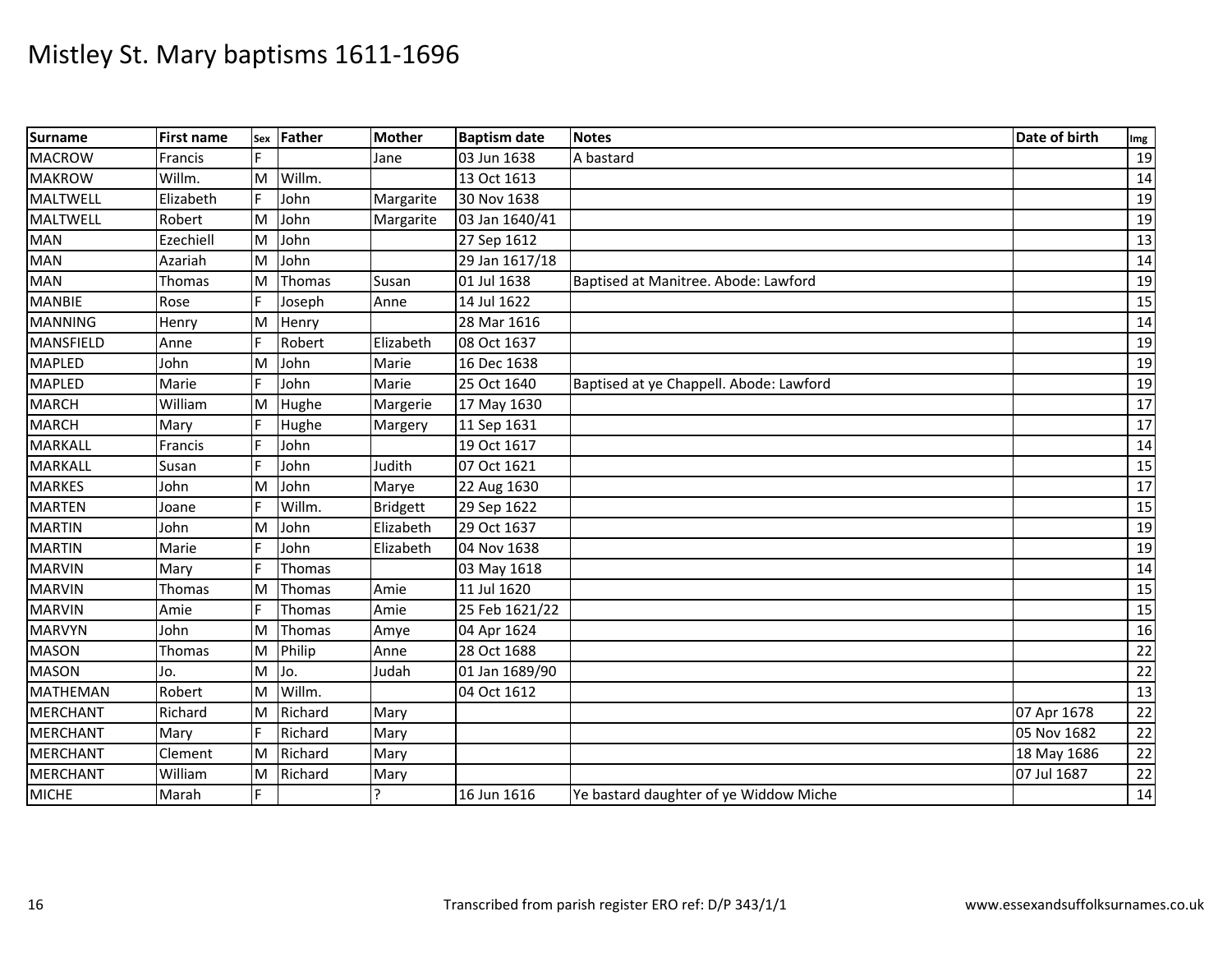| <b>Surname</b>   | <b>First name</b> | Sex | <b>Father</b> | <b>Mother</b> | <b>Baptism date</b> | <b>Notes</b>                                | Date of birth  | Img |
|------------------|-------------------|-----|---------------|---------------|---------------------|---------------------------------------------|----------------|-----|
| MICKLEFEILD      | John              | M   | John          | Constance     | 06 Feb 1641/42      |                                             |                | 20  |
| MICKLEFEILD      | Sara              |     | John          | Constance     | 14 May 1643         |                                             |                | 20  |
| <b>MILLER</b>    | Anne              |     | George        | Mary          | 30 Nov 1628         | Pannell alias Miller                        |                | 17  |
| <b>MILLER</b>    | Thomas            | M   | George        | Mary          | 03 Apr 1631         | Pannell alias Miller                        |                | 17  |
| <b>MILLER</b>    | John              | M   | George        | Anne          | 11 Mar 1631/32      |                                             |                | 17  |
| <b>MILLER</b>    | Marie             |     | George        | Marie         | 21 Jul 1633         | Pannell alias Miller                        |                | 18  |
| <b>MILLER</b>    | Anna              |     | George        | Anne          | 13 Mar 1633/34      |                                             |                | 18  |
| <b>MILLER</b>    | John              | M   | George        | Marie         | 27 Aug 1637         | Miller alias Pannell                        |                | 19  |
| <b>MILLER</b>    | Elizabeth         |     | George        | Anne          | 29 Oct 1637         |                                             |                | 19  |
| <b>MILLS</b>     | Ann               |     | Christopher   |               | 25 Oct 1612         |                                             |                | 13  |
| <b>MILLS</b>     | Edmund            | M   | Christopher   |               | 30 Oct 1614         |                                             |                | 14  |
| <b>MILLS</b>     | Ann               |     | Christopher   |               | 13 Apr 1617         |                                             |                | 14  |
| <b>MILLS</b>     | John              | M   | Christopher   | Anne          | 14 May 1620         | At the chappell                             |                | 15  |
| <b>MILLS</b>     | Isaac             | M   | Abram         |               | 20 Apr 1690         |                                             |                | 23  |
| <b>MIMBY</b>     | Elizabeth         | F   | Tho.          | Alse          | 10 Dec 1689         |                                             |                | 22  |
| <b>MITTERSON</b> | Samuell           | M   | Thomas        | Marie         | 04 May 1634         | <b>Strangers</b>                            |                | 18  |
| <b>MORDEN</b>    | John              | M   | John          | Annis         | 13 Jun 1619         | At Manningtree chappell                     |                | 15  |
| <b>MORTIMER</b>  | Anne              | F   | Robert        | Rachell       | 24 Oct 1641         |                                             |                | 20  |
| <b>MORTIMER</b>  | Robert            | M   | Robert        | Rachell       | 19 Jan 1642/43      |                                             |                | 20  |
| <b>MOT</b>       | Mary              |     | John          | Anna          | 20 Dec 1647         |                                             |                | 21  |
| <b>MOT</b>       | Anna              |     | John          | Anna          | 09 Feb 1650/51      |                                             |                | 21  |
| <b>MOTT</b>      | John              | M   | Henrie        | Marie         | 07 Mar 1623/24      |                                             |                | 16  |
| <b>MOTT</b>      | Ann               |     | Hen.          |               | 03 Dec 1689         |                                             |                | 22  |
| <b>MOTT</b>      | Mary              |     | John          | Elizabeth     | 29 Dec 1689         |                                             |                | 23  |
| <b>MOTT</b>      | Mary              |     | Henry         |               |                     |                                             | 10 Mar 1685/86 | 23  |
| <b>MOWYER</b>    | Priscilla         |     | Thomas        |               | 30 Nov 1614         |                                             |                | 14  |
| <b>MUNT</b>      | Mary              |     | Richard       | Frances       | 23 Sep 1632         |                                             |                | 17  |
| <b>MUNT</b>      | Amie              |     | Richard       | Francis       | 18 Dec 1636         |                                             |                | 19  |
| <b>NEAVE</b>     | Ellen             |     | Frances       |               | 01 Jan 1612/13      | Frances can be male or female at this time. |                | 13  |
| <b>NEEVE</b>     | Andrew            | M   | Frances       |               | 11 Aug 1616         |                                             |                | 14  |
| <b>NEEVE</b>     | William           | M   | Fraunces      | Susan         | 16 Aug 1618         |                                             |                | 15  |
| <b>NEWTON</b>    | Willm.            | M   | Willm.        |               | 10 May 1614         |                                             |                | 14  |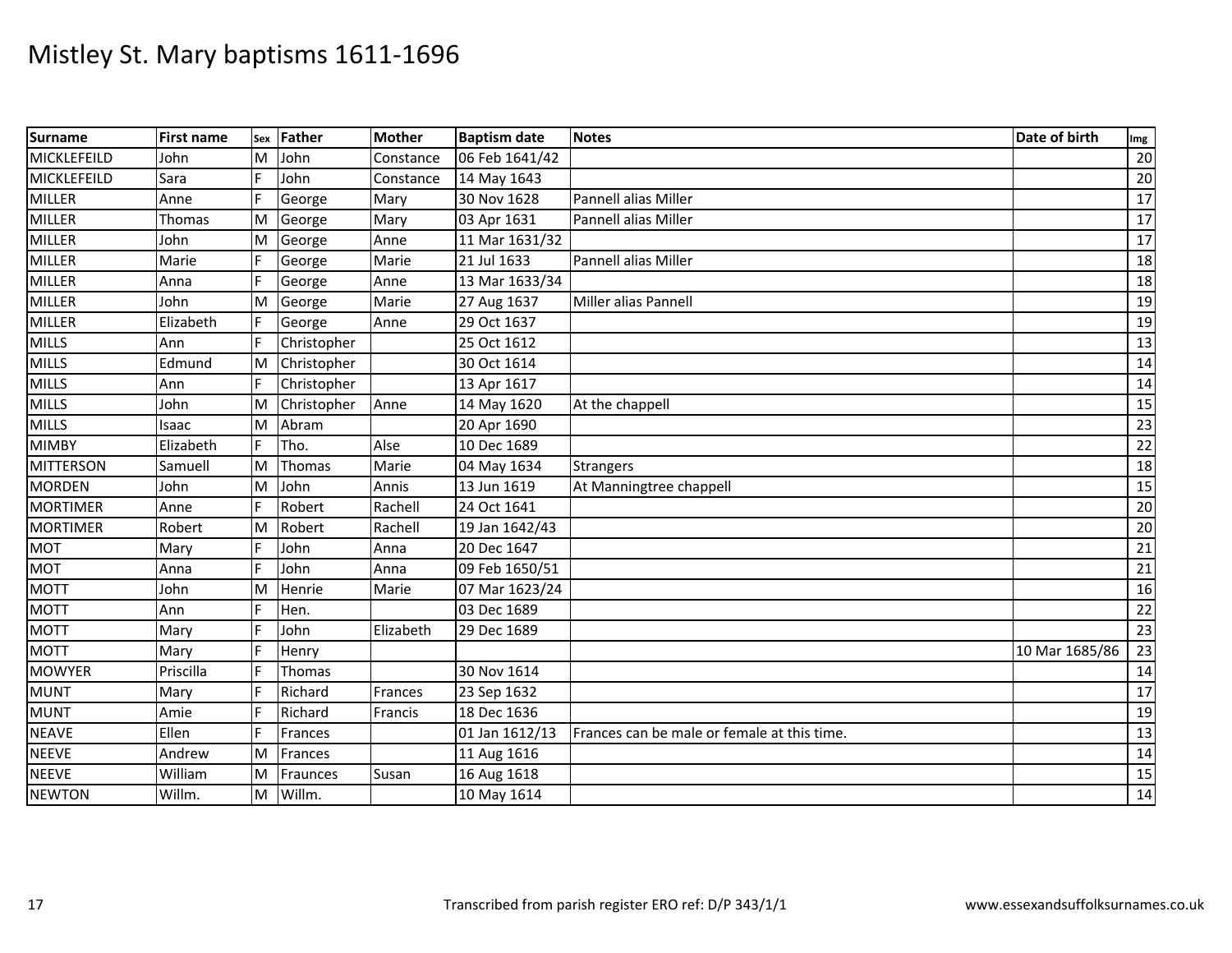| <b>Surname</b>   | <b>First name</b> | Sex | Father        | <b>Mother</b> | <b>Baptism date</b> | <b>Notes</b>                                                                                                                           | Date of birth | Img |
|------------------|-------------------|-----|---------------|---------------|---------------------|----------------------------------------------------------------------------------------------------------------------------------------|---------------|-----|
| <b>NEWTON</b>    | Elizabeth         | F.  | Willm.        |               | 09 Oct 1615         |                                                                                                                                        |               | 14  |
| <b>NICHOLSON</b> | Izaak             | M   | Izaak         | Priscilla     | 18 Dec 1642         |                                                                                                                                        |               | 20  |
| <b>NORMAN</b>    | Thomas            | ΙM  | John          | Grace         | 27 Dec 1618         |                                                                                                                                        |               | 15  |
| <b>NORMAN</b>    | John              | M   | John          | Grace         | 23 Sep 1621         |                                                                                                                                        |               | 15  |
| <b>NORMAN</b>    | Susan             | F   | John          | Grace         | 28 Mar 1624         | <b>Easter Day</b>                                                                                                                      |               | 16  |
| <b>NORMAN</b>    | Thomas            | M   | John          | Grace         | 18 Jan 1626/27      |                                                                                                                                        |               | 16  |
| <b>NORMAN</b>    | Alexander         | M   | John          | Grace         | 18 Mar 1629/30      |                                                                                                                                        |               | 17  |
|                  |                   |     |               |               |                     | Robert, Eden and Alice, son and daughters of Robert & Dorothy<br>Norman, twins [triplets?] were all 3 at once baptised in the Chappell |               |     |
| <b>NORMAN</b>    | Robert            |     | M Robert      | Dorothy       | 17 Feb 1630/31      | in Manitree.                                                                                                                           |               | 17  |
|                  |                   |     |               |               |                     | Robert, Eden and Alice, son and daughters of Robert & Dorothy<br>Norman, twins [triplets?] were all 3 at once baptised in the Chappell |               |     |
| <b>NORMAN</b>    | Eden              | F   | Robert        | Dorothy       | 17 Feb 1630/31      | lin Manitree.                                                                                                                          |               | 17  |
|                  |                   |     |               |               |                     | Robert, Eden and Alice, son and daughters of Robert & Dorothy<br>Norman, twins [triplets?] were all 3 at once baptised in the Chappell |               |     |
| <b>NORMAN</b>    | Alice             | F   | Robert        | Dorothy       | 17 Feb 1630/31      | in Manitree.                                                                                                                           |               | 17  |
| <b>NORMAN</b>    | Margarite         |     | Robert        | Dorothy       | 11 Nov 1632         |                                                                                                                                        |               | 17  |
| <b>NORMAN</b>    | Robert            | ΙM  | John          | Grace         | 27 Apr 1634         |                                                                                                                                        |               | 18  |
| <b>NORMAN</b>    | George            | M   | Robert        | Dorothie      | 22 May 1636         | Norman alias Turner                                                                                                                    |               | 18  |
| <b>NORMAN</b>    | Richard           | M   | John          | Grace         | 28 May 1637         |                                                                                                                                        |               | 19  |
| <b>NORMAN</b>    | Abram             | M   | Abram         |               | 13 Jul 1689         |                                                                                                                                        |               | 22  |
| <b>NORMAN</b>    | Jonathan          | M   | Jonathan      | Elizabeth     | 30 Mar 1690         |                                                                                                                                        |               | 23  |
| <b>NUN</b>       | Sara              | F   | Robert        | Alice         | 19 Sep 1630         |                                                                                                                                        |               | 17  |
| <b>OSBON</b>     | John              | M   | John          | Ann           | 27 Feb 1647/48      |                                                                                                                                        |               | 21  |
| <b>OSBON</b>     | Sarah             |     | Thomas        | Sarah         | 26 May 1651         |                                                                                                                                        |               | 21  |
| <b>OSBONE</b>    | Anna              |     | Joh.          | Anna          | 02 Jan 1650/51      |                                                                                                                                        |               | 21  |
| <b>PALMER</b>    | Anne              |     | Thomas        | Elizabeth     | 02 Feb 1622/23      |                                                                                                                                        |               | 16  |
| <b>PALMER</b>    | Jane              | F   | Thomas        | Jane          | 15 Nov 1635         |                                                                                                                                        |               | 18  |
| <b>PALMER</b>    | John              | M   | <b>Thomas</b> | Jane          | 12 Feb 1636/37      |                                                                                                                                        |               | 19  |
| <b>PALMER</b>    | Marie             | F   | Thomas        | Jane          | 08 Mar 1640/41      |                                                                                                                                        |               | 20  |
| PANNELL          | Anne              | F   | George        | Mary          | 30 Nov 1628         | Pannell alias Miller                                                                                                                   |               | 17  |
| PANNELL          | Thomas            | ΙM  | George        | Mary          | 03 Apr 1631         | Pannell alias Miller                                                                                                                   |               | 17  |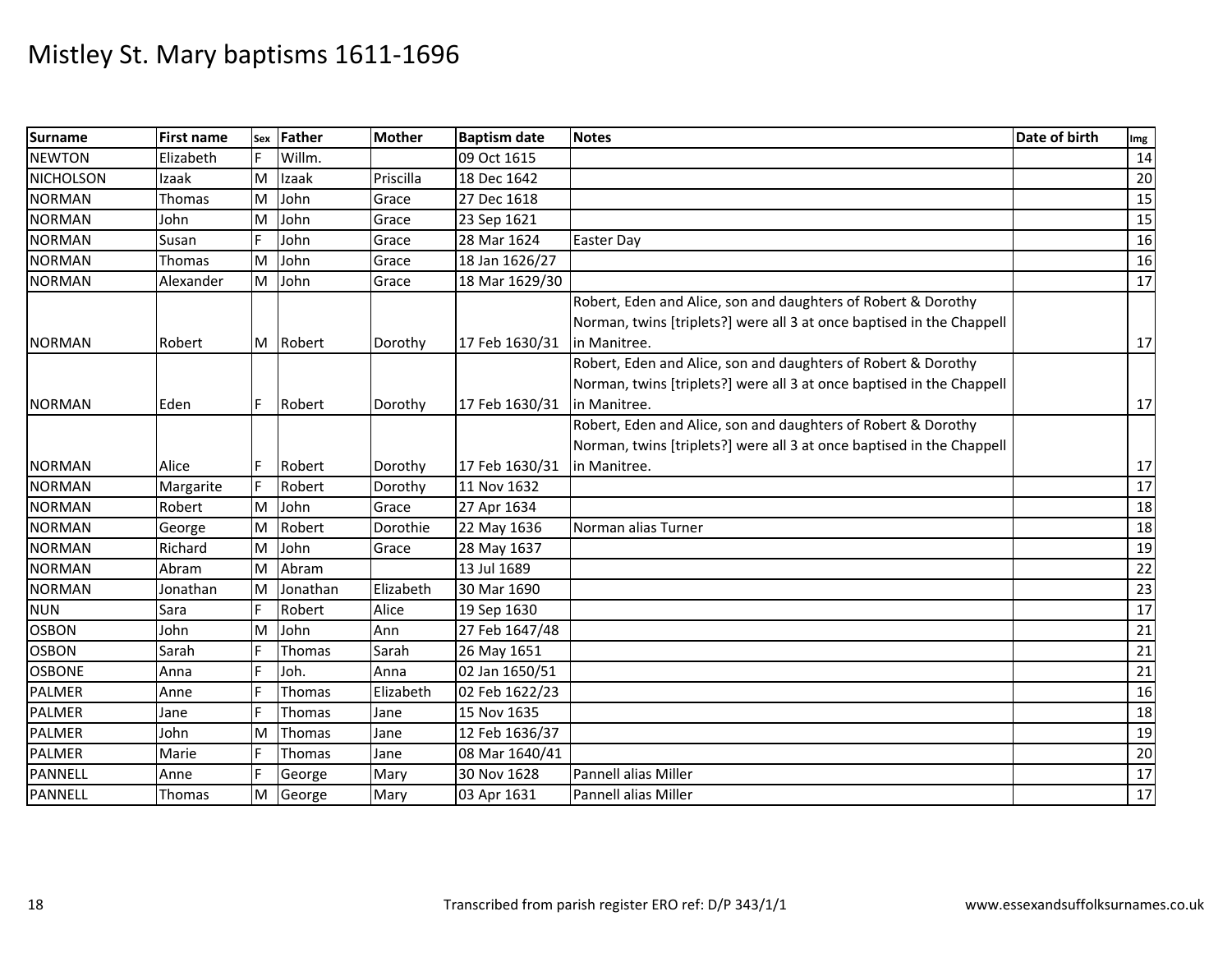| <b>Surname</b>   | <b>First name</b> | Sex | <b>Father</b> | <b>Mother</b>   | <b>Baptism date</b> | <b>Notes</b>         | Date of birth | Img             |
|------------------|-------------------|-----|---------------|-----------------|---------------------|----------------------|---------------|-----------------|
| <b>PANNELL</b>   | Marie             |     | George        | Marie           | 21 Jul 1633         | Pannell alias Miller |               | 18              |
| <b>PANNELL</b>   | John              | M   | George        | Marie           | 27 Aug 1637         | Miller alias Pannell |               | 19              |
| <b>PARKER</b>    | Samuell           | M   | <b>Thomas</b> | Parnell         | 10 May 1622         |                      |               | 15              |
| <b>PARKER</b>    | Elizabeth         |     |               | Thamesyn        | 19 Oct 1623         | <b>Bastard</b>       |               | 16              |
| <b>PARRISH</b>   | Thomas            | M   | Thomas        | Anne            | 20 Sep 1635         | At the Chappell      |               | 18              |
| <b>PARRISH</b>   | Abigail           | F   | Thomas        | Anne            | 25 Jun 1637         |                      |               | 19              |
| <b>PARSELIE</b>  | John              | M   | Edward        | Mary            | 24 Dec 1626         |                      |               | 16              |
| <b>PARSELIE</b>  | Dorcas            |     | Edward        | Marie           | 27 Dec 1638         | St Johns Daye Evang. |               | 19              |
| <b>PARSLEY</b>   | Mary              |     | Edward        | Mary            | 21 Mar 1629/30      |                      |               | 17              |
| PARSLEY          | Susan             |     | Edward        | Mary            | 11 Oct 1635         |                      |               | 18              |
| PARSLEY          | Thomas            | M   | Edward        | Marie           | 13 Mar 1641/42      |                      |               | 20              |
| <b>PARSLIE</b>   | Marie             |     | Edward        | Marie           | 07 May 1637         |                      |               | 19              |
| PARSLYE          | Abigaile          |     | Edward        | Mary            | 11 Aug 1633         |                      |               | 18              |
| <b>PEACOCKE</b>  | Marie             |     | James         | Marie           | 03 Oct 1638         |                      |               | 19              |
| PEARETREE        | Marie             |     | John          | Elizabeth       | 21 Feb 1629/30      |                      |               | 17              |
| PEARETREE        | Marye             |     | John          | Elizabeth       | 06 Dec 1635         |                      |               | 18              |
| PEARSSLYE        | John              | M   | Edward        | Mary            | 17 Feb 1627/28      |                      |               | 16              |
| PEARTREE         | Nathaniel         | M   | John          | Elizabeth       | 25 Mar 1632         |                      |               | $\overline{17}$ |
| <b>PEERSE</b>    | Thomas            | M   | Thomas        | Susan           | 24 Feb 1624/25      |                      |               | 16              |
| PEGRIME          | Dorcas            |     | John          | Sara            | 09 Feb 1626/27      |                      |               | 16              |
| PEGRIME          | John              | M   | John          | Sara            | 12 Feb 1629/30      |                      |               | 17              |
| PEGRIME          | Priscilla         | F   | John          | Sara            | 11 Sep 1632         |                      |               | 17              |
| PEGRIME          | James             | M   | John          | Sara            | 17 Feb 1635/36      |                      |               | 18              |
| <b>PENOCK</b>    | Alice             |     | Jo.           | Elizabeth       | 10 Dec 1689         |                      |               | 22              |
| <b>PETT</b>      | Thomas            | M   | <b>Thomas</b> | Ruth            | 04 Nov 1627         |                      |               | 16              |
| <b>PETT</b>      | Anne              |     | Thomas        | Ruth            | 08 Jan 1631/32      |                      |               | 17              |
| <b>PHILLIPPS</b> | John              | M   | Jeremie       | Susan           | 24 Sep 1637         |                      |               | 19              |
| <b>PHILLIPS</b>  | Elizabeth         | IF. | Jeremy        | Susan           | 15 May 1631         |                      |               | 17              |
| <b>PHILLIPS</b>  | Jeremie           | M   | Jeremie       | Susan           | 03 Apr 1642         |                      |               | 20              |
| PILBORROW        | Marie             |     | John          | <b>Bridgett</b> | 16 Mar 1640/41      |                      |               | 20              |
| PILBORROW        | Elizabeth         | F   | John          | <b>Bridget</b>  | 15 Apr 1642         |                      |               | 20              |
| <b>PONDER</b>    | John              | M   | John          | Anne            | 06 Dec 1635         |                      |               | $\overline{18}$ |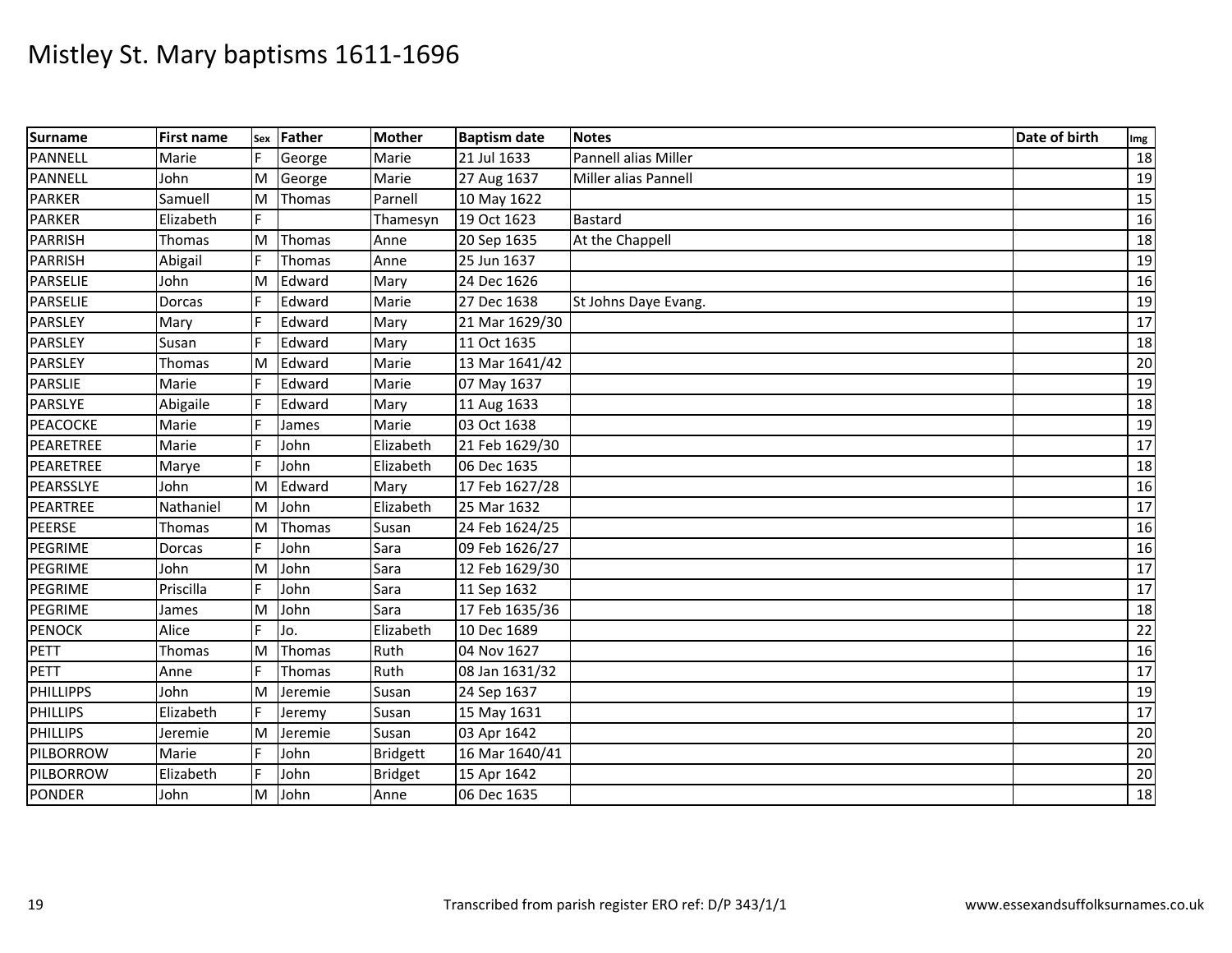| <b>Surname</b>  | <b>First name</b> | Sex | Father        | <b>Mother</b> | <b>Baptism date</b>          | <b>Notes</b>         | Date of birth | Img |
|-----------------|-------------------|-----|---------------|---------------|------------------------------|----------------------|---------------|-----|
| <b>PONDER</b>   | Richard           | M   | John          | Anne          | 14 Oct 1638                  |                      |               | 19  |
| <b>PONDER</b>   | Robert            | Iм  | John          | Anne          | 07 Feb 1640/41               |                      |               | 19  |
| <b>PONDER</b>   | Steephen          | M   | John          | Anne          | 17 May 1643                  |                      |               | 20  |
| <b>POPE</b>     | John              | M   | Christopher   | Ursulie       | 27 Jun 1623                  |                      |               | 16  |
| <b>POPE</b>     | Elizabeth         |     | Christopher   | Ursulie       | 29 Mar 1624                  | <b>Easter Monday</b> |               | 16  |
| <b>POPE</b>     | Thomas            | Iм  | Christopher   | Ursulie       | 09 Mar 1625/26 At ye chapple |                      |               | 16  |
| <b>PORREDGE</b> | Henry             | M   | Henry         | Margrett      | 08 Jun 1619                  | At ye chappell       |               | 15  |
| <b>PORREDGE</b> | John              | M   | Henrie        | Margarett     | 02 Jun 1622                  |                      |               | 15  |
| <b>POTTER</b>   | John              | M   | Jefferie      | Elizabeth     | 22 Oct 1620                  |                      |               | 15  |
| <b>POTTER</b>   | Elizabeth         |     | Jefferie      | Elizabeth     | 30 Dec 1621                  |                      |               | 15  |
| <b>POTTER</b>   | Jefferie          | M   | Jefferie      | Elizabeth     | 28 Mar 1624                  | Easter Day           |               | 16  |
| <b>POTTER</b>   | William           | M   | Jefferie      | Elizabeth     | 25 Jan 1625/26               | At ye chappell       |               | 16  |
| <b>POTTER</b>   | Sara              |     | Jeffery       | Elizabeth     | 27 Aug 1628                  |                      |               | 17  |
| <b>POTTER</b>   | Rebecca           |     | Jefferye      | Elizabeth     | 21 Jun 1631                  |                      |               | 17  |
| <b>POTTER</b>   | Marie             |     | Jefferie      | Elizabeth     | 21 Oct 1636                  |                      |               | 19  |
| <b>POULEING</b> | Robert            | M   | Thomas        | Amye          | 01 Jun 1634                  |                      |               | 18  |
| <b>POULING</b>  | Elizabeth         |     | <b>Thomas</b> | Amie          | 30 Apr 1629                  |                      |               | 17  |
| <b>POULING</b>  | Thomas            | M   | Thomas        | Amie          | 05 Dec 1630                  |                      |               | 17  |
| <b>POULING</b>  | John              | M   | <b>Thomas</b> | Amie          | 12 May 1633                  |                      |               | 18  |
| <b>POULING</b>  | John              | M   | <b>Thomas</b> | Amie          | 21 Oct 1638                  |                      |               | 19  |
| <b>POYKIN</b>   | John              | M   | John          |               | 23 Jan 1616/17               |                      |               | 14  |
| <b>PULFORD</b>  | John              | M   | Tho.          |               | 28 Jun 1614                  |                      |               | 14  |
| <b>PUNT</b>     | Jane              |     | <b>Thomas</b> |               | 15 Jul 1613                  |                      |               | 14  |
| <b>RAINES</b>   | John              | M   | Edward        |               | 31 Aug 1617                  |                      |               | 14  |
| <b>RALFFES</b>  | Elizabeth         |     | Robert        | Tamesin       | 28 May 1620                  | At the chappell      |               | 15  |
| <b>RALFFES</b>  | Daniell           | M   | Daniell       | Marie         | 23 Feb 1622/23               |                      |               | 16  |
| <b>RALFFES</b>  | Elizabeth         |     | Daniell       | Marye         | 20 Mar 1624/25               |                      |               | 16  |
| <b>RALFFES</b>  | Susan             |     | Daniell       | Mary          | 08 Jan 1627/28               |                      |               | 16  |
| <b>RALFFES</b>  | Thomas            | M   | Daniell       | Marye         | 17 May 1629                  |                      |               | 17  |
| <b>RALFFES</b>  | Daniell           | M   | Daniell       | Mary          | 02 Jun 1633                  |                      |               | 18  |
| <b>RALFFES</b>  | John              | M   | Daniell       | Marie         | 08 Nov 1635                  |                      |               | 18  |
| <b>RALFFES</b>  | Rebecca           |     | Daniell       | Marie         | 12 Aug 1638                  |                      |               | 19  |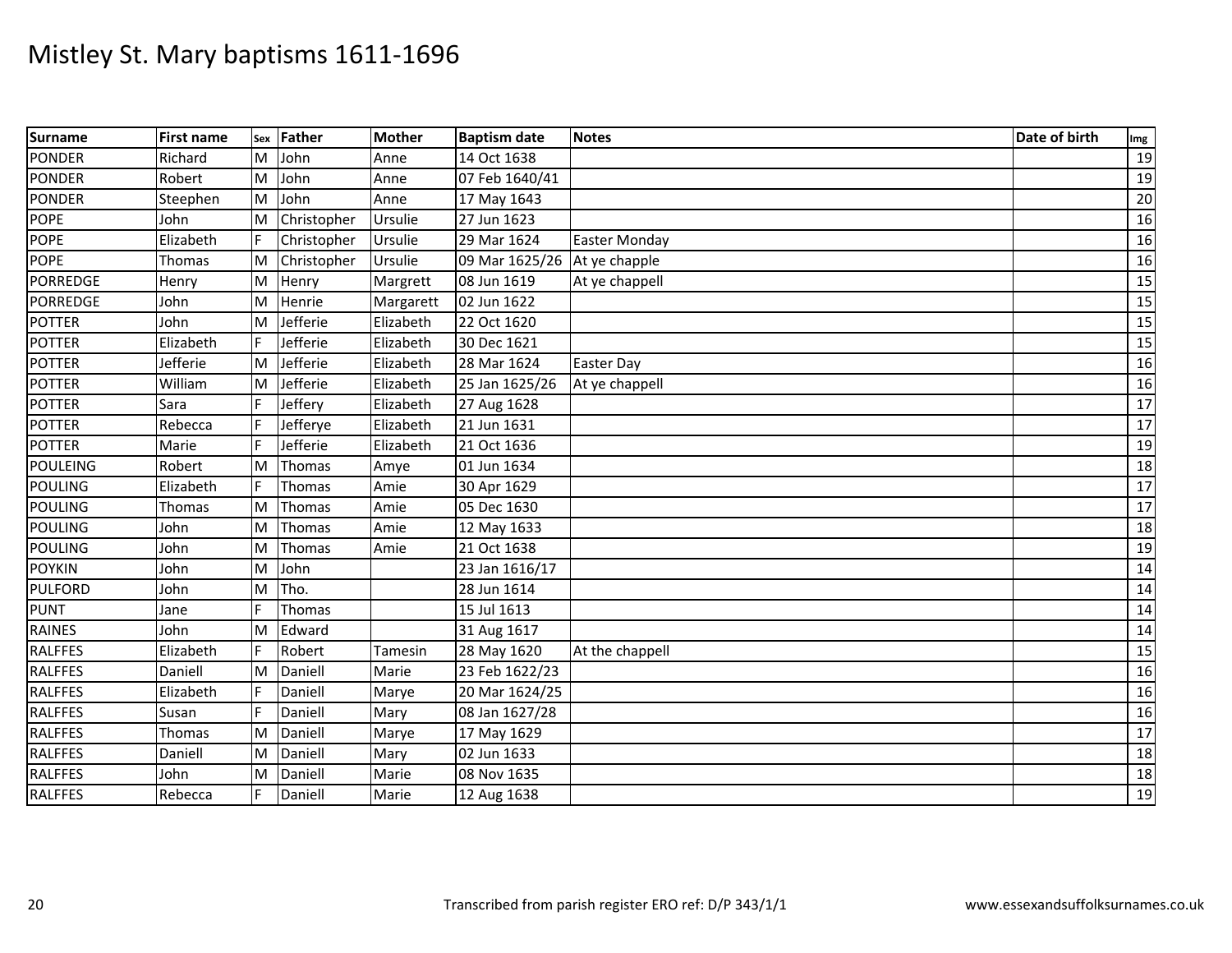| <b>Surname</b>  | <b>First name</b> |     | sex Father    | <b>Mother</b>   | <b>Baptism date</b> | <b>Notes</b>                      | Date of birth | Img             |
|-----------------|-------------------|-----|---------------|-----------------|---------------------|-----------------------------------|---------------|-----------------|
| <b>RANCKE</b>   | Richard           | M   | Richard       | Alice           | 04 Apr 1641         |                                   |               | 20              |
| <b>RANCKE</b>   | John              | Iм  | Richard       | Alice           | 24 Apr 1642         |                                   |               | 20              |
| <b>RANOLIN</b>  | Robert            | M   | <b>Thomas</b> | Rachell         | 21 Mar 1619/20      |                                   |               | 15              |
| <b>RAULINS</b>  | William           | M   | Thomas        | Rachell         | 19 Jun 1622         |                                   |               | 15              |
| <b>RAWLIN</b>   | Mary              | l F | <b>Thomas</b> | Rachell         | 21 Oct 1628         |                                   |               | 17              |
| <b>RAWLING</b>  | Thomas            | M   | <b>Thomas</b> | Rachel          | 11 May 1618         |                                   |               | 14              |
| <b>RAWLINGS</b> | Margery           |     | Tho.          |                 | 02 Dec 1612         |                                   |               | 13              |
| <b>RAWLINS</b>  | Rachell           |     | Thomas        | Rachell         | 01 May 1625         |                                   |               | 16              |
| <b>RAWLINS</b>  | Elizabeth         |     | <b>Thomas</b> | Rachell         | 15 May 1631         |                                   |               | 17              |
| <b>REAH</b>     | Robt.             | M   | Robt.         |                 | 11 May 1615         | Reah alias Rye                    |               | 14              |
| <b>REEVE</b>    | Elizabeth         |     | Frances       |                 | 15 Jan 1614/15      | Elizabeth & Francis, daughters of |               | 14              |
| <b>REEVE</b>    | Francis           |     | Frances       |                 | 15 Jan 1614/15      | Elizabeth & Francis, daughters of |               | 14              |
| <b>RENGE</b>    | Elizabeth         |     | Francis       | Margarite       | 26 Apr 1629         |                                   |               | $\overline{17}$ |
| <b>RENGE</b>    | Fraunces          | M   | Fraunces      | Margarite       | 17 Jan 1633/34      |                                   |               | 18              |
| <b>RICE</b>     | Jane              |     | John          |                 | 12 Dec 1616         |                                   |               | 14              |
| <b>RICE</b>     | Elizabeth         |     | John          | Elizab.         | 01 Nov 1618         | Abode: Missley                    |               | $\overline{15}$ |
| <b>RICE</b>     | Frannces          |     | John          | Franncis        | 22 Jan 1621/22      |                                   |               | $\overline{15}$ |
| <b>RICE</b>     | Joseph            | M   | John          | Francis         | 25 Apr 1624         |                                   |               | 16              |
| <b>RICE</b>     | Marye             |     | John          | Francis         | 27 Aug 1626         |                                   |               | 16              |
| <b>RICE</b>     | Thomas            | M   | John          | Frances         | 22 Jun 1628         |                                   |               | 17              |
| <b>RICHARDS</b> | Mary              |     | John          |                 | 11 Sep 1614         |                                   |               | 14              |
| <b>RICHARDS</b> | Thomas            | M   | Thomas        | <b>Bridgett</b> | 26 Apr 1635         |                                   |               | 18              |
| <b>RICHARDS</b> | Rebecca           |     | <b>Thomas</b> | <b>Bridget</b>  | 01 Jul 1638         |                                   |               | 19              |
| RIDDLESDALE     | Susan             |     | John          | Alice           | 24 Aug 1623         |                                   |               | 16              |
| RIDDLESDALE     | Thomas            | M   | John          | Alice           | 18 Apr 1625         |                                   |               | 16              |
| RIDDLESDALE     | John              | M   | John          | Alice           | 21 Oct 1627         |                                   |               | 16              |
| RIDDLESDALE     | Jasper            | M   | John          | Alice           | 19 Oct 1629         |                                   |               | 17              |
| RIDDLESDALE     | Robert            | M   | John          | Alice           | 15 Apr 1632         |                                   |               | 17              |
| RIDDLESDALE     | Richard           | M   | John          | Alice           | 13 Apr 1634         |                                   |               | 18              |
| RIDDLESDALE     | Elizabeth         |     | John          | Alice           | 24 Jul 1636         |                                   |               | 18              |
| RIDDLESDALE     | Alice             |     | John          | Alice           | 25 Feb 1637/38      |                                   |               | 19              |
| RIDDLESDALE     | Francis           |     | John          | Elizabeth       | 06 Jan 1642/43      |                                   |               | $\overline{20}$ |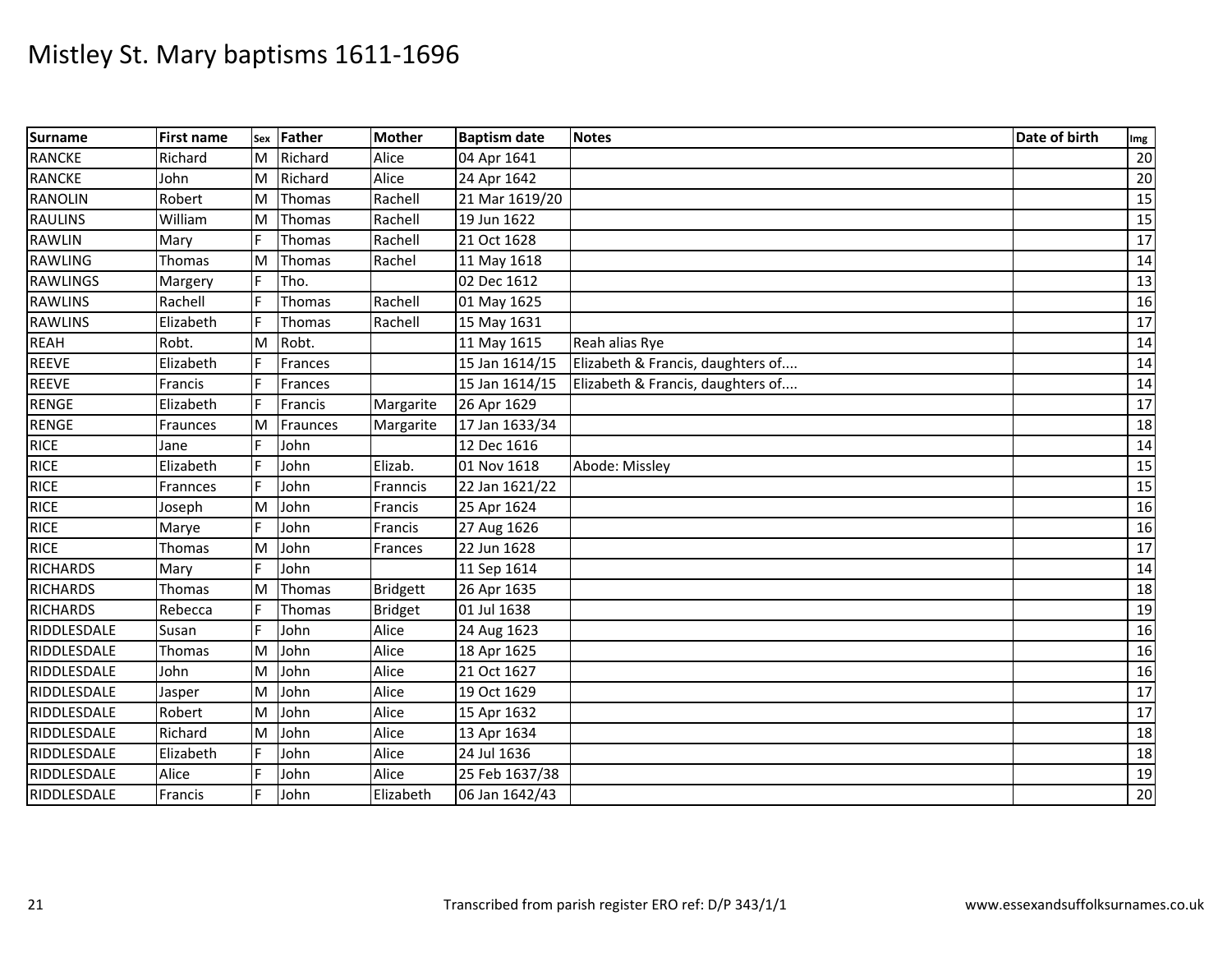| <b>Surname</b>   | <b>First name</b> | Sex | <b>Father</b> | <b>Mother</b> | <b>Baptism date</b> | <b>Notes</b>            | Date of birth | Img |
|------------------|-------------------|-----|---------------|---------------|---------------------|-------------------------|---------------|-----|
| <b>RIE</b>       | Mary              | F   | Roger         | Susan         | 11 Sep 1631         |                         |               | 17  |
| <b>RIE</b>       | Francis           | F   | Roger         | Susan         | 07 Apr 1634         |                         |               | 18  |
| <b>RIE</b>       | Sara              |     | Roger         | Susan         | 16 Feb 1635/36      |                         |               | 18  |
| <b>RIE</b>       | Roger             | M   | Roger         | Susan         | 07 Oct 1638         |                         |               | 19  |
| <b>RIE</b>       | Robert            | M   | Thomas        | Susan         | 12 Dec 1641         |                         |               | 20  |
| <b>RIVERS</b>    | John              | M   | Willm.        | Fayth         | 26 Sep 1619         | At ye chappell          |               | 15  |
| <b>RIVERS</b>    | William           | ΙM  | William       | Faith         | 20 May 1621         |                         |               | 15  |
| <b>RIVERS</b>    | Beniamin          | M   | William       | Faith         | 09 Feb 1622/23      |                         |               | 16  |
| <b>RIVERS</b>    | Sara              |     | William       | Faith         | 01 Jan 1625/26      |                         |               | 16  |
| <b>RIVERS</b>    | Mary              |     | William       | Faith         | 27 Apr 1628         |                         |               | 17  |
| <b>RIVET</b>     | Robert            | M   | Robert        | Alice         | 26 Sep 1648         |                         |               | 21  |
| <b>RIVET</b>     | Thomas            | M   | Robt.         | Alice         | 16 Feb 1650/51      |                         |               | 21  |
| <b>ROBERTS</b>   | Elizabeth         | F.  | Edward        | Elizabeth     | 01 Nov 1650         | An apothecary of London |               | 21  |
| <b>ROCHESTER</b> | Elizabeth         | F   | John          | Elizabeth     | 29 Aug 1650         |                         |               | 21  |
| <b>ROCHESTER</b> | Susan             |     | John          | Elizabeth     | 12 Dec 1651         |                         |               | 21  |
| <b>ROCHESTER</b> | Roger             | M   | John          | Elizabeth     | 27 Jun 1656         |                         |               | 21  |
| <b>ROLFFE</b>    | Francis           |     | John          | Joane         | 18 Nov 1636         |                         |               | 19  |
| <b>ROLFFE</b>    | Elizabeth         |     | John          | Joane         | 16 Sep 1638         | The father is deceased. |               | 19  |
| <b>ROOKES</b>    | Thomas            | M   | William       | Avis          | 09 Jun 1621         |                         |               | 15  |
| <b>ROOKES</b>    | Sara              |     | William       | Avis          | 27 Oct 1622         |                         |               | 16  |
| <b>ROOKES</b>    | Elizabeth         |     | William       | Avis          | 24 Mar 1623/24      |                         |               | 16  |
| <b>ROOKES</b>    | Margarite         |     | William       | Avis          | 10 Apr 1628         |                         |               | 17  |
| <b>ROSE</b>      | Robert            | M   | Jefferye      | Joane         | 30 Nov 1634         |                         |               | 18  |
| <b>ROUSE</b>     | Anna              |     | Simon         | Anna          | 28 May 1653         |                         |               | 21  |
| <b>RUFFELLS</b>  | Amos              | M   | Rob.          |               | 28 Jul 1611         |                         |               | 13  |
| <b>RUSE</b>      | George            | M   | Simon         | Anna          | 09 Feb 1650/51      |                         |               | 21  |
| <b>RUSSELL</b>   | Abigaile          | F   | Amos          | Winifride     | 23 Apr 1637         |                         |               | 19  |
| <b>RUSSELL</b>   | Amos              | ΙM  | Amos          | Winifride     | 21 Oct 1638         |                         |               | 19  |
| <b>RUSSELL</b>   | Martha            | F   | Amos          | Winnifride    | 08 Jan 1642/43      |                         |               | 20  |
| <b>RYCE</b>      | John              | M   | John          | Francys       | 09 Apr 1620         |                         |               | 15  |
| <b>RYE</b>       | Robt.             | M   | Robt.         |               | 11 May 1615         | Reah alias Rye          |               | 14  |
| <b>RYE</b>       | Elizabeth         |     | Roger         | Susan         | 30 Aug 1629         |                         |               | 17  |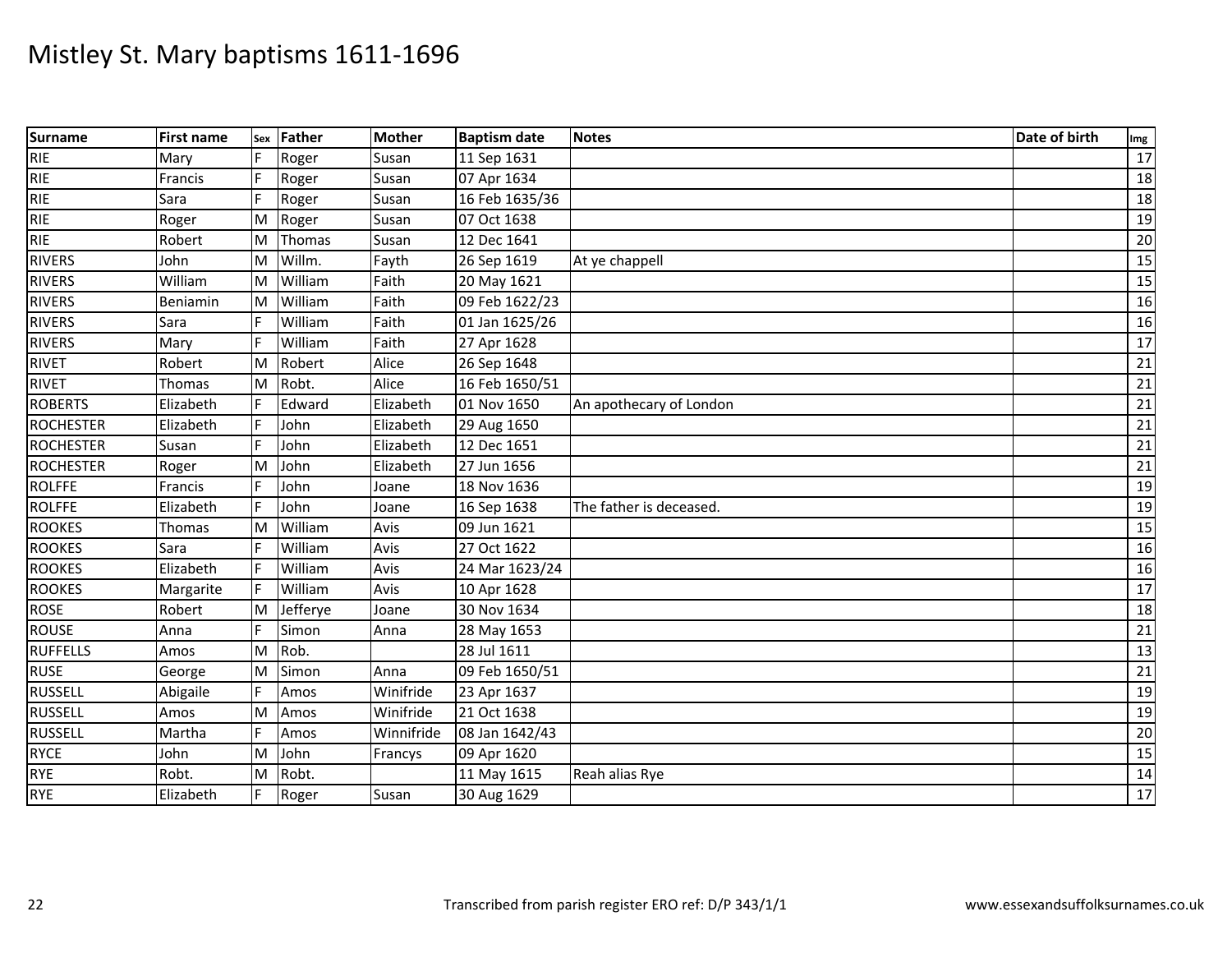| <b>Surname</b>    | <b>First name</b> | Sex | Father  | <b>Mother</b> | <b>Baptism date</b> | <b>Notes</b>                                                       | Date of birth | Img |
|-------------------|-------------------|-----|---------|---------------|---------------------|--------------------------------------------------------------------|---------------|-----|
| <b>SCARPE</b>     | Elizabeth         |     | John    | Elizabeth     | 17 Nov 1689         | Daughter of Mr. John Scarpe                                        |               | 22  |
| <b>SCARPE</b>     | Mary              | F   | John    | Elizabeth     |                     |                                                                    | 12 Apr 1693   | 22  |
| <b>SCARPE</b>     | John              | M   | John    | Elizabeth     | 10 Mar 1684/85      |                                                                    |               | 23  |
|                   |                   |     |         |               |                     | A bastard daughter of ye wife of Rich. Sewell (transcriber's note: |               |     |
| <b>SEWELL</b>     | Anne              | F   | Rich.   |               | 11 Feb 1615/16      | Therefore Rich. Sewell is unlikely to be Anne's father)            |               | 14  |
| <b>SHEEPHARD</b>  | Nathaniell        | Iм  | Thomas  | Marie         | 15 Oct 1637         |                                                                    |               | 19  |
| <b>SHEEPHEARD</b> | Elizabeth         |     | Edward  | Violett       | 04 Nov 1621         |                                                                    |               | 15  |
| <b>SHEPHARD</b>   | Marie             |     | Thomas  | Marie         | 12 Feb 1634/35      |                                                                    |               | 18  |
| <b>SHIMMAN</b>    | John              | M   | Edward  | Susan         | 14 Aug 1631         |                                                                    |               | 17  |
| <b>SHIMMON</b>    | Susan             | F   | Thomas  | Grace         | 29 Oct 1630         |                                                                    |               | 17  |
| <b>SMALEWOOD</b>  | Thomas            | ΙM  | David   |               | 10 Sep 1615         |                                                                    |               | 14  |
| <b>SMALLWOOD</b>  | John              | M   | David   |               | 19 Apr 1618         |                                                                    |               | 14  |
| <b>SMALWOOD</b>   | Marie             | F   | David   |               | 10 Feb 1621/22      |                                                                    |               | 15  |
| <b>SMALWOOD</b>   | Henrie            | M   | John    | Joane         | 23 Jan 1624/25      |                                                                    |               | 16  |
| <b>SMIE</b>       | John              | M   | John    | Anne          | 24 Jun 1642         |                                                                    |               | 20  |
| <b>SMITH</b>      | Anne              |     | George  |               | 02 Jun 1616         |                                                                    |               | 14  |
| <b>SMITH</b>      | Elizabeth         | F   | Phillip | Elizabeth     | 12 Aug 1619         | At ye chappell                                                     |               | 15  |
| <b>SMITH</b>      | John              | M   | John    | Grizzell      | 11 Mar 1620/21      |                                                                    |               | 15  |
| <b>SMITH</b>      | Marie             | F   | John    | Grizzell      | 05 Aug 1624         | At the chappell                                                    |               | 16  |
| <b>SMITH</b>      | Susan             |     | Phillip | Elizabeth     | 24 Apr 1625         |                                                                    |               | 16  |
| <b>SMITH</b>      | John              | M   | John    | Grizzell      | 28 Sep 1626         |                                                                    |               | 16  |
| <b>SMITH</b>      | Anne              |     | John    | Grizzell      | 01 Nov 1627         |                                                                    |               | 16  |
| <b>SMITH</b>      | Elizabeth         | F   | John    | Grizzell      | 28 Jun 1629         |                                                                    |               | 17  |
| SMITH             | William           | M   | William | Judith        | 13 Dec 1629         |                                                                    |               | 17  |
| <b>SMITH</b>      | Steeven           | M   | John    | Grizzell      | 23 Sep 1632         |                                                                    |               | 17  |
| <b>SMITH</b>      | Francis           |     | William | Judith        | 03 Aug 1634         |                                                                    |               | 18  |
| <b>SMITH</b>      | Marie             | F   | John    | Grizzell      | 21 Jul 1636         |                                                                    |               | 18  |
| <b>SMITH</b>      | John              | M   | John    | Elizabeth     | 15 Mar 1637/38      |                                                                    |               | 19  |
| SNELLING          | Francys           |     | John    |               | 09 Aug 1612         |                                                                    |               | 13  |
| SNELLING          | James             | M   | John    |               | 16 Jul 1615         |                                                                    |               | 14  |
| SNELLING          | Elizabeth         |     | Abraham |               | 07 Sep 1617         |                                                                    |               | 14  |
| SNELLING          | Anthony           | M   | John    |               | 01 Mar 1617/18      |                                                                    |               | 14  |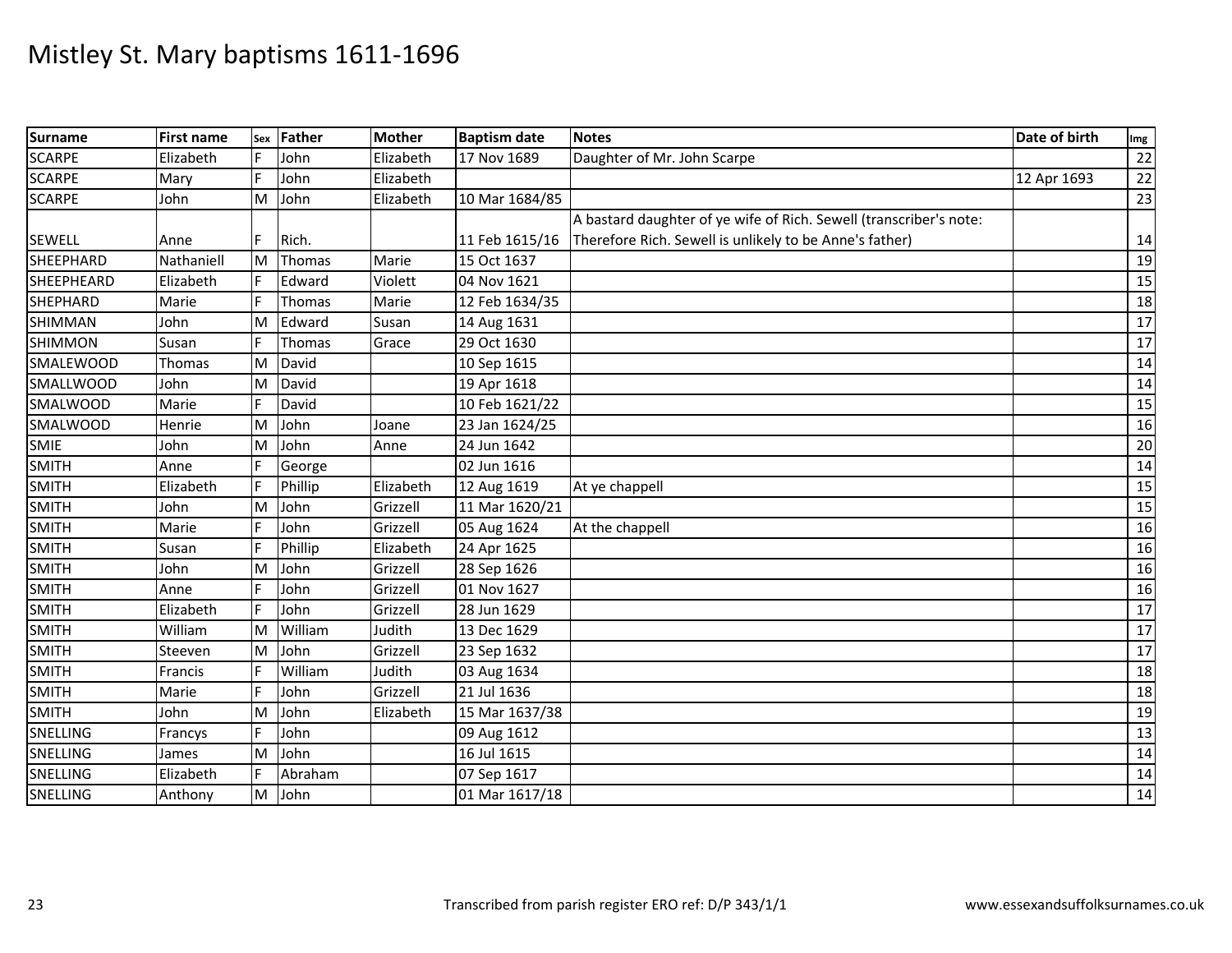| Surname         | <b>First name</b> | Sex | <b>Father</b> | <b>Mother</b> | <b>Baptism date</b> | <b>Notes</b>                          | Date of birth  | Img             |
|-----------------|-------------------|-----|---------------|---------------|---------------------|---------------------------------------|----------------|-----------------|
| SNELLING        | Abraham           | ΙM  | Abraham       | Prudence      | 27 Jul 1623         |                                       |                | 16              |
| SNELLING        | Olive             |     | Abraham       | Prudence      | 16 Dec 1627         |                                       |                | 16              |
| SNELLING        | Elizabeth         | F.  | John          | Elizabeth     | 12 Dec 1633         |                                       |                | 18              |
| SNELLING        | William           | M   | John          | Elizabeth     | 31 Jul 1639         |                                       |                | 19              |
| SNELLING        | William           | M   | Antonie       | Susan         | 24 Jan 1640/41      |                                       |                | 19              |
| SNELLING        | Susan             | F   | Antonie       | Susan         | 31 Jul 1642         |                                       |                | 20              |
| <b>SOLER</b>    | Daniel            | M   | Daniel        | Ann           |                     |                                       | 17 Jan 1677/78 | 23              |
| <b>SORRELL</b>  | Anne              |     | George        |               | 21 Feb 1612/13      |                                       |                | 13              |
| <b>SORRELL</b>  | John              | M   | George        |               | 04 Jan 1617/18      |                                       |                | 14              |
| <b>SPENSER</b>  | Marie             | F   | Thomas        | Marie         | 29 May 1636         |                                       |                | 18              |
| <b>SPENSER</b>  | Thomas            | M   | Thomas        | Mary          | 01 Apr 1638         |                                       |                | 19              |
| <b>SPENSER</b>  | John              | M   | Thomas        | Mary          | 23 Aug 1640         |                                       |                | 19              |
| <b>SPINCKE</b>  | George            | M   | George        | Sarah         | 22 Nov 1691         |                                       |                | 23              |
| <b>SPINCKE</b>  | Ann               | F   | George        | Sarah         | 06 Jun 1694         |                                       |                | 23              |
| <b>SPINKE</b>   | George            | M   | George        | Sara          | 22 Nov 1689         |                                       |                | 22              |
| <b>SPINKE</b>   | Sara              |     | George        | Sarah         | 07 Feb 1681/82      |                                       |                | 23              |
| <b>SPINKE</b>   | Ann               |     | George        | Sarah         | 09 Jan 1683/84      |                                       |                | $\overline{23}$ |
| <b>SPINKE</b>   | Elizabeth         |     | George        | Sarah         | 08 Feb 1684/85      |                                       |                | 23              |
| <b>SPINKE</b>   | Mary              |     | George        | Sarah         | 13 May 1687         |                                       |                | 23              |
| <b>SPRENGER</b> | John              | M   | John          | Elizabeth     | 13 Jan 1627/28      |                                       |                | 16              |
| <b>SPRINGE</b>  | Marie             |     | James         | Katherin      | 03 Jan 1638/39      | Being stranges. Baptised at Manitree. |                | 19              |
| <b>STAFFE</b>   | Thamasin          | F.  | Henry         |               | 01 Sep 1614         |                                       |                | 14              |
| <b>STAFFE</b>   | Henry             | M   | Henry         |               | 30 Mar 1617         |                                       |                | 14              |
| <b>STANLEY</b>  | Susan             |     | William       | Mary          | 07 Jul 1633         |                                       |                | 18              |
| <b>STANLEY</b>  | Marie             |     | William       | Mary          | 16 Aug 1640         |                                       |                | 19              |
| <b>STANLIE</b>  | John              | M   | William       | Mary          | 10 Apr 1636         |                                       |                | 18              |
| <b>STANLIE</b>  | Edward            | M   | William       | Marie         | 11 Jun 1637         |                                       |                | 19              |
| <b>STANLYE</b>  | Elizabeth         | F   | William       | Marye         | 30 Nov 1634         |                                       |                | 18              |
| <b>STEEVES</b>  | John              | M   | John          |               | 31 Jul 1617         |                                       |                | 14              |
| <b>STERNE</b>   | George            | M   | John          | Agnes         | 18 Feb 1641/42      |                                       |                | 20              |
| <b>STONE</b>    | Richard           | M   | Richard       | Joane         | 25 Jul 1619         | At ye chappell                        |                | 15              |
| <b>STONE</b>    | John              | ΙM  | Richard       | Joane         | 01 Aug 1620         |                                       |                | $\overline{15}$ |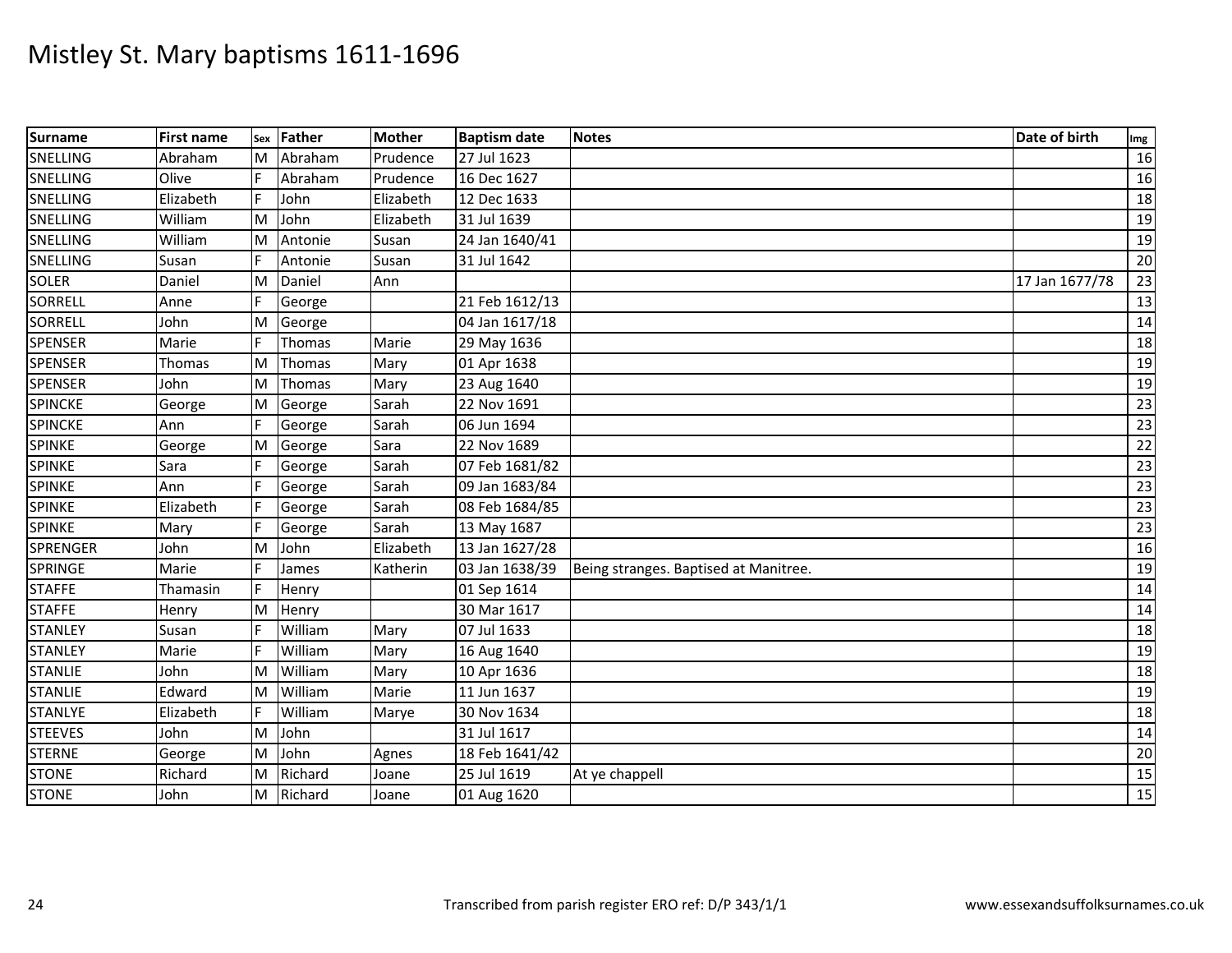| <b>Surname</b>       | <b>First name</b> | Sex | <b>Father</b> | <b>Mother</b> | <b>Baptism date</b> | <b>Notes</b>                                                    | Date of birth | Img |
|----------------------|-------------------|-----|---------------|---------------|---------------------|-----------------------------------------------------------------|---------------|-----|
| <b>STONE</b>         | Amie              |     | Richard       | Joane         | 14 Apr 1623         |                                                                 |               | 16  |
| <b>STONE</b>         | Anne              |     | Richard       | Joane         | 27 May 1627         |                                                                 |               | 16  |
| <b>STONE</b>         | John              | M   | John          | Mary          | 23 Aug 1629         | Stone alias Bright                                              |               | 17  |
| <b>STONE</b>         | William           | ΙM  | Richard       | Joane         | 21 Mar 1629/30      |                                                                 |               | 17  |
|                      |                   |     |               |               |                     | Was baptised first at the Consecration of Manitree Chappell, ye |               |     |
| <b>STONE</b>         | Mary              |     | Thomas        | Mary          | 26 May 1633         | Bishop being present.                                           |               | 18  |
| <b>STRUTT</b>        | Robt.             | M   | Willm.        |               | 21 Mar 1613/14      |                                                                 |               | 14  |
| <b>STRUTT</b>        | Thomas            | M   | Willm.        | Elizabeth     | 15 Jul 1619         | At ye chappell                                                  |               | 15  |
| <b>STRUTT</b>        | Annible           | E   | Willm.        | Elizabeth     | 02 Sep 1621         |                                                                 |               | 15  |
| <b>SURY</b>          | Sara              | F   | Nathaniel     | Martha        | 05 Apr 1689         |                                                                 |               | 22  |
| <b>TAILER</b>        | John              | M   | John          | Mary          | 12 Mar 1643/44      |                                                                 |               | 20  |
| <b>TAILOUR</b>       | John              | M   | Robt.         | Olive         | 08 Oct 1622         |                                                                 |               | 15  |
| <b>TAILOUR</b>       | Robert            | M   | Robert        | Olive         | 17 Jan 1624/25      |                                                                 |               | 16  |
| <b>TARVAR</b>        | Thomas            | M   | Roger         |               | 26 Nov 1614         |                                                                 |               | 14  |
| <b>TARVAR</b>        | Anne              |     | John          | Marye         | 04 Nov 1623         |                                                                 |               | 16  |
| <b>TARVAR</b>        | John              | M   | John          | Mary          | 01 Jan 1624/25      |                                                                 |               | 16  |
| <b>TARVAR</b>        | Anne              |     | John          | Mary          | 22 Nov 1626         |                                                                 |               | 16  |
| <b>TARVAR</b>        | Elizabeth         |     | Steeven       | Susan         | 03 Feb 1627/28      |                                                                 |               | 16  |
| <b>TARVAR</b>        | Elizabeth         |     | John          | Marie         | 27 Jan 1628/29      |                                                                 |               | 17  |
| <b>TARVAR</b>        | Thamesin          |     | Steeven       | Susan         | 04 Jan 1630/31      |                                                                 |               | 17  |
| <b>TARVAR</b>        | Priscilla         | F   | John          | Mary          | 27 Mar 1631         |                                                                 |               | 17  |
| <b>TARVAR</b>        | Thomas            | M   | John          | Mary          | 04 Nov 1632         |                                                                 |               | 17  |
| <b>TASSELL</b>       | Susan             |     | William       | Susan         | 06 Aug 1640         |                                                                 |               | 19  |
| <b>TAYLER</b>        | Mary              |     | John          | Mary          | 01 Jan 1648/49      |                                                                 |               | 21  |
| <b>TAYLER</b>        | Robert            | M   | Robert        | Grace         | 12 Feb 1649/50      |                                                                 |               | 21  |
| <b>TAYLOUR</b>       | Elizabeth         | F   | Robt.         | Olive         | 02 Oct 1620         |                                                                 |               | 15  |
| <b>TAYLOUR</b>       | Robert            | M   | Robt.         | Olive         | 18 Oct 1621         |                                                                 |               | 15  |
| <b>TAYLOUR</b>       | Elizabeth         | F   | Robert        | Olive         | 29 Jul 1628         |                                                                 |               | 17  |
| <b>TAYLOUR</b>       | Susan             | F.  | Robt.         | Olive         | 01 Aug 1631         |                                                                 |               | 17  |
| <b>THEMBLETHORPE</b> | Robart            | M   | Tho.          |               | 22 Dec 1612         |                                                                 |               | 13  |
| <b>THOMPSON</b>      | Martha            | F   | Robert        | Joan          | 26 May 1651         | Daughter of Joan, ye widdow of Robert Thompson deceased.        |               | 21  |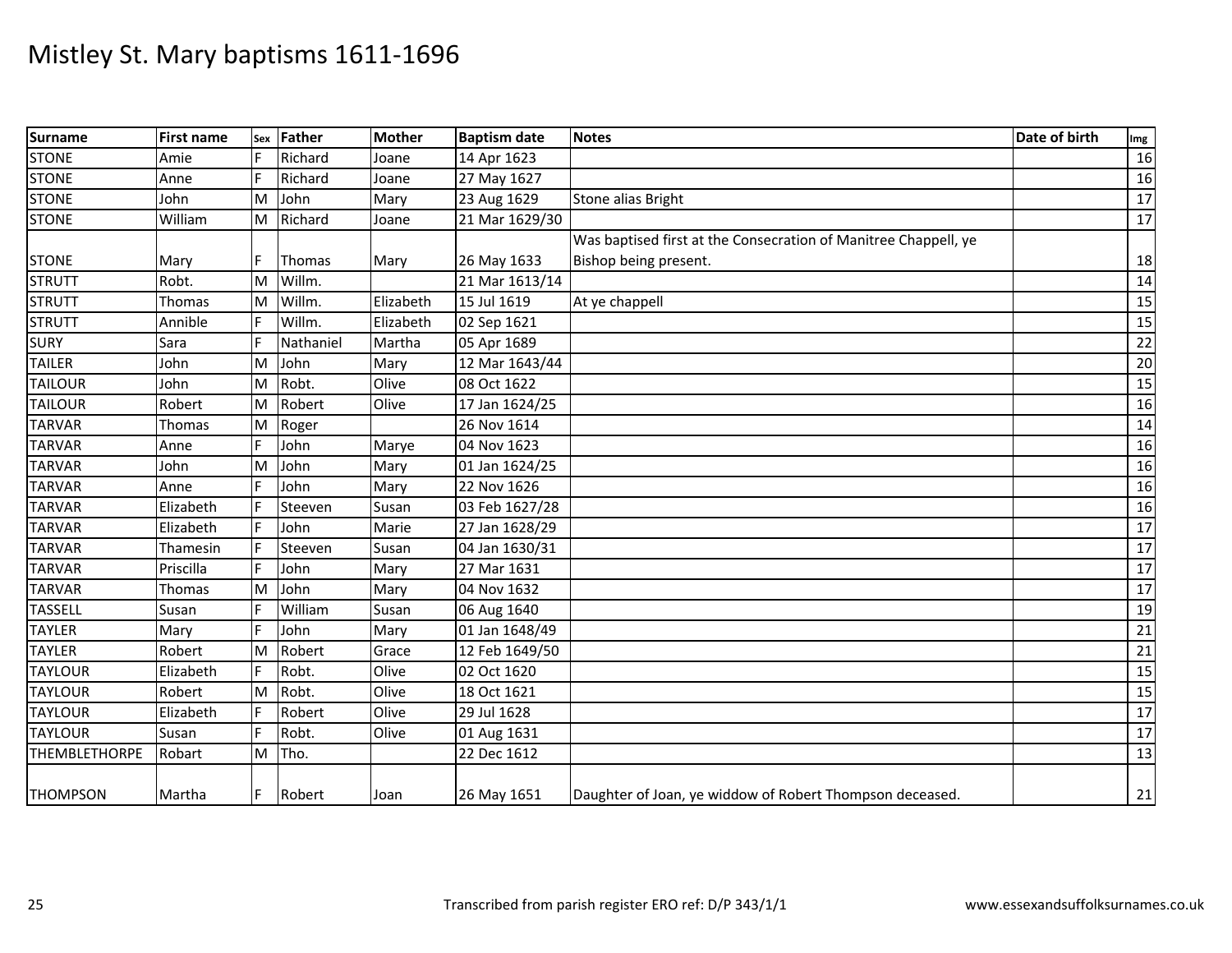| Surname        | <b>First name</b> | Sex | Father   | <b>Mother</b> | <b>Baptism date</b> | <b>Notes</b>             | Date of birth | Img             |
|----------------|-------------------|-----|----------|---------------|---------------------|--------------------------|---------------|-----------------|
| <b>THORNE</b>  | Feverer?          | ΙM  | William  |               | 27 Oct 1611         |                          |               | 13              |
| <b>THORNE</b>  | Willm.            | M   | Willm.   |               | 25 Oct 1612         |                          |               | 13              |
| <b>THORNE</b>  | Anne              |     | Willm.   |               | 01 May 1614         |                          |               | 14              |
| <b>THORNE</b>  | Solomon           | ΙM  | Willm.   |               | 05 Nov 1615         |                          |               | 14              |
| <b>THORNE</b>  | Jeremy            | ΙM  | Willm.   |               | 09 Mar 1616/17      |                          |               | $\overline{14}$ |
| <b>THORNE</b>  | Thomas            | M   | Willm.   | Eden          | 27 Sep 1618         |                          |               | 15              |
| <b>THORNE</b>  | William           | ΙM  | Willm.   | Eden          | 27 Mar 1623         |                          |               | 16              |
| <b>THORNE</b>  | Anne              |     | William  | Eden          | 27 Jul 1625         |                          |               | 16              |
| TILL           | Thomas            | M   | Richard  |               | 21 Jan 1615/16      | <b>Estall alias Till</b> |               | 14              |
| <b>TILL</b>    | Anna              | F   | Richard  | Anne          | 26 Aug 1621         |                          |               | 15              |
| TILL           | William           | M   | Henry    | Ursuly        | 03 May 1627         | <b>Estall alias Till</b> |               | 16              |
| TILL           | John              | M   | George   | Francis       | 22 Jan 1636/37      | <b>Estall alias Till</b> |               | 19              |
| <b>TILL</b>    | John              | M   | John     | Joane         | 05 Feb 1636/37      | <b>Estall alias Till</b> |               | 19              |
| TILL           | Marie             |     | George   | Francis       | 26 Jan 1639/40      | <b>Estall alias Till</b> |               | 19              |
| TILL           | Susanna           | F   | John     | Jane          | 18 Oct 1640         | <b>Estall alias Till</b> |               | 19              |
| TILL           | Samuell           | M   | John     | Joane         | 02 Oct 1642         | <b>Estall alias Till</b> |               | 20              |
| <b>TILL</b>    | George            | M   | George   | Francis       | 09 Oct 1642         | Estall alias Till        |               | $\overline{20}$ |
| <b>TOPLEY</b>  | Mary              |     | Richard  | Mary          | 07 Sep 1643         |                          |               | $\overline{20}$ |
| <b>TORBALL</b> | Dorcas            |     | William  | Rebecca       | 15 Feb 1645/46      |                          |               | 20              |
| <b>TOULSON</b> | Katherin          |     | Robert   |               | 28 Jan 1611/12      |                          |               | $\overline{13}$ |
| <b>TRAPPS</b>  | William           | M   | Philemon | Joane         | 06 Aug 1620         |                          |               | 15              |
| <b>TRAPPS</b>  | John              | M   | Philemon | Joane         | 03 Feb 1621/22      |                          |               | 15              |
| <b>TRAPPS</b>  | Robert            | M   | Philemon | Joane         | 12 Oct 1628         |                          |               | 17              |
| TREE           | Jeremy            | M   | Will.    |               | 18 Jan 1612/13      | Attree alias Tree        |               | 13              |
| <b>TREE</b>    | Francis           |     | Will.    |               | 02 Jan 1616/17      | Tree alias Attree.       |               | 14              |
| <b>TREE</b>    | Mary              | F.  | Will.    |               | 02 Jan 1616/17      | Tree alias Attree.       |               | 14              |
| <b>TURNER</b>  | George            | M   | Robert   | Dorothie      | 22 May 1636         | Norman alias Turner      |               | 18              |
| <b>TYLL</b>    | Jeremy            | M   | Richard  |               | 26 Jul 1611         | <b>Estall alias Tyll</b> |               | 13              |
| <b>UFFORD</b>  | John              | M   | Richard  | Jane          | 29 Jul 1627         |                          |               | 16              |
| <b>UFFORD</b>  | Richard           | M   | Richard  | Jane          | 10 May 1629         |                          |               | 17              |
| <b>UFFORD</b>  | Thomas            | M   | Richard  | Jane          | 22 Sep 1633         |                          |               | 18              |
| <b>UFFORD</b>  | Samuell           | ΙM  | Richard  | Jane          | 17 Jul 1636         |                          |               | $\overline{18}$ |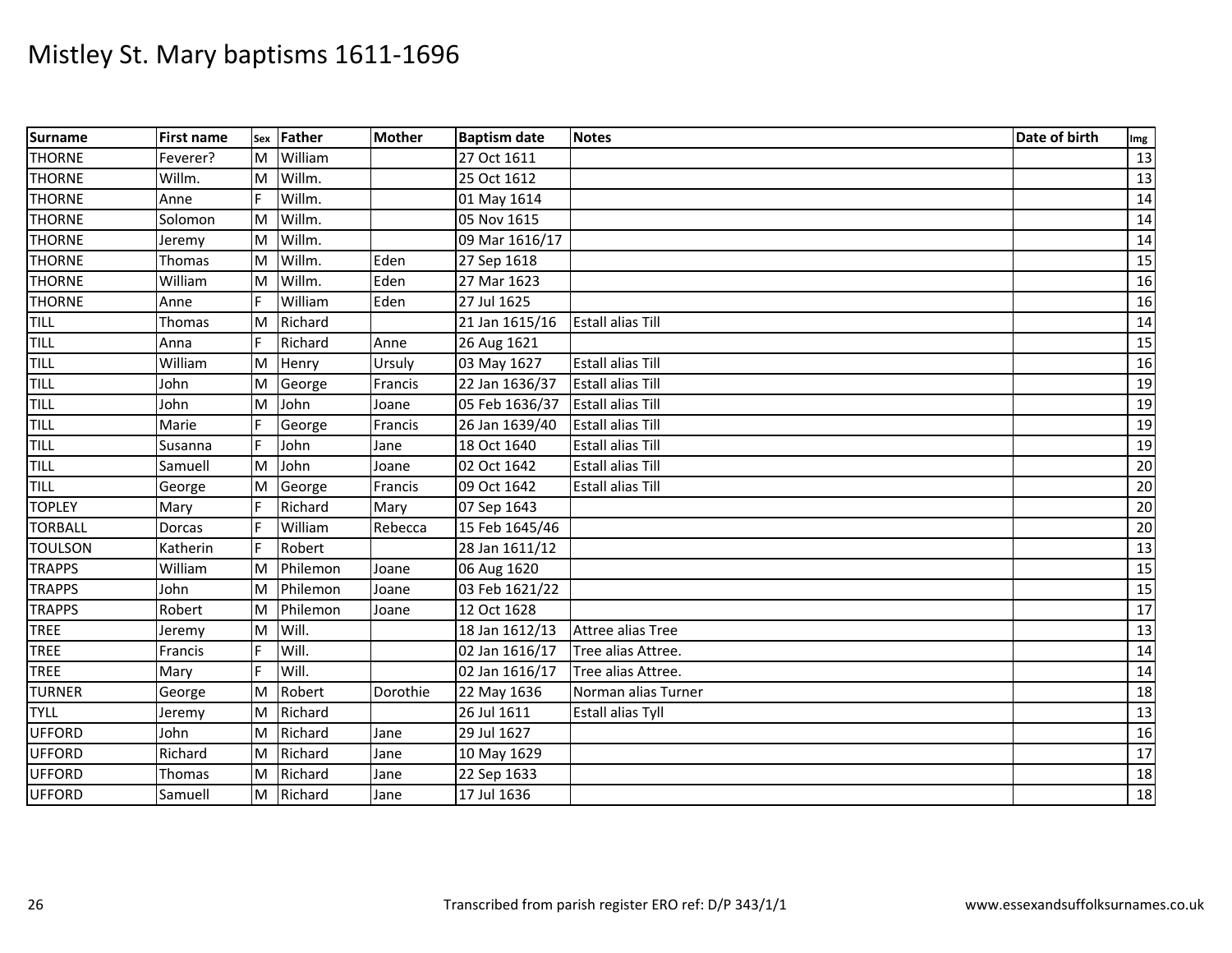| <b>Surname</b> | <b>First name</b> | Sex | <b>Father</b> | <b>Mother</b> | <b>Baptism date</b> | <b>Notes</b>                      | Date of birth | Img             |
|----------------|-------------------|-----|---------------|---------------|---------------------|-----------------------------------|---------------|-----------------|
| UNDERHEELE     | Thomas            | ΙM  | John          | Francis       | 01 Apr 1621         |                                   |               | 15              |
| VALE           | Samuell           | M   | Mathew        |               | 28 Dec 1617         |                                   |               | 14              |
| VALE           | Grizzell          |     | Mathew        | Joane         | 06 Jan 1619/20      | At the chappell                   |               | 15              |
| VALE           | Elizabeth         |     | Mathew        | Joane         | 22 Apr 1621         |                                   |               | 15              |
| VALE           | Jane              |     | Mathew        | Joane         | 18 Apr 1624         |                                   |               | 16              |
| VALE           | Martha            |     | Mathew        | Joane         | 31 Dec 1626         |                                   |               | 16              |
| VALE           | John              | M   | Mathew        | Joane         | 03 May 1629         |                                   |               | 17              |
| VALE           | Robert            | M   | Mathew        | Joane         | 19 Feb 1631/32      |                                   |               | 17              |
| <b>VALE</b>    | Marye             | F   | Mathew        | Joane         | 02 Nov 1634         |                                   |               | 18              |
| VALE           | Dorothy           |     | Samuel        | Dorothy       | 23 Sep 1643         | Ye same day ye mother was buried. |               | 20              |
| <b>VINCE</b>   | John              | M   | John          | Joane         | 11 Jun 1643         | Abode: Lawford                    |               | 20              |
| <b>WADE</b>    | Daniell           | M   | Daniell       | Elizabeth     | 24 Jan 1640/41      |                                   |               | 19              |
| WALDEGRAVE     | Lancelot          | M   | Lancelott     | Elizabeth     | 06 Feb 1619/20      | At the chappell                   |               | 15              |
| <b>WALKER</b>  | Robert            | M   | Robt.         | Anne          | 01 May 1622         |                                   |               | 15              |
| <b>WALKER</b>  | Thomas            | M   | Robert        | Anne          | 30 Nov 1624         |                                   |               | 16              |
| <b>WALKER</b>  | John              | M   | Robert        | Ann           | 04 Mar 1626/27      |                                   |               | 16              |
| <b>WALKER</b>  | Anne              |     | Robert        | Anne          | 30 Nov 1628         |                                   |               | 17              |
| <b>WALKER</b>  | Richard           | ΙM  | Robt.         | Anne          | 01 Jun 1631         |                                   |               | 17              |
| <b>WALKER</b>  | Richard           | M   | Robert        | Anne          | 03 May 1635         | Another sonne of that name        |               | 18              |
| <b>WARD</b>    | Susan             |     | William       | Rose          | 30 Apr 1626         |                                   |               | 16              |
| <b>WARD</b>    | John              | M   | William       | Rose          | 25 Feb 1627/28      |                                   |               | 17              |
| <b>WARD</b>    | William           | ΙM  | William       | Rose          | 23 Jan 1630/31      |                                   |               | 17              |
| <b>WARD</b>    | Samuell           | M   | William       | Rose          | 06 Jul 1634         |                                   |               | 18              |
| <b>WARD</b>    | Thomas            | M   | William       | Rose          | 04 Jun 1637         |                                   |               | 19              |
| <b>WARD</b>    | Elizabeth         |     | George        | Dorcas        | 10 Sep 1637         |                                   |               | 19              |
| <b>WARD</b>    | Thomas            | M   | George        | Dorcas        | 09 Aug 1640         |                                   |               | 19              |
| <b>WARD</b>    | Dorcas            |     | George        | Dorcas        | 25 Jun 1643         |                                   |               | 20              |
| <b>WARNER</b>  | Willm.            | M   | Robt.         |               | 20 Apr 1613         |                                   |               | 13              |
| <b>WEBB</b>    | Iszack            | M   | John          |               | 09 Nov 1617         | Abode: Bradfield                  |               | 14              |
| WELHAM         | John              | M   | John          | Josanna       | 01 Nov 1629         |                                   |               | 17              |
| WELHAM         | Mary              | F   | John          | Josanna       | 16 Jan 1630/31      |                                   |               | 17              |
| WELHAM         | Robert            | M   | Robt.         | Mary          | 17 Jul 1631         |                                   |               | $\overline{17}$ |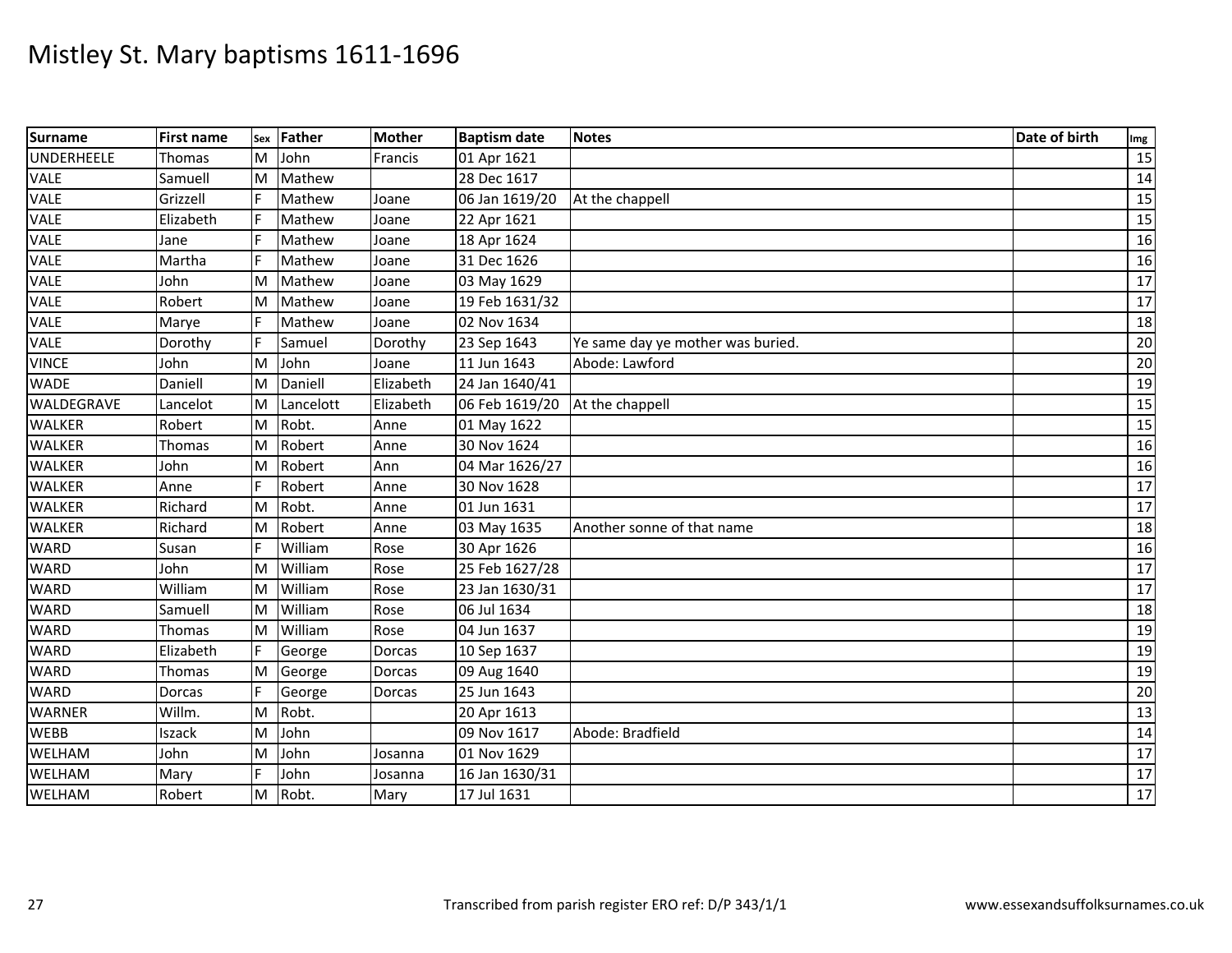| <b>Surname</b>    | <b>First name</b> | Sex | <b>Father</b> | <b>Mother</b> | <b>Baptism date</b> | <b>Notes</b>                                                  | Date of birth | Img |
|-------------------|-------------------|-----|---------------|---------------|---------------------|---------------------------------------------------------------|---------------|-----|
| WELHAM            | John              | ΙM  | Robert        | Mary          | 10 Jul 1633         |                                                               |               | 18  |
| <b>WELLS</b>      | Thomas            | M   | Nathaniel     | Mary          | 16 Mar 1650/51      |                                                               |               | 21  |
|                   |                   |     |               |               |                     |                                                               |               |     |
| <b>WHITE</b>      | Edward            |     | M Edward      | Joane         | 22 Oct 1620         | Edward & Marie, son and daughter of Baptised at the chappell. |               | 15  |
|                   |                   |     |               |               |                     |                                                               |               |     |
| <b>WHITE</b>      | Marie             | M   | Edward        | Joane         | 22 Oct 1620         | Edward & Marie, son and daughter of Baptised at the chappell. |               | 15  |
| <b>WHITE</b>      | Edward            | Iм  | Edward        | Grace         | 10 Apr 1625         |                                                               |               | 16  |
| <b>WHITE</b>      | John              | M   | Richard       | Agnes         | 10 Apr 1625         |                                                               |               | 16  |
| <b>WHITE</b>      | Marie             | F.  | Edward        | Grace         | 09 Jul 1626         |                                                               |               | 16  |
| <b>WHITE</b>      | Elizabeth         | F   | Edward        | Grace         | 28 Oct 1627         |                                                               |               | 16  |
| <b>WHITE</b>      | John              | M   | Edward        | Grace         | 28 May 1629         |                                                               |               | 17  |
| <b>WHITE</b>      | Mary              |     | George        | Mary          | 11 Nov 1632         |                                                               |               | 17  |
| <b>WHITE</b>      | John              | M   | Richard       | Anne          | 17 Feb 1632/33      |                                                               |               | 18  |
| <b>WHITE</b>      | Anna              | F   | Richard       | Anne          | 13 Dec 1635         |                                                               |               | 18  |
| <b>WHITE</b>      | George            | M   | George        | Marie         | 01 May 1636         |                                                               |               | 18  |
| <b>WHITE</b>      | George            | M   | George        | Anna          | 09 Feb 1663/64      |                                                               |               | 21  |
| <b>WILES</b>      | <b>Thomas</b>     | M   | John          | Rachell       | 20 Apr 1623         |                                                               |               | 16  |
| <b>WILES</b>      | Anne              | F   | John          | Rachell       | 19 Dec 1624         |                                                               |               | 16  |
| <b>WILES</b>      | Rachell           | F   | John          | Rachell       | 04 Mar 1626/27      |                                                               |               | 16  |
| <b>WILES</b>      | John              | M   | John          | Marie         | 13 Sep 1640         |                                                               |               | 19  |
| <b>WINGE</b>      | Marie             |     | Thomas        | Alice         | 16 Mar 1622/23      |                                                               |               | 16  |
| <b>WINGE</b>      | William           | ΙM  | Thomas        | Alice         | 26 Mar 1626         |                                                               |               | 16  |
| <b>WINTER</b>     | Margarite         | F   | <b>Thomas</b> | Katharine     | 28 Apr 1642         |                                                               |               | 20  |
| <b>WINTERFLUD</b> | John              | M   |               | Marye         | 14 Jun 1629         | Bastard sonne of Marye Winterflud, widdow                     |               | 17  |
| <b>WITHAM</b>     | Francis           |     | Thomas        |               | 01 Apr 1613         | Daughter of Mr. Thomas Witham (parson)                        |               | 13  |
| <b>WITHAM</b>     | Dorcas            | F.  | Thomas        |               | 09 Feb 1614/15      | Daughter of Mr. Thomas Witham, parson                         |               | 14  |
| <b>WITHAM</b>     | Marye             |     | Thomas        |               | 13 Jun 1617         | Daughter of Mr. Thomas Witham (parson)                        |               | 14  |
| <b>WITHAM</b>     | Thomas            | M   | Thomas        | Free-gift     | 20 Oct 1619         | Son of Mr. Thomas Witham (parson)                             |               | 15  |
| <b>WITHAM</b>     | John              | M   | <b>Thomas</b> | Free-gift     | 09 Jun 1622         | Son of Mr. Thomas Witham (parson)                             |               | 15  |
| <b>WITHAM</b>     | Free-gift         | F   | Thomas        | Free-gift     | 02 Feb 1624/25      | Daughter of Mr. Thomas Witham (parson)                        |               | 16  |
| <b>WITHAM</b>     | James             | M   | Thomas        | Free-gift     | 07 Jan 1628/29      | Son of Mr. Thomas Witham (parson here)                        |               | 17  |
| <b>WITHAM</b>     | John              | M   | John          | Hannah        | 04 May 1648         | Son of Mr. John Witham, parson here                           |               | 21  |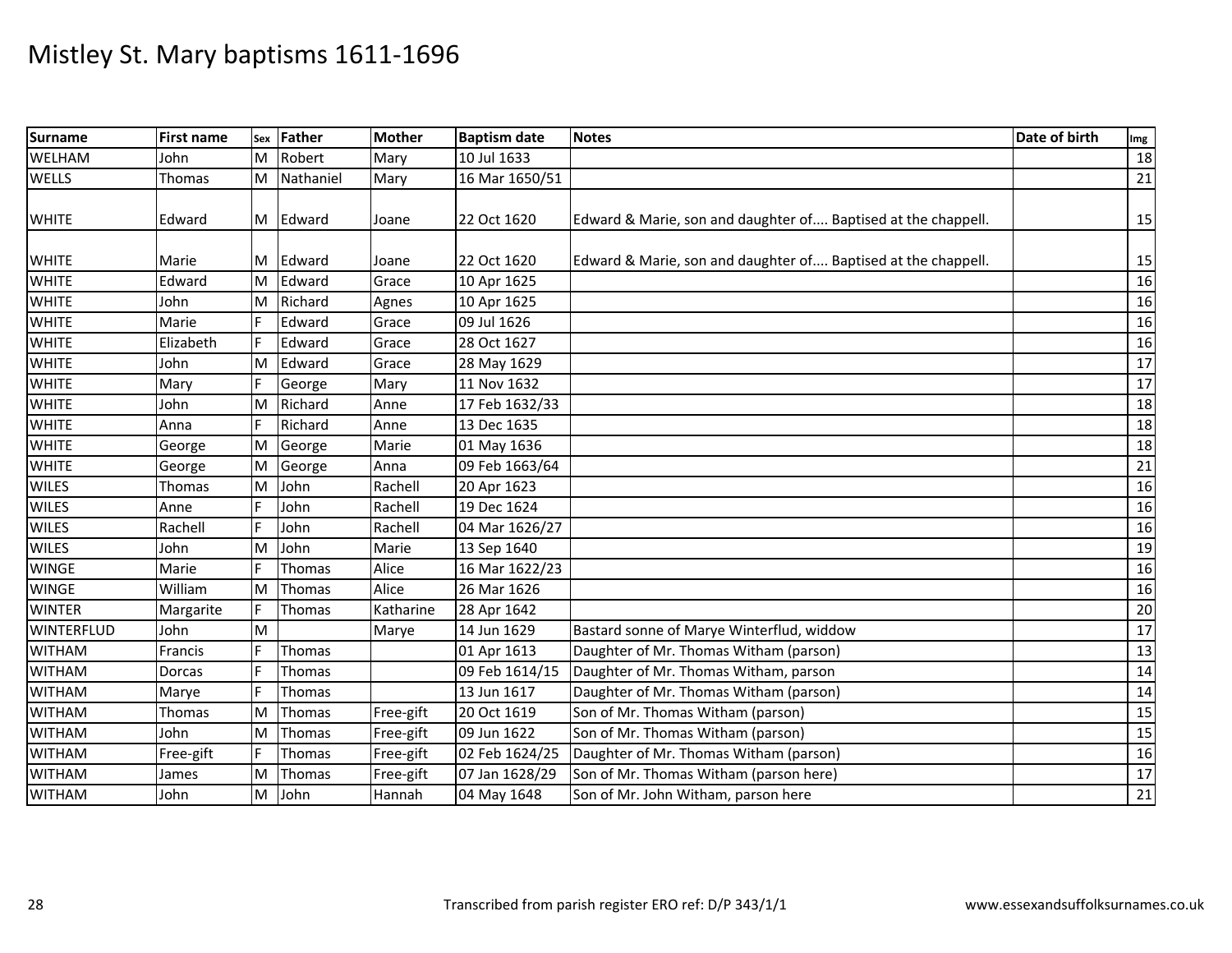| Surname          | <b>First name</b> | Sex | Father          | <b>Mother</b> | <b>Baptism date</b> | <b>Notes</b>                             | Date of birth | Img             |
|------------------|-------------------|-----|-----------------|---------------|---------------------|------------------------------------------|---------------|-----------------|
| <b>WITHAM</b>    | Susan             |     | John            | Hannah        | 10 Mar 1648/49      | Daughter of Mr. John Witham, parson here |               | 21              |
| <b>WITHAM</b>    | Fregift           | F   | John            | Hannah        | 25 Aug 1650         | Daughter of Mr. John Witham, parson here |               | 21              |
| <b>WITHAM</b>    | Robert            | M   | John            | Hannah        | 23 Aug 1651         | Son of Mr. John Witham, parson here      |               | 21              |
| <b>WITHAM</b>    | Elizabeth         | F   | John            | Hannah        | 24 May 1654         |                                          |               | 22              |
| <b>WITHAM</b>    | Dorcas            | F   | John            | Hannah        | 16 Feb 1655/56      |                                          |               | 22              |
| <b>WITHAM</b>    | Hannah            | F   | John            | Hannah        | 01 Jan 1659/60      |                                          |               | 22              |
| <b>WITHAM</b>    | John              | M   | John            | Hannah        | 21 Feb 1661/62      |                                          |               | 22              |
| <b>WITHAM</b>    | <b>Bridget</b>    |     | John            | Hannah        | 16 May 1663         |                                          |               | 22              |
| <b>WITHAM</b>    | Deborah           |     | John            | Hannah        | 30 Jun 1664         |                                          |               | 22              |
| <b>WOLVITT</b>   | Phebe             | F   | Roger           |               | 09 Aug 1612         |                                          |               | 13              |
| <b>WOLVITT</b>   | Willm.            | M   | John            |               | 21 Apr 1614         |                                          |               | 14              |
| <b>WOLVITT</b>   | Nicholas          | M   | Roger           |               | 02 Jun 1614         |                                          |               | 14              |
| <b>WOLVITT</b>   | Margerite         |     | Roger           |               | 01 Oct 1615         |                                          |               | 14              |
| <b>WOOD</b>      | Priscilla         | F   | Edward          |               | 21 Dec 1611         |                                          |               | 13              |
| <b>WOOD</b>      | Margerite         | F   | Edward          |               | 03 Nov 1613         |                                          |               | 14              |
| <b>WOOD</b>      | Jane              |     | Edward          |               | 08 Dec 1616         |                                          |               | 14              |
| <b>WOOD</b>      | Elizabeth         | F   | Edward          | Ann           | 24 Sep 1618         |                                          |               | 15              |
| <b>WOOD</b>      | Edward            | ΙM  | Edward          | Ann           | 02 Apr 1620         | At the chappell                          |               | 15              |
| <b>WOOD</b>      | Edward            | ΙM  | Edward          | Anne          | 07 Jul 1622         |                                          |               | 15              |
| <b>WOOD</b>      | John              | M   | Edward          | Marye         | 29 Nov 1635         |                                          |               | 18              |
| <b>WOOD</b>      | John              | M   | John            | Elizabeth     | 08 Nov 1636         |                                          |               | 19              |
| <b>WOODROFFE</b> | Thomas            | M   | John            |               | 25 Feb 1612/13      |                                          |               | $\overline{13}$ |
| <b>WOODROFFE</b> | Bennet            | F.  | John            |               | 11 Sep 1614         |                                          |               | 14              |
| <b>WOOLVET</b>   | <b>Thomas</b>     | M   | Nicholas        | Marjery       | 20 Dec 1645         |                                          |               | 20              |
| <b>WOOLVIT</b>   | Jane              |     | Nicholas        | Jane          | 05 Jan 1633/34      |                                          |               | 18              |
| <b>WOOLVITT</b>  | Mary              | F.  | John            |               | 14 Aug 1617         |                                          |               | 14              |
| <b>WOOLVITT</b>  | Henry             | M   | Roger           | Margrett      | 28 Jun 1618         |                                          |               | 15              |
| <b>WOOLVITT</b>  | Susan             | F   | John            | Jane          | 10 Oct 1619         | At ye chappell                           |               | 15              |
| <b>WOOLVITT</b>  | Anna              |     | John            | Jane          | 03 Mar 1621/22      |                                          |               | 15              |
| <b>WOOLVITT</b>  | Nicholas          | M   | <b>Nicholas</b> | Jane          | 12 Oct 1632         |                                          |               | 17              |
| <b>WOOLVITT</b>  | John              | M   | Nicholas        | Jane          | 15 Nov 1635         |                                          |               | 18              |
| <b>WOOLVITT</b>  | John              | M   | Nicholas        | Margerie      | 08 Oct 1637         |                                          |               | 19              |